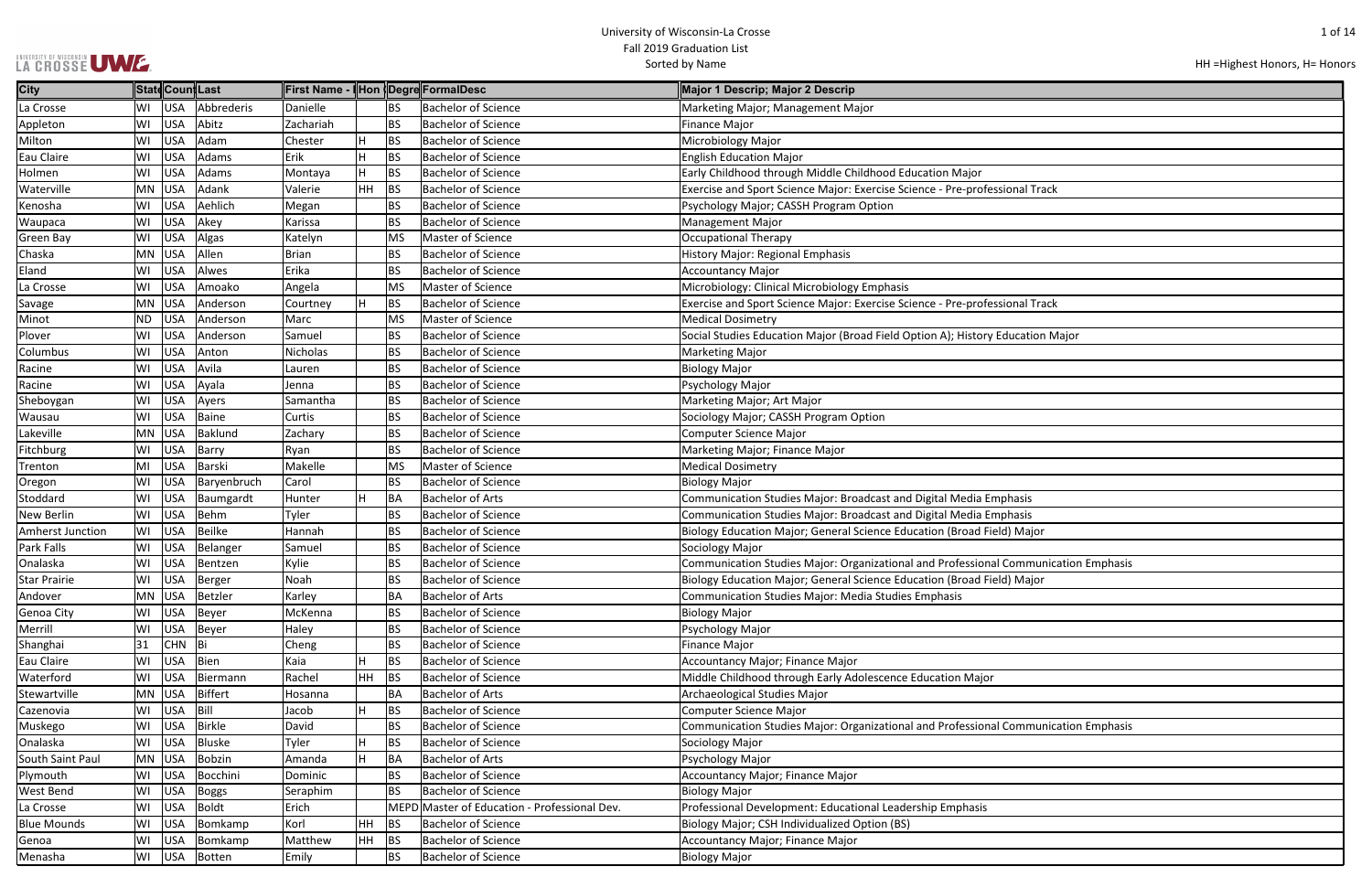|  |  | LA CROSSE UWE |
|--|--|---------------|
|  |  |               |

| n                                          |
|--------------------------------------------|
|                                            |
|                                            |
| ucation Major                              |
|                                            |
|                                            |
|                                            |
|                                            |
|                                            |
|                                            |
|                                            |
|                                            |
|                                            |
|                                            |
|                                            |
| s Major                                    |
|                                            |
|                                            |
|                                            |
|                                            |
|                                            |
|                                            |
|                                            |
|                                            |
|                                            |
| onal Track; CSH Individualized Option (BS) |
|                                            |
|                                            |
|                                            |
|                                            |
|                                            |
|                                            |
|                                            |
|                                            |
|                                            |
|                                            |
|                                            |
|                                            |
|                                            |
|                                            |
|                                            |
|                                            |
|                                            |
|                                            |
|                                            |
| hasis                                      |
|                                            |

| <b>USA</b><br>Sabrina<br><b>BS</b><br><b>Bachelor of Science</b><br>Brasier<br><b>Biology Major</b><br>WI<br><b>USA</b><br><b>BS</b><br><b>Bachelor of Science</b><br>Early Childhood through Middle Childhood Education Major<br>Braun<br>Amanda<br>WI<br>Brisky<br><b>BS</b><br><b>Bachelor of Science</b><br>WI<br><b>USA</b><br>Ty<br><b>Accountancy Major</b><br>Early Childhood through Middle Childhood Education Major<br><b>USA</b><br>Broskow<br>Natalie<br><b>BS</b><br><b>Bachelor of Science</b><br> WI<br><b>USA</b><br>Brown<br><b>BS</b><br><b>Bachelor of Science</b><br>Kramer<br>International Business Major; Marketing Major<br><b>USA</b><br>Brown<br>Matthew<br><b>BS</b><br><b>Bachelor of Science</b><br>Geography Major: Geographic Information Science Concentration<br>WI<br><b>USA</b><br>Brown<br>Madeline<br>HH<br>BS<br><b>Bachelor of Science</b><br>WI<br><b>Biology Major: Biomedical Science Concentration</b><br><b>USA</b><br>Karlie<br><b>BS</b><br><b>Bachelor of Science</b><br>WI<br>Brzezinski<br>Finance Major; Economics Major<br><b>USA</b><br>Buika<br>Bachelor of Science<br>Social Studies Education Major (Broad Field Option A); History Education Major<br>WI<br>Katlyn<br><b>BS</b><br>Eli<br><b>USA</b><br>Bularz<br><b>BS</b><br><b>Bachelor of Science</b><br>WI<br><b>Marketing Major</b><br><b>Biology Education Major</b><br>MN USA<br>Bunting<br>Ryan<br><b>BS</b><br><b>Bachelor of Science</b><br>MN USA<br>Burditt<br>Jay<br><b>BS</b><br><b>Bachelor of Science</b><br>Psychology Major; Political Science Major<br>Abigail<br><b>USA</b><br>Burke<br><b>BS</b><br><b>Bachelor of Science</b><br><b>Marketing Major</b><br>WI<br>USA<br><b>BS</b><br>Buschman<br>Katelyn<br><b>Bachelor of Science</b><br>Therapeutic Recreation Major; Pre-Physical Therapy Track<br>WI<br><b>USA</b><br><b>HH</b><br><b>BS</b><br><b>Bachelor of Science</b><br>WI<br>Buss<br>Andrew<br><b>Accountancy Major; Finance Major</b><br><b>USA</b><br>Buttke<br><b>BS</b><br><b>Bachelor of Science</b><br>Public Health and Community Health Education Major<br>WI<br>Jessyca<br>WI<br><b>USA</b><br><b>BS</b><br><b>Bachelor of Science</b><br> Cady<br><b>Marketing Major</b><br>Montana<br>USA<br>Calderon<br><b>Women's Studies Major</b><br><b>MN</b><br>Gabriela<br><b>BS</b><br><b>Bachelor of Science</b><br>Claudia<br><b>USA</b><br>Cammack<br><b>BS</b><br><b>Bachelor of Science</b><br>Biology Major; Environmental Studies Minor<br>WI<br><b>USA</b><br>Cao<br>Yingning<br>HH<br>BA<br><b>Bachelor of Arts</b><br>WI<br>English Major: Writing and Rhetoric Studies Emphasis; Economics Major<br>MN USA<br>Carbert<br><b>Bachelor of Science</b><br>Andrew<br><b>BS</b><br><b>Management Major</b><br>Janesville<br><b>USA</b><br><b>BS</b><br><b>Bachelor of Science</b><br>WI<br>Carlson<br>Psychology Major<br>Jessica<br><b>Bachelor of Science</b><br><b>Economics Major</b><br>MN USA<br>Luke<br><b>BS</b><br>Caron<br><b>USA</b><br>Rachel<br><b>BS</b><br><b>Bachelor of Science</b><br>WI<br>Caron<br><b>Finance Major</b><br><b>USA</b><br>Nathan<br><b>BS</b><br><b>Bachelor of Science</b><br><b>Physics Major: Biomedical Concentration</b><br>WI<br>Carpenter<br><b>USA</b><br>HH<br>BS<br><b>Bachelor of Science</b><br>Early Childhood through Middle Childhood Education Major<br>WI<br>Carpenter<br>Marina<br>MN USA<br><b>BS</b><br><b>Bachelor of Science</b><br><b>Biology Major: Biomedical Science Concentration</b><br>Cavallin<br>Quaid<br><b>USA</b><br>Chan<br><b>BS</b><br><b>Bachelor of Science</b><br>Middle Childhood through Early Adolescence Education Major<br>Jaycelin<br><b>BS</b><br><b>Bachelor of Science</b><br>Exercise and Sport Science Major: Exercise Science - Pre-professional Track; CSH Individualized Option (BS)<br>MN<br>USA<br>Chapman<br>Madeline<br><b>BS</b><br><b>CHN</b><br>Chen<br><b>Bachelor of Science</b><br>Mai<br><b>Statistics Major</b><br>Christensen<br><b>BS</b><br><b>Bachelor of Science</b><br>Geography Major: Environmental Science Concentration;<br>WI<br><b>USA</b><br>н<br>Aaron<br>Master of Science<br><b>USA</b><br> Chu<br>Felicia<br><b>Medical Dosimetry</b><br>MA<br><b>MS</b><br>Schofield<br>USA<br>Master of Science<br>Coates<br>Emily<br>Occupational Therapy<br>WI<br>MS<br><b>Bachelor of Science</b><br><b>USA</b><br>Collins<br><b>BS</b><br><b>Public Administration Major</b><br>WI<br>Marjorie<br><b>USA</b><br>Collom<br><b>Bachelor of Science</b><br>Sociology Major<br>WI<br>Emily<br><b>BS</b><br><b>USA</b><br>Alec<br><b>BS</b><br><b>Bachelor of Science</b><br>Biology Major; CSH Individualized Option (BS)<br>WI<br>Compton<br>KS.<br><b>USA</b><br>Cook<br><b>Bachelor of Science</b><br><b>Exercise and Sport Science Major: Sport Management</b><br>Austin<br><b>BS</b><br><b>USA</b><br>Cooke<br><b>BS</b><br><b>Bachelor of Science</b><br>Early Childhood through Middle Childhood Education Major<br>WI<br><b>Brenna</b><br>Master of Science<br>OH<br><b>USA</b><br>Costa<br>MS<br><b>Medical Dosimetry</b><br>Jessica<br>Master of Science<br>USA<br><b>Medical Dosimetry</b><br>Cousins<br>Marina<br><b>MS</b><br>LA<br><b>USA</b><br>Brad<br>MEPD Master of Education - Professional Dev.<br>Professional Development: Educational Leadership Emphasis<br>WI<br>Crandell<br><b>USA</b><br>Alexis<br>WI<br>Crawford<br>ΒS<br><b>Bachelor of Science</b><br><b>Biology Major</b><br><b>USA</b><br>Crawford-Taylor Kaisa<br><b>Bachelor of Science</b><br>WI<br> BS<br>Physics Major: Computational Emphasis; Mathematics Major<br><b>Bachelor of Science</b><br><b>USA</b><br>Zach<br><b>BS</b><br><b>Finance Major</b><br>WI<br>Crogan<br><b>USA</b><br>Crubaugh<br>HH<br>BS<br><b>Bachelor of Science</b><br>Middle Childhood through Early Adolescence Education Major<br>WI<br>Taylor<br>$MN$ USA<br>Czaplewski<br>Master of Science<br>Data Science<br>Taylor<br><b>MS</b><br>Bachelor of Arts<br>WI USA Dahl<br>Communication Studies Major: Broadcast and Digital Media Emphasis<br><b>BA</b><br>Margaret | Reedsville              | WI | USA | Brandl | Lauren | <b>MS</b> | Master of Science | <b>Medical Dosimetry</b> |
|------------------------------------------------------------------------------------------------------------------------------------------------------------------------------------------------------------------------------------------------------------------------------------------------------------------------------------------------------------------------------------------------------------------------------------------------------------------------------------------------------------------------------------------------------------------------------------------------------------------------------------------------------------------------------------------------------------------------------------------------------------------------------------------------------------------------------------------------------------------------------------------------------------------------------------------------------------------------------------------------------------------------------------------------------------------------------------------------------------------------------------------------------------------------------------------------------------------------------------------------------------------------------------------------------------------------------------------------------------------------------------------------------------------------------------------------------------------------------------------------------------------------------------------------------------------------------------------------------------------------------------------------------------------------------------------------------------------------------------------------------------------------------------------------------------------------------------------------------------------------------------------------------------------------------------------------------------------------------------------------------------------------------------------------------------------------------------------------------------------------------------------------------------------------------------------------------------------------------------------------------------------------------------------------------------------------------------------------------------------------------------------------------------------------------------------------------------------------------------------------------------------------------------------------------------------------------------------------------------------------------------------------------------------------------------------------------------------------------------------------------------------------------------------------------------------------------------------------------------------------------------------------------------------------------------------------------------------------------------------------------------------------------------------------------------------------------------------------------------------------------------------------------------------------------------------------------------------------------------------------------------------------------------------------------------------------------------------------------------------------------------------------------------------------------------------------------------------------------------------------------------------------------------------------------------------------------------------------------------------------------------------------------------------------------------------------------------------------------------------------------------------------------------------------------------------------------------------------------------------------------------------------------------------------------------------------------------------------------------------------------------------------------------------------------------------------------------------------------------------------------------------------------------------------------------------------------------------------------------------------------------------------------------------------------------------------------------------------------------------------------------------------------------------------------------------------------------------------------------------------------------------------------------------------------------------------------------------------------------------------------------------------------------------------------------------------------------------------------------------------------------------------------------------------------------------------------------------------------------------------------------------------------------------------------------------------------------------------------------------------------------------------------------------------------------------------------------------------------------------------------------------------------------------------------------------------------------------------------------------------------------------------------------------------------------------------------------------------------------------------------------------------------------------------------------------------------------------------------------------------------------------------------------------------------------------------------------------------------------------------------------------------------------------------------------------------------------------------------------------------------------------------------------------------------------------------------------------------------------------------------------------------------------------------------------------------------------------------------------------------------------------------------------------------------------------------------------------------------|-------------------------|----|-----|--------|--------|-----------|-------------------|--------------------------|
|                                                                                                                                                                                                                                                                                                                                                                                                                                                                                                                                                                                                                                                                                                                                                                                                                                                                                                                                                                                                                                                                                                                                                                                                                                                                                                                                                                                                                                                                                                                                                                                                                                                                                                                                                                                                                                                                                                                                                                                                                                                                                                                                                                                                                                                                                                                                                                                                                                                                                                                                                                                                                                                                                                                                                                                                                                                                                                                                                                                                                                                                                                                                                                                                                                                                                                                                                                                                                                                                                                                                                                                                                                                                                                                                                                                                                                                                                                                                                                                                                                                                                                                                                                                                                                                                                                                                                                                                                                                                                                                                                                                                                                                                                                                                                                                                                                                                                                                                                                                                                                                                                                                                                                                                                                                                                                                                                                                                                                                                                                                                                                                                                                                                                                                                                                                                                                                                                                                                                                                                                                                                                                      | Oconto Falls            |    |     |        |        |           |                   |                          |
|                                                                                                                                                                                                                                                                                                                                                                                                                                                                                                                                                                                                                                                                                                                                                                                                                                                                                                                                                                                                                                                                                                                                                                                                                                                                                                                                                                                                                                                                                                                                                                                                                                                                                                                                                                                                                                                                                                                                                                                                                                                                                                                                                                                                                                                                                                                                                                                                                                                                                                                                                                                                                                                                                                                                                                                                                                                                                                                                                                                                                                                                                                                                                                                                                                                                                                                                                                                                                                                                                                                                                                                                                                                                                                                                                                                                                                                                                                                                                                                                                                                                                                                                                                                                                                                                                                                                                                                                                                                                                                                                                                                                                                                                                                                                                                                                                                                                                                                                                                                                                                                                                                                                                                                                                                                                                                                                                                                                                                                                                                                                                                                                                                                                                                                                                                                                                                                                                                                                                                                                                                                                                                      | <b>Bangor</b>           |    |     |        |        |           |                   |                          |
|                                                                                                                                                                                                                                                                                                                                                                                                                                                                                                                                                                                                                                                                                                                                                                                                                                                                                                                                                                                                                                                                                                                                                                                                                                                                                                                                                                                                                                                                                                                                                                                                                                                                                                                                                                                                                                                                                                                                                                                                                                                                                                                                                                                                                                                                                                                                                                                                                                                                                                                                                                                                                                                                                                                                                                                                                                                                                                                                                                                                                                                                                                                                                                                                                                                                                                                                                                                                                                                                                                                                                                                                                                                                                                                                                                                                                                                                                                                                                                                                                                                                                                                                                                                                                                                                                                                                                                                                                                                                                                                                                                                                                                                                                                                                                                                                                                                                                                                                                                                                                                                                                                                                                                                                                                                                                                                                                                                                                                                                                                                                                                                                                                                                                                                                                                                                                                                                                                                                                                                                                                                                                                      | Mazomanie               |    |     |        |        |           |                   |                          |
|                                                                                                                                                                                                                                                                                                                                                                                                                                                                                                                                                                                                                                                                                                                                                                                                                                                                                                                                                                                                                                                                                                                                                                                                                                                                                                                                                                                                                                                                                                                                                                                                                                                                                                                                                                                                                                                                                                                                                                                                                                                                                                                                                                                                                                                                                                                                                                                                                                                                                                                                                                                                                                                                                                                                                                                                                                                                                                                                                                                                                                                                                                                                                                                                                                                                                                                                                                                                                                                                                                                                                                                                                                                                                                                                                                                                                                                                                                                                                                                                                                                                                                                                                                                                                                                                                                                                                                                                                                                                                                                                                                                                                                                                                                                                                                                                                                                                                                                                                                                                                                                                                                                                                                                                                                                                                                                                                                                                                                                                                                                                                                                                                                                                                                                                                                                                                                                                                                                                                                                                                                                                                                      | Cary                    |    |     |        |        |           |                   |                          |
|                                                                                                                                                                                                                                                                                                                                                                                                                                                                                                                                                                                                                                                                                                                                                                                                                                                                                                                                                                                                                                                                                                                                                                                                                                                                                                                                                                                                                                                                                                                                                                                                                                                                                                                                                                                                                                                                                                                                                                                                                                                                                                                                                                                                                                                                                                                                                                                                                                                                                                                                                                                                                                                                                                                                                                                                                                                                                                                                                                                                                                                                                                                                                                                                                                                                                                                                                                                                                                                                                                                                                                                                                                                                                                                                                                                                                                                                                                                                                                                                                                                                                                                                                                                                                                                                                                                                                                                                                                                                                                                                                                                                                                                                                                                                                                                                                                                                                                                                                                                                                                                                                                                                                                                                                                                                                                                                                                                                                                                                                                                                                                                                                                                                                                                                                                                                                                                                                                                                                                                                                                                                                                      | Burlington              |    |     |        |        |           |                   |                          |
|                                                                                                                                                                                                                                                                                                                                                                                                                                                                                                                                                                                                                                                                                                                                                                                                                                                                                                                                                                                                                                                                                                                                                                                                                                                                                                                                                                                                                                                                                                                                                                                                                                                                                                                                                                                                                                                                                                                                                                                                                                                                                                                                                                                                                                                                                                                                                                                                                                                                                                                                                                                                                                                                                                                                                                                                                                                                                                                                                                                                                                                                                                                                                                                                                                                                                                                                                                                                                                                                                                                                                                                                                                                                                                                                                                                                                                                                                                                                                                                                                                                                                                                                                                                                                                                                                                                                                                                                                                                                                                                                                                                                                                                                                                                                                                                                                                                                                                                                                                                                                                                                                                                                                                                                                                                                                                                                                                                                                                                                                                                                                                                                                                                                                                                                                                                                                                                                                                                                                                                                                                                                                                      | Necedah                 |    |     |        |        |           |                   |                          |
|                                                                                                                                                                                                                                                                                                                                                                                                                                                                                                                                                                                                                                                                                                                                                                                                                                                                                                                                                                                                                                                                                                                                                                                                                                                                                                                                                                                                                                                                                                                                                                                                                                                                                                                                                                                                                                                                                                                                                                                                                                                                                                                                                                                                                                                                                                                                                                                                                                                                                                                                                                                                                                                                                                                                                                                                                                                                                                                                                                                                                                                                                                                                                                                                                                                                                                                                                                                                                                                                                                                                                                                                                                                                                                                                                                                                                                                                                                                                                                                                                                                                                                                                                                                                                                                                                                                                                                                                                                                                                                                                                                                                                                                                                                                                                                                                                                                                                                                                                                                                                                                                                                                                                                                                                                                                                                                                                                                                                                                                                                                                                                                                                                                                                                                                                                                                                                                                                                                                                                                                                                                                                                      | Salem                   |    |     |        |        |           |                   |                          |
|                                                                                                                                                                                                                                                                                                                                                                                                                                                                                                                                                                                                                                                                                                                                                                                                                                                                                                                                                                                                                                                                                                                                                                                                                                                                                                                                                                                                                                                                                                                                                                                                                                                                                                                                                                                                                                                                                                                                                                                                                                                                                                                                                                                                                                                                                                                                                                                                                                                                                                                                                                                                                                                                                                                                                                                                                                                                                                                                                                                                                                                                                                                                                                                                                                                                                                                                                                                                                                                                                                                                                                                                                                                                                                                                                                                                                                                                                                                                                                                                                                                                                                                                                                                                                                                                                                                                                                                                                                                                                                                                                                                                                                                                                                                                                                                                                                                                                                                                                                                                                                                                                                                                                                                                                                                                                                                                                                                                                                                                                                                                                                                                                                                                                                                                                                                                                                                                                                                                                                                                                                                                                                      | Wautoma                 |    |     |        |        |           |                   |                          |
|                                                                                                                                                                                                                                                                                                                                                                                                                                                                                                                                                                                                                                                                                                                                                                                                                                                                                                                                                                                                                                                                                                                                                                                                                                                                                                                                                                                                                                                                                                                                                                                                                                                                                                                                                                                                                                                                                                                                                                                                                                                                                                                                                                                                                                                                                                                                                                                                                                                                                                                                                                                                                                                                                                                                                                                                                                                                                                                                                                                                                                                                                                                                                                                                                                                                                                                                                                                                                                                                                                                                                                                                                                                                                                                                                                                                                                                                                                                                                                                                                                                                                                                                                                                                                                                                                                                                                                                                                                                                                                                                                                                                                                                                                                                                                                                                                                                                                                                                                                                                                                                                                                                                                                                                                                                                                                                                                                                                                                                                                                                                                                                                                                                                                                                                                                                                                                                                                                                                                                                                                                                                                                      | Hartland                |    |     |        |        |           |                   |                          |
|                                                                                                                                                                                                                                                                                                                                                                                                                                                                                                                                                                                                                                                                                                                                                                                                                                                                                                                                                                                                                                                                                                                                                                                                                                                                                                                                                                                                                                                                                                                                                                                                                                                                                                                                                                                                                                                                                                                                                                                                                                                                                                                                                                                                                                                                                                                                                                                                                                                                                                                                                                                                                                                                                                                                                                                                                                                                                                                                                                                                                                                                                                                                                                                                                                                                                                                                                                                                                                                                                                                                                                                                                                                                                                                                                                                                                                                                                                                                                                                                                                                                                                                                                                                                                                                                                                                                                                                                                                                                                                                                                                                                                                                                                                                                                                                                                                                                                                                                                                                                                                                                                                                                                                                                                                                                                                                                                                                                                                                                                                                                                                                                                                                                                                                                                                                                                                                                                                                                                                                                                                                                                                      | La Crosse               |    |     |        |        |           |                   |                          |
|                                                                                                                                                                                                                                                                                                                                                                                                                                                                                                                                                                                                                                                                                                                                                                                                                                                                                                                                                                                                                                                                                                                                                                                                                                                                                                                                                                                                                                                                                                                                                                                                                                                                                                                                                                                                                                                                                                                                                                                                                                                                                                                                                                                                                                                                                                                                                                                                                                                                                                                                                                                                                                                                                                                                                                                                                                                                                                                                                                                                                                                                                                                                                                                                                                                                                                                                                                                                                                                                                                                                                                                                                                                                                                                                                                                                                                                                                                                                                                                                                                                                                                                                                                                                                                                                                                                                                                                                                                                                                                                                                                                                                                                                                                                                                                                                                                                                                                                                                                                                                                                                                                                                                                                                                                                                                                                                                                                                                                                                                                                                                                                                                                                                                                                                                                                                                                                                                                                                                                                                                                                                                                      | Hanover                 |    |     |        |        |           |                   |                          |
|                                                                                                                                                                                                                                                                                                                                                                                                                                                                                                                                                                                                                                                                                                                                                                                                                                                                                                                                                                                                                                                                                                                                                                                                                                                                                                                                                                                                                                                                                                                                                                                                                                                                                                                                                                                                                                                                                                                                                                                                                                                                                                                                                                                                                                                                                                                                                                                                                                                                                                                                                                                                                                                                                                                                                                                                                                                                                                                                                                                                                                                                                                                                                                                                                                                                                                                                                                                                                                                                                                                                                                                                                                                                                                                                                                                                                                                                                                                                                                                                                                                                                                                                                                                                                                                                                                                                                                                                                                                                                                                                                                                                                                                                                                                                                                                                                                                                                                                                                                                                                                                                                                                                                                                                                                                                                                                                                                                                                                                                                                                                                                                                                                                                                                                                                                                                                                                                                                                                                                                                                                                                                                      | Farmington              |    |     |        |        |           |                   |                          |
|                                                                                                                                                                                                                                                                                                                                                                                                                                                                                                                                                                                                                                                                                                                                                                                                                                                                                                                                                                                                                                                                                                                                                                                                                                                                                                                                                                                                                                                                                                                                                                                                                                                                                                                                                                                                                                                                                                                                                                                                                                                                                                                                                                                                                                                                                                                                                                                                                                                                                                                                                                                                                                                                                                                                                                                                                                                                                                                                                                                                                                                                                                                                                                                                                                                                                                                                                                                                                                                                                                                                                                                                                                                                                                                                                                                                                                                                                                                                                                                                                                                                                                                                                                                                                                                                                                                                                                                                                                                                                                                                                                                                                                                                                                                                                                                                                                                                                                                                                                                                                                                                                                                                                                                                                                                                                                                                                                                                                                                                                                                                                                                                                                                                                                                                                                                                                                                                                                                                                                                                                                                                                                      | Onalaska                |    |     |        |        |           |                   |                          |
|                                                                                                                                                                                                                                                                                                                                                                                                                                                                                                                                                                                                                                                                                                                                                                                                                                                                                                                                                                                                                                                                                                                                                                                                                                                                                                                                                                                                                                                                                                                                                                                                                                                                                                                                                                                                                                                                                                                                                                                                                                                                                                                                                                                                                                                                                                                                                                                                                                                                                                                                                                                                                                                                                                                                                                                                                                                                                                                                                                                                                                                                                                                                                                                                                                                                                                                                                                                                                                                                                                                                                                                                                                                                                                                                                                                                                                                                                                                                                                                                                                                                                                                                                                                                                                                                                                                                                                                                                                                                                                                                                                                                                                                                                                                                                                                                                                                                                                                                                                                                                                                                                                                                                                                                                                                                                                                                                                                                                                                                                                                                                                                                                                                                                                                                                                                                                                                                                                                                                                                                                                                                                                      | Verona                  |    |     |        |        |           |                   |                          |
|                                                                                                                                                                                                                                                                                                                                                                                                                                                                                                                                                                                                                                                                                                                                                                                                                                                                                                                                                                                                                                                                                                                                                                                                                                                                                                                                                                                                                                                                                                                                                                                                                                                                                                                                                                                                                                                                                                                                                                                                                                                                                                                                                                                                                                                                                                                                                                                                                                                                                                                                                                                                                                                                                                                                                                                                                                                                                                                                                                                                                                                                                                                                                                                                                                                                                                                                                                                                                                                                                                                                                                                                                                                                                                                                                                                                                                                                                                                                                                                                                                                                                                                                                                                                                                                                                                                                                                                                                                                                                                                                                                                                                                                                                                                                                                                                                                                                                                                                                                                                                                                                                                                                                                                                                                                                                                                                                                                                                                                                                                                                                                                                                                                                                                                                                                                                                                                                                                                                                                                                                                                                                                      | Cascade                 |    |     |        |        |           |                   |                          |
|                                                                                                                                                                                                                                                                                                                                                                                                                                                                                                                                                                                                                                                                                                                                                                                                                                                                                                                                                                                                                                                                                                                                                                                                                                                                                                                                                                                                                                                                                                                                                                                                                                                                                                                                                                                                                                                                                                                                                                                                                                                                                                                                                                                                                                                                                                                                                                                                                                                                                                                                                                                                                                                                                                                                                                                                                                                                                                                                                                                                                                                                                                                                                                                                                                                                                                                                                                                                                                                                                                                                                                                                                                                                                                                                                                                                                                                                                                                                                                                                                                                                                                                                                                                                                                                                                                                                                                                                                                                                                                                                                                                                                                                                                                                                                                                                                                                                                                                                                                                                                                                                                                                                                                                                                                                                                                                                                                                                                                                                                                                                                                                                                                                                                                                                                                                                                                                                                                                                                                                                                                                                                                      | <b>Wisconsin Rapids</b> |    |     |        |        |           |                   |                          |
|                                                                                                                                                                                                                                                                                                                                                                                                                                                                                                                                                                                                                                                                                                                                                                                                                                                                                                                                                                                                                                                                                                                                                                                                                                                                                                                                                                                                                                                                                                                                                                                                                                                                                                                                                                                                                                                                                                                                                                                                                                                                                                                                                                                                                                                                                                                                                                                                                                                                                                                                                                                                                                                                                                                                                                                                                                                                                                                                                                                                                                                                                                                                                                                                                                                                                                                                                                                                                                                                                                                                                                                                                                                                                                                                                                                                                                                                                                                                                                                                                                                                                                                                                                                                                                                                                                                                                                                                                                                                                                                                                                                                                                                                                                                                                                                                                                                                                                                                                                                                                                                                                                                                                                                                                                                                                                                                                                                                                                                                                                                                                                                                                                                                                                                                                                                                                                                                                                                                                                                                                                                                                                      | Omro                    |    |     |        |        |           |                   |                          |
|                                                                                                                                                                                                                                                                                                                                                                                                                                                                                                                                                                                                                                                                                                                                                                                                                                                                                                                                                                                                                                                                                                                                                                                                                                                                                                                                                                                                                                                                                                                                                                                                                                                                                                                                                                                                                                                                                                                                                                                                                                                                                                                                                                                                                                                                                                                                                                                                                                                                                                                                                                                                                                                                                                                                                                                                                                                                                                                                                                                                                                                                                                                                                                                                                                                                                                                                                                                                                                                                                                                                                                                                                                                                                                                                                                                                                                                                                                                                                                                                                                                                                                                                                                                                                                                                                                                                                                                                                                                                                                                                                                                                                                                                                                                                                                                                                                                                                                                                                                                                                                                                                                                                                                                                                                                                                                                                                                                                                                                                                                                                                                                                                                                                                                                                                                                                                                                                                                                                                                                                                                                                                                      | Houston                 |    |     |        |        |           |                   |                          |
|                                                                                                                                                                                                                                                                                                                                                                                                                                                                                                                                                                                                                                                                                                                                                                                                                                                                                                                                                                                                                                                                                                                                                                                                                                                                                                                                                                                                                                                                                                                                                                                                                                                                                                                                                                                                                                                                                                                                                                                                                                                                                                                                                                                                                                                                                                                                                                                                                                                                                                                                                                                                                                                                                                                                                                                                                                                                                                                                                                                                                                                                                                                                                                                                                                                                                                                                                                                                                                                                                                                                                                                                                                                                                                                                                                                                                                                                                                                                                                                                                                                                                                                                                                                                                                                                                                                                                                                                                                                                                                                                                                                                                                                                                                                                                                                                                                                                                                                                                                                                                                                                                                                                                                                                                                                                                                                                                                                                                                                                                                                                                                                                                                                                                                                                                                                                                                                                                                                                                                                                                                                                                                      | Greenfield              |    |     |        |        |           |                   |                          |
|                                                                                                                                                                                                                                                                                                                                                                                                                                                                                                                                                                                                                                                                                                                                                                                                                                                                                                                                                                                                                                                                                                                                                                                                                                                                                                                                                                                                                                                                                                                                                                                                                                                                                                                                                                                                                                                                                                                                                                                                                                                                                                                                                                                                                                                                                                                                                                                                                                                                                                                                                                                                                                                                                                                                                                                                                                                                                                                                                                                                                                                                                                                                                                                                                                                                                                                                                                                                                                                                                                                                                                                                                                                                                                                                                                                                                                                                                                                                                                                                                                                                                                                                                                                                                                                                                                                                                                                                                                                                                                                                                                                                                                                                                                                                                                                                                                                                                                                                                                                                                                                                                                                                                                                                                                                                                                                                                                                                                                                                                                                                                                                                                                                                                                                                                                                                                                                                                                                                                                                                                                                                                                      | La Crosse               |    |     |        |        |           |                   |                          |
|                                                                                                                                                                                                                                                                                                                                                                                                                                                                                                                                                                                                                                                                                                                                                                                                                                                                                                                                                                                                                                                                                                                                                                                                                                                                                                                                                                                                                                                                                                                                                                                                                                                                                                                                                                                                                                                                                                                                                                                                                                                                                                                                                                                                                                                                                                                                                                                                                                                                                                                                                                                                                                                                                                                                                                                                                                                                                                                                                                                                                                                                                                                                                                                                                                                                                                                                                                                                                                                                                                                                                                                                                                                                                                                                                                                                                                                                                                                                                                                                                                                                                                                                                                                                                                                                                                                                                                                                                                                                                                                                                                                                                                                                                                                                                                                                                                                                                                                                                                                                                                                                                                                                                                                                                                                                                                                                                                                                                                                                                                                                                                                                                                                                                                                                                                                                                                                                                                                                                                                                                                                                                                      | Saint Michael           |    |     |        |        |           |                   |                          |
|                                                                                                                                                                                                                                                                                                                                                                                                                                                                                                                                                                                                                                                                                                                                                                                                                                                                                                                                                                                                                                                                                                                                                                                                                                                                                                                                                                                                                                                                                                                                                                                                                                                                                                                                                                                                                                                                                                                                                                                                                                                                                                                                                                                                                                                                                                                                                                                                                                                                                                                                                                                                                                                                                                                                                                                                                                                                                                                                                                                                                                                                                                                                                                                                                                                                                                                                                                                                                                                                                                                                                                                                                                                                                                                                                                                                                                                                                                                                                                                                                                                                                                                                                                                                                                                                                                                                                                                                                                                                                                                                                                                                                                                                                                                                                                                                                                                                                                                                                                                                                                                                                                                                                                                                                                                                                                                                                                                                                                                                                                                                                                                                                                                                                                                                                                                                                                                                                                                                                                                                                                                                                                      |                         |    |     |        |        |           |                   |                          |
|                                                                                                                                                                                                                                                                                                                                                                                                                                                                                                                                                                                                                                                                                                                                                                                                                                                                                                                                                                                                                                                                                                                                                                                                                                                                                                                                                                                                                                                                                                                                                                                                                                                                                                                                                                                                                                                                                                                                                                                                                                                                                                                                                                                                                                                                                                                                                                                                                                                                                                                                                                                                                                                                                                                                                                                                                                                                                                                                                                                                                                                                                                                                                                                                                                                                                                                                                                                                                                                                                                                                                                                                                                                                                                                                                                                                                                                                                                                                                                                                                                                                                                                                                                                                                                                                                                                                                                                                                                                                                                                                                                                                                                                                                                                                                                                                                                                                                                                                                                                                                                                                                                                                                                                                                                                                                                                                                                                                                                                                                                                                                                                                                                                                                                                                                                                                                                                                                                                                                                                                                                                                                                      | La Crescent             |    |     |        |        |           |                   |                          |
|                                                                                                                                                                                                                                                                                                                                                                                                                                                                                                                                                                                                                                                                                                                                                                                                                                                                                                                                                                                                                                                                                                                                                                                                                                                                                                                                                                                                                                                                                                                                                                                                                                                                                                                                                                                                                                                                                                                                                                                                                                                                                                                                                                                                                                                                                                                                                                                                                                                                                                                                                                                                                                                                                                                                                                                                                                                                                                                                                                                                                                                                                                                                                                                                                                                                                                                                                                                                                                                                                                                                                                                                                                                                                                                                                                                                                                                                                                                                                                                                                                                                                                                                                                                                                                                                                                                                                                                                                                                                                                                                                                                                                                                                                                                                                                                                                                                                                                                                                                                                                                                                                                                                                                                                                                                                                                                                                                                                                                                                                                                                                                                                                                                                                                                                                                                                                                                                                                                                                                                                                                                                                                      | <b>Elk Mound</b>        |    |     |        |        |           |                   |                          |
|                                                                                                                                                                                                                                                                                                                                                                                                                                                                                                                                                                                                                                                                                                                                                                                                                                                                                                                                                                                                                                                                                                                                                                                                                                                                                                                                                                                                                                                                                                                                                                                                                                                                                                                                                                                                                                                                                                                                                                                                                                                                                                                                                                                                                                                                                                                                                                                                                                                                                                                                                                                                                                                                                                                                                                                                                                                                                                                                                                                                                                                                                                                                                                                                                                                                                                                                                                                                                                                                                                                                                                                                                                                                                                                                                                                                                                                                                                                                                                                                                                                                                                                                                                                                                                                                                                                                                                                                                                                                                                                                                                                                                                                                                                                                                                                                                                                                                                                                                                                                                                                                                                                                                                                                                                                                                                                                                                                                                                                                                                                                                                                                                                                                                                                                                                                                                                                                                                                                                                                                                                                                                                      | Dousman                 |    |     |        |        |           |                   |                          |
|                                                                                                                                                                                                                                                                                                                                                                                                                                                                                                                                                                                                                                                                                                                                                                                                                                                                                                                                                                                                                                                                                                                                                                                                                                                                                                                                                                                                                                                                                                                                                                                                                                                                                                                                                                                                                                                                                                                                                                                                                                                                                                                                                                                                                                                                                                                                                                                                                                                                                                                                                                                                                                                                                                                                                                                                                                                                                                                                                                                                                                                                                                                                                                                                                                                                                                                                                                                                                                                                                                                                                                                                                                                                                                                                                                                                                                                                                                                                                                                                                                                                                                                                                                                                                                                                                                                                                                                                                                                                                                                                                                                                                                                                                                                                                                                                                                                                                                                                                                                                                                                                                                                                                                                                                                                                                                                                                                                                                                                                                                                                                                                                                                                                                                                                                                                                                                                                                                                                                                                                                                                                                                      | Mindoro                 |    |     |        |        |           |                   |                          |
|                                                                                                                                                                                                                                                                                                                                                                                                                                                                                                                                                                                                                                                                                                                                                                                                                                                                                                                                                                                                                                                                                                                                                                                                                                                                                                                                                                                                                                                                                                                                                                                                                                                                                                                                                                                                                                                                                                                                                                                                                                                                                                                                                                                                                                                                                                                                                                                                                                                                                                                                                                                                                                                                                                                                                                                                                                                                                                                                                                                                                                                                                                                                                                                                                                                                                                                                                                                                                                                                                                                                                                                                                                                                                                                                                                                                                                                                                                                                                                                                                                                                                                                                                                                                                                                                                                                                                                                                                                                                                                                                                                                                                                                                                                                                                                                                                                                                                                                                                                                                                                                                                                                                                                                                                                                                                                                                                                                                                                                                                                                                                                                                                                                                                                                                                                                                                                                                                                                                                                                                                                                                                                      | Two Harbors             |    |     |        |        |           |                   |                          |
|                                                                                                                                                                                                                                                                                                                                                                                                                                                                                                                                                                                                                                                                                                                                                                                                                                                                                                                                                                                                                                                                                                                                                                                                                                                                                                                                                                                                                                                                                                                                                                                                                                                                                                                                                                                                                                                                                                                                                                                                                                                                                                                                                                                                                                                                                                                                                                                                                                                                                                                                                                                                                                                                                                                                                                                                                                                                                                                                                                                                                                                                                                                                                                                                                                                                                                                                                                                                                                                                                                                                                                                                                                                                                                                                                                                                                                                                                                                                                                                                                                                                                                                                                                                                                                                                                                                                                                                                                                                                                                                                                                                                                                                                                                                                                                                                                                                                                                                                                                                                                                                                                                                                                                                                                                                                                                                                                                                                                                                                                                                                                                                                                                                                                                                                                                                                                                                                                                                                                                                                                                                                                                      | Huntley                 |    |     |        |        |           |                   |                          |
|                                                                                                                                                                                                                                                                                                                                                                                                                                                                                                                                                                                                                                                                                                                                                                                                                                                                                                                                                                                                                                                                                                                                                                                                                                                                                                                                                                                                                                                                                                                                                                                                                                                                                                                                                                                                                                                                                                                                                                                                                                                                                                                                                                                                                                                                                                                                                                                                                                                                                                                                                                                                                                                                                                                                                                                                                                                                                                                                                                                                                                                                                                                                                                                                                                                                                                                                                                                                                                                                                                                                                                                                                                                                                                                                                                                                                                                                                                                                                                                                                                                                                                                                                                                                                                                                                                                                                                                                                                                                                                                                                                                                                                                                                                                                                                                                                                                                                                                                                                                                                                                                                                                                                                                                                                                                                                                                                                                                                                                                                                                                                                                                                                                                                                                                                                                                                                                                                                                                                                                                                                                                                                      | Chisago City            |    |     |        |        |           |                   |                          |
|                                                                                                                                                                                                                                                                                                                                                                                                                                                                                                                                                                                                                                                                                                                                                                                                                                                                                                                                                                                                                                                                                                                                                                                                                                                                                                                                                                                                                                                                                                                                                                                                                                                                                                                                                                                                                                                                                                                                                                                                                                                                                                                                                                                                                                                                                                                                                                                                                                                                                                                                                                                                                                                                                                                                                                                                                                                                                                                                                                                                                                                                                                                                                                                                                                                                                                                                                                                                                                                                                                                                                                                                                                                                                                                                                                                                                                                                                                                                                                                                                                                                                                                                                                                                                                                                                                                                                                                                                                                                                                                                                                                                                                                                                                                                                                                                                                                                                                                                                                                                                                                                                                                                                                                                                                                                                                                                                                                                                                                                                                                                                                                                                                                                                                                                                                                                                                                                                                                                                                                                                                                                                                      | Changsha                |    |     |        |        |           |                   |                          |
|                                                                                                                                                                                                                                                                                                                                                                                                                                                                                                                                                                                                                                                                                                                                                                                                                                                                                                                                                                                                                                                                                                                                                                                                                                                                                                                                                                                                                                                                                                                                                                                                                                                                                                                                                                                                                                                                                                                                                                                                                                                                                                                                                                                                                                                                                                                                                                                                                                                                                                                                                                                                                                                                                                                                                                                                                                                                                                                                                                                                                                                                                                                                                                                                                                                                                                                                                                                                                                                                                                                                                                                                                                                                                                                                                                                                                                                                                                                                                                                                                                                                                                                                                                                                                                                                                                                                                                                                                                                                                                                                                                                                                                                                                                                                                                                                                                                                                                                                                                                                                                                                                                                                                                                                                                                                                                                                                                                                                                                                                                                                                                                                                                                                                                                                                                                                                                                                                                                                                                                                                                                                                                      | Madison                 |    |     |        |        |           |                   |                          |
|                                                                                                                                                                                                                                                                                                                                                                                                                                                                                                                                                                                                                                                                                                                                                                                                                                                                                                                                                                                                                                                                                                                                                                                                                                                                                                                                                                                                                                                                                                                                                                                                                                                                                                                                                                                                                                                                                                                                                                                                                                                                                                                                                                                                                                                                                                                                                                                                                                                                                                                                                                                                                                                                                                                                                                                                                                                                                                                                                                                                                                                                                                                                                                                                                                                                                                                                                                                                                                                                                                                                                                                                                                                                                                                                                                                                                                                                                                                                                                                                                                                                                                                                                                                                                                                                                                                                                                                                                                                                                                                                                                                                                                                                                                                                                                                                                                                                                                                                                                                                                                                                                                                                                                                                                                                                                                                                                                                                                                                                                                                                                                                                                                                                                                                                                                                                                                                                                                                                                                                                                                                                                                      | Quincy                  |    |     |        |        |           |                   |                          |
|                                                                                                                                                                                                                                                                                                                                                                                                                                                                                                                                                                                                                                                                                                                                                                                                                                                                                                                                                                                                                                                                                                                                                                                                                                                                                                                                                                                                                                                                                                                                                                                                                                                                                                                                                                                                                                                                                                                                                                                                                                                                                                                                                                                                                                                                                                                                                                                                                                                                                                                                                                                                                                                                                                                                                                                                                                                                                                                                                                                                                                                                                                                                                                                                                                                                                                                                                                                                                                                                                                                                                                                                                                                                                                                                                                                                                                                                                                                                                                                                                                                                                                                                                                                                                                                                                                                                                                                                                                                                                                                                                                                                                                                                                                                                                                                                                                                                                                                                                                                                                                                                                                                                                                                                                                                                                                                                                                                                                                                                                                                                                                                                                                                                                                                                                                                                                                                                                                                                                                                                                                                                                                      |                         |    |     |        |        |           |                   |                          |
|                                                                                                                                                                                                                                                                                                                                                                                                                                                                                                                                                                                                                                                                                                                                                                                                                                                                                                                                                                                                                                                                                                                                                                                                                                                                                                                                                                                                                                                                                                                                                                                                                                                                                                                                                                                                                                                                                                                                                                                                                                                                                                                                                                                                                                                                                                                                                                                                                                                                                                                                                                                                                                                                                                                                                                                                                                                                                                                                                                                                                                                                                                                                                                                                                                                                                                                                                                                                                                                                                                                                                                                                                                                                                                                                                                                                                                                                                                                                                                                                                                                                                                                                                                                                                                                                                                                                                                                                                                                                                                                                                                                                                                                                                                                                                                                                                                                                                                                                                                                                                                                                                                                                                                                                                                                                                                                                                                                                                                                                                                                                                                                                                                                                                                                                                                                                                                                                                                                                                                                                                                                                                                      | Sun Prairie             |    |     |        |        |           |                   |                          |
|                                                                                                                                                                                                                                                                                                                                                                                                                                                                                                                                                                                                                                                                                                                                                                                                                                                                                                                                                                                                                                                                                                                                                                                                                                                                                                                                                                                                                                                                                                                                                                                                                                                                                                                                                                                                                                                                                                                                                                                                                                                                                                                                                                                                                                                                                                                                                                                                                                                                                                                                                                                                                                                                                                                                                                                                                                                                                                                                                                                                                                                                                                                                                                                                                                                                                                                                                                                                                                                                                                                                                                                                                                                                                                                                                                                                                                                                                                                                                                                                                                                                                                                                                                                                                                                                                                                                                                                                                                                                                                                                                                                                                                                                                                                                                                                                                                                                                                                                                                                                                                                                                                                                                                                                                                                                                                                                                                                                                                                                                                                                                                                                                                                                                                                                                                                                                                                                                                                                                                                                                                                                                                      | Galesville              |    |     |        |        |           |                   |                          |
|                                                                                                                                                                                                                                                                                                                                                                                                                                                                                                                                                                                                                                                                                                                                                                                                                                                                                                                                                                                                                                                                                                                                                                                                                                                                                                                                                                                                                                                                                                                                                                                                                                                                                                                                                                                                                                                                                                                                                                                                                                                                                                                                                                                                                                                                                                                                                                                                                                                                                                                                                                                                                                                                                                                                                                                                                                                                                                                                                                                                                                                                                                                                                                                                                                                                                                                                                                                                                                                                                                                                                                                                                                                                                                                                                                                                                                                                                                                                                                                                                                                                                                                                                                                                                                                                                                                                                                                                                                                                                                                                                                                                                                                                                                                                                                                                                                                                                                                                                                                                                                                                                                                                                                                                                                                                                                                                                                                                                                                                                                                                                                                                                                                                                                                                                                                                                                                                                                                                                                                                                                                                                                      | Fond du Lac             |    |     |        |        |           |                   |                          |
|                                                                                                                                                                                                                                                                                                                                                                                                                                                                                                                                                                                                                                                                                                                                                                                                                                                                                                                                                                                                                                                                                                                                                                                                                                                                                                                                                                                                                                                                                                                                                                                                                                                                                                                                                                                                                                                                                                                                                                                                                                                                                                                                                                                                                                                                                                                                                                                                                                                                                                                                                                                                                                                                                                                                                                                                                                                                                                                                                                                                                                                                                                                                                                                                                                                                                                                                                                                                                                                                                                                                                                                                                                                                                                                                                                                                                                                                                                                                                                                                                                                                                                                                                                                                                                                                                                                                                                                                                                                                                                                                                                                                                                                                                                                                                                                                                                                                                                                                                                                                                                                                                                                                                                                                                                                                                                                                                                                                                                                                                                                                                                                                                                                                                                                                                                                                                                                                                                                                                                                                                                                                                                      | Lindsborg               |    |     |        |        |           |                   |                          |
|                                                                                                                                                                                                                                                                                                                                                                                                                                                                                                                                                                                                                                                                                                                                                                                                                                                                                                                                                                                                                                                                                                                                                                                                                                                                                                                                                                                                                                                                                                                                                                                                                                                                                                                                                                                                                                                                                                                                                                                                                                                                                                                                                                                                                                                                                                                                                                                                                                                                                                                                                                                                                                                                                                                                                                                                                                                                                                                                                                                                                                                                                                                                                                                                                                                                                                                                                                                                                                                                                                                                                                                                                                                                                                                                                                                                                                                                                                                                                                                                                                                                                                                                                                                                                                                                                                                                                                                                                                                                                                                                                                                                                                                                                                                                                                                                                                                                                                                                                                                                                                                                                                                                                                                                                                                                                                                                                                                                                                                                                                                                                                                                                                                                                                                                                                                                                                                                                                                                                                                                                                                                                                      | Grafton                 |    |     |        |        |           |                   |                          |
|                                                                                                                                                                                                                                                                                                                                                                                                                                                                                                                                                                                                                                                                                                                                                                                                                                                                                                                                                                                                                                                                                                                                                                                                                                                                                                                                                                                                                                                                                                                                                                                                                                                                                                                                                                                                                                                                                                                                                                                                                                                                                                                                                                                                                                                                                                                                                                                                                                                                                                                                                                                                                                                                                                                                                                                                                                                                                                                                                                                                                                                                                                                                                                                                                                                                                                                                                                                                                                                                                                                                                                                                                                                                                                                                                                                                                                                                                                                                                                                                                                                                                                                                                                                                                                                                                                                                                                                                                                                                                                                                                                                                                                                                                                                                                                                                                                                                                                                                                                                                                                                                                                                                                                                                                                                                                                                                                                                                                                                                                                                                                                                                                                                                                                                                                                                                                                                                                                                                                                                                                                                                                                      | Hamilton                |    |     |        |        |           |                   |                          |
|                                                                                                                                                                                                                                                                                                                                                                                                                                                                                                                                                                                                                                                                                                                                                                                                                                                                                                                                                                                                                                                                                                                                                                                                                                                                                                                                                                                                                                                                                                                                                                                                                                                                                                                                                                                                                                                                                                                                                                                                                                                                                                                                                                                                                                                                                                                                                                                                                                                                                                                                                                                                                                                                                                                                                                                                                                                                                                                                                                                                                                                                                                                                                                                                                                                                                                                                                                                                                                                                                                                                                                                                                                                                                                                                                                                                                                                                                                                                                                                                                                                                                                                                                                                                                                                                                                                                                                                                                                                                                                                                                                                                                                                                                                                                                                                                                                                                                                                                                                                                                                                                                                                                                                                                                                                                                                                                                                                                                                                                                                                                                                                                                                                                                                                                                                                                                                                                                                                                                                                                                                                                                                      | Metairie                |    |     |        |        |           |                   |                          |
|                                                                                                                                                                                                                                                                                                                                                                                                                                                                                                                                                                                                                                                                                                                                                                                                                                                                                                                                                                                                                                                                                                                                                                                                                                                                                                                                                                                                                                                                                                                                                                                                                                                                                                                                                                                                                                                                                                                                                                                                                                                                                                                                                                                                                                                                                                                                                                                                                                                                                                                                                                                                                                                                                                                                                                                                                                                                                                                                                                                                                                                                                                                                                                                                                                                                                                                                                                                                                                                                                                                                                                                                                                                                                                                                                                                                                                                                                                                                                                                                                                                                                                                                                                                                                                                                                                                                                                                                                                                                                                                                                                                                                                                                                                                                                                                                                                                                                                                                                                                                                                                                                                                                                                                                                                                                                                                                                                                                                                                                                                                                                                                                                                                                                                                                                                                                                                                                                                                                                                                                                                                                                                      | Verona                  |    |     |        |        |           |                   |                          |
|                                                                                                                                                                                                                                                                                                                                                                                                                                                                                                                                                                                                                                                                                                                                                                                                                                                                                                                                                                                                                                                                                                                                                                                                                                                                                                                                                                                                                                                                                                                                                                                                                                                                                                                                                                                                                                                                                                                                                                                                                                                                                                                                                                                                                                                                                                                                                                                                                                                                                                                                                                                                                                                                                                                                                                                                                                                                                                                                                                                                                                                                                                                                                                                                                                                                                                                                                                                                                                                                                                                                                                                                                                                                                                                                                                                                                                                                                                                                                                                                                                                                                                                                                                                                                                                                                                                                                                                                                                                                                                                                                                                                                                                                                                                                                                                                                                                                                                                                                                                                                                                                                                                                                                                                                                                                                                                                                                                                                                                                                                                                                                                                                                                                                                                                                                                                                                                                                                                                                                                                                                                                                                      | Oconomowoc              |    |     |        |        |           |                   |                          |
|                                                                                                                                                                                                                                                                                                                                                                                                                                                                                                                                                                                                                                                                                                                                                                                                                                                                                                                                                                                                                                                                                                                                                                                                                                                                                                                                                                                                                                                                                                                                                                                                                                                                                                                                                                                                                                                                                                                                                                                                                                                                                                                                                                                                                                                                                                                                                                                                                                                                                                                                                                                                                                                                                                                                                                                                                                                                                                                                                                                                                                                                                                                                                                                                                                                                                                                                                                                                                                                                                                                                                                                                                                                                                                                                                                                                                                                                                                                                                                                                                                                                                                                                                                                                                                                                                                                                                                                                                                                                                                                                                                                                                                                                                                                                                                                                                                                                                                                                                                                                                                                                                                                                                                                                                                                                                                                                                                                                                                                                                                                                                                                                                                                                                                                                                                                                                                                                                                                                                                                                                                                                                                      | Coon Valley             |    |     |        |        |           |                   |                          |
|                                                                                                                                                                                                                                                                                                                                                                                                                                                                                                                                                                                                                                                                                                                                                                                                                                                                                                                                                                                                                                                                                                                                                                                                                                                                                                                                                                                                                                                                                                                                                                                                                                                                                                                                                                                                                                                                                                                                                                                                                                                                                                                                                                                                                                                                                                                                                                                                                                                                                                                                                                                                                                                                                                                                                                                                                                                                                                                                                                                                                                                                                                                                                                                                                                                                                                                                                                                                                                                                                                                                                                                                                                                                                                                                                                                                                                                                                                                                                                                                                                                                                                                                                                                                                                                                                                                                                                                                                                                                                                                                                                                                                                                                                                                                                                                                                                                                                                                                                                                                                                                                                                                                                                                                                                                                                                                                                                                                                                                                                                                                                                                                                                                                                                                                                                                                                                                                                                                                                                                                                                                                                                      | <b>West Salem</b>       |    |     |        |        |           |                   |                          |
|                                                                                                                                                                                                                                                                                                                                                                                                                                                                                                                                                                                                                                                                                                                                                                                                                                                                                                                                                                                                                                                                                                                                                                                                                                                                                                                                                                                                                                                                                                                                                                                                                                                                                                                                                                                                                                                                                                                                                                                                                                                                                                                                                                                                                                                                                                                                                                                                                                                                                                                                                                                                                                                                                                                                                                                                                                                                                                                                                                                                                                                                                                                                                                                                                                                                                                                                                                                                                                                                                                                                                                                                                                                                                                                                                                                                                                                                                                                                                                                                                                                                                                                                                                                                                                                                                                                                                                                                                                                                                                                                                                                                                                                                                                                                                                                                                                                                                                                                                                                                                                                                                                                                                                                                                                                                                                                                                                                                                                                                                                                                                                                                                                                                                                                                                                                                                                                                                                                                                                                                                                                                                                      | <b>New Berlin</b>       |    |     |        |        |           |                   |                          |
|                                                                                                                                                                                                                                                                                                                                                                                                                                                                                                                                                                                                                                                                                                                                                                                                                                                                                                                                                                                                                                                                                                                                                                                                                                                                                                                                                                                                                                                                                                                                                                                                                                                                                                                                                                                                                                                                                                                                                                                                                                                                                                                                                                                                                                                                                                                                                                                                                                                                                                                                                                                                                                                                                                                                                                                                                                                                                                                                                                                                                                                                                                                                                                                                                                                                                                                                                                                                                                                                                                                                                                                                                                                                                                                                                                                                                                                                                                                                                                                                                                                                                                                                                                                                                                                                                                                                                                                                                                                                                                                                                                                                                                                                                                                                                                                                                                                                                                                                                                                                                                                                                                                                                                                                                                                                                                                                                                                                                                                                                                                                                                                                                                                                                                                                                                                                                                                                                                                                                                                                                                                                                                      | Farmington              |    |     |        |        |           |                   |                          |
|                                                                                                                                                                                                                                                                                                                                                                                                                                                                                                                                                                                                                                                                                                                                                                                                                                                                                                                                                                                                                                                                                                                                                                                                                                                                                                                                                                                                                                                                                                                                                                                                                                                                                                                                                                                                                                                                                                                                                                                                                                                                                                                                                                                                                                                                                                                                                                                                                                                                                                                                                                                                                                                                                                                                                                                                                                                                                                                                                                                                                                                                                                                                                                                                                                                                                                                                                                                                                                                                                                                                                                                                                                                                                                                                                                                                                                                                                                                                                                                                                                                                                                                                                                                                                                                                                                                                                                                                                                                                                                                                                                                                                                                                                                                                                                                                                                                                                                                                                                                                                                                                                                                                                                                                                                                                                                                                                                                                                                                                                                                                                                                                                                                                                                                                                                                                                                                                                                                                                                                                                                                                                                      | Superior                |    |     |        |        |           |                   |                          |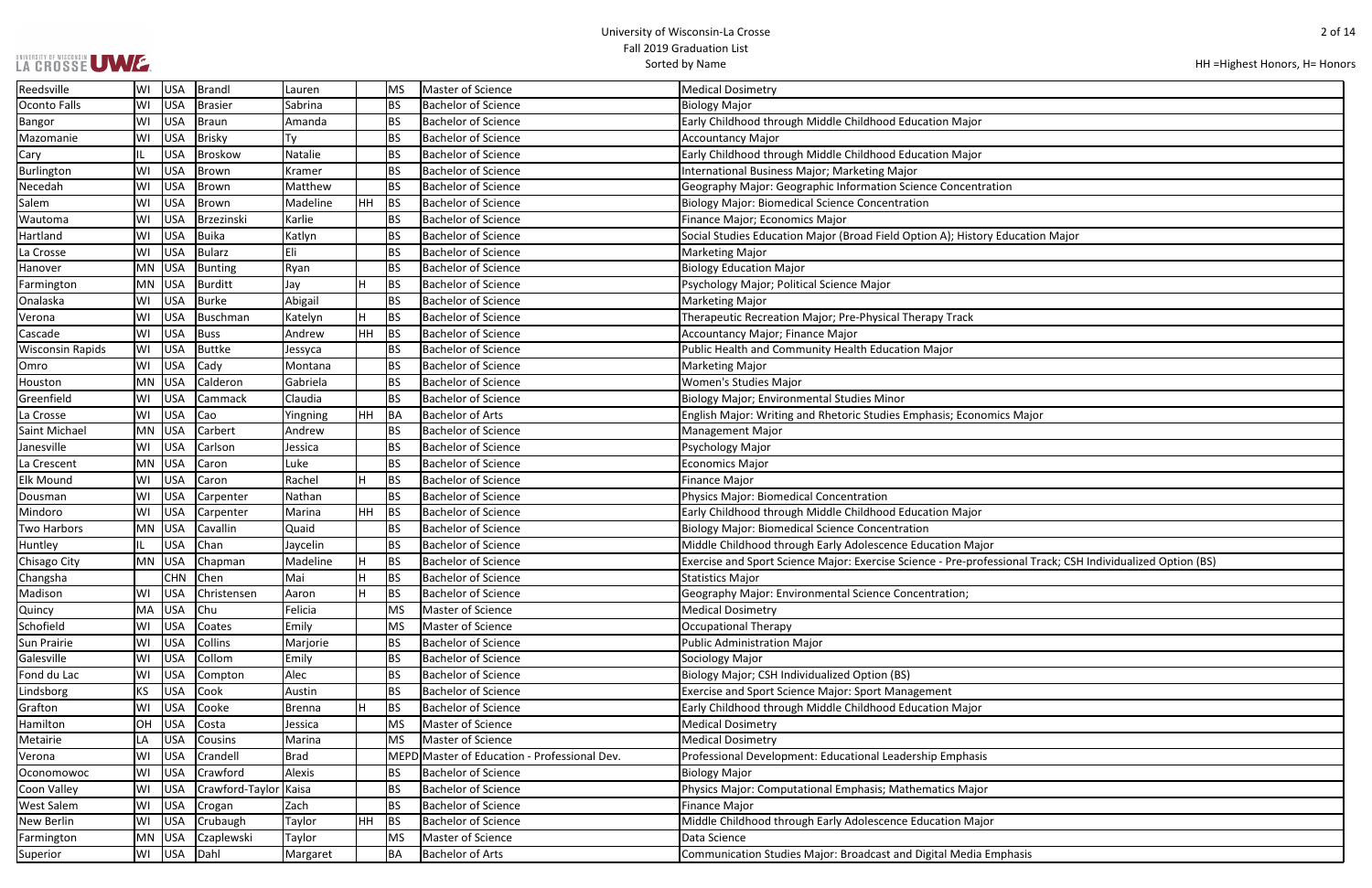### UNIVERSITY OF WISCONSIN UWWF.

| HH = Highest Honors, H = Honors |  |  |
|---------------------------------|--|--|
|---------------------------------|--|--|

| ommunication Emphasis                   |
|-----------------------------------------|
|                                         |
|                                         |
|                                         |
|                                         |
|                                         |
|                                         |
|                                         |
|                                         |
|                                         |
| onal Track; Spanish Major               |
| onal Track                              |
|                                         |
|                                         |
|                                         |
|                                         |
|                                         |
|                                         |
|                                         |
|                                         |
| and Professional Communication Emphasis |
|                                         |
|                                         |
|                                         |
| Major                                   |
|                                         |
| nglish Minor                            |
|                                         |
|                                         |
| ommunication Emphasis                   |
| onal Track                              |
|                                         |
|                                         |
|                                         |
|                                         |
|                                         |
|                                         |
|                                         |
|                                         |
|                                         |
|                                         |
|                                         |
|                                         |
| onal Track                              |
|                                         |
|                                         |
|                                         |
|                                         |
|                                         |

| Grafton              | USA<br>Danner<br>WI             | Adele          | HH        | ∣BA         | <b>Bachelor of Arts</b>             | Communication Studies Major: Organizational and Professional Communication Emphasis                   |
|----------------------|---------------------------------|----------------|-----------|-------------|-------------------------------------|-------------------------------------------------------------------------------------------------------|
| Monona               | <b>USA</b><br>Davis<br>WI       | Nicole         |           | <b>BS</b>   | <b>Bachelor of Science</b>          | <b>Recreation Management Major: Outdoor Recreation Emphasis</b>                                       |
| La Crescent          | USA<br>DeBoer<br>MN             | Austin         | HH.       | BS          | <b>Bachelor of Science</b>          | <b>Biology Major</b>                                                                                  |
| <b>Union Grove</b>   | <b>USA</b><br>DeBrabander<br>WI | Jessica        |           | <b>BS</b>   | <b>Bachelor of Science</b>          | Marketing Major                                                                                       |
| San Diego            | CA<br><b>USA</b><br>Deere       | Will           |           | <b>MS</b>   | Master of Science                   | <b>Medical Dosimetry</b>                                                                              |
| Plymouth             | <b>USA</b><br><b>MN</b><br>Deis | Stephanie      |           | MS          | Master of Science                   | Occupational Therapy                                                                                  |
| Rochester            | <b>USA</b><br>Deiter<br>MN      | Noelle         |           | <b>MS</b>   | Master of Science                   | <b>Medical Dosimetry</b>                                                                              |
| Stratford            | <b>USA</b><br>Dennee<br>WI      | Kaley          | H         | BS          | <b>Bachelor of Science</b>          | Psychology Major; Gerontology Emphasis                                                                |
| New London           | <b>USA</b><br>W١<br>Dey         | Kaitlyn        |           | BA          | <b>Bachelor of Arts</b>             | Spanish Major                                                                                         |
| <b>Bartlett</b>      | <b>USA</b><br>Diaz              | Joslyn         |           | BA          | <b>Bachelor of Arts</b>             | Spanish Major; CASSH Program Option                                                                   |
| Milton               | <b>USA</b><br>Didelot<br>WI     | Alexandra      |           | <b>BS</b>   | <b>Bachelor of Science</b>          | Exercise and Sport Science Major: Exercise Science - Pre-professional Track; Spanish Major            |
| North Mankato        | USA<br>Diedrich<br>MN           | Andrew         |           | <b>BS</b>   | <b>Bachelor of Science</b>          | Exercise and Sport Science Major: Exercise Science - Pre-professional Track                           |
| Kaukauna             | <b>USA</b><br>Diedrick<br>WI    | Nathan         | HH        | BS          | <b>Bachelor of Science</b>          | <b>Computer Science Major</b>                                                                         |
| Huainan              | 34<br><b>CHN</b><br>Ding        | Xiuchuan       |           | BA          | <b>Bachelor of Arts</b>             | <b>Economics Major</b>                                                                                |
| Neenah               | <b>USA</b><br>Doberstein<br>WI  | Madeline       |           | MS          | Master of Science                   | <b>Medical Dosimetry</b>                                                                              |
| Appleton             | <b>USA</b><br>Do-Mckenzie<br>WI | Brittany       | HH.       | BS          | <b>Bachelor of Science</b>          | <b>Accountancy Major</b>                                                                              |
| Tomah                | <b>USA</b><br>Dowson<br>WI      | Stephany       |           | <b>CERT</b> | Certificate                         | <b>Reading Teacher</b>                                                                                |
| <b>Fountain City</b> | <b>USA</b><br>Drazkowski<br>WI  | Jennifer       |           | <b>BS</b>   | <b>Bachelor of Science</b>          | Marketing Major                                                                                       |
| Mosinee              | <b>USA</b><br>WI<br>Drengler    | Madelynn       |           | <b>BS</b>   | <b>Bachelor of Science</b>          | <b>Biology Major</b>                                                                                  |
| Oak Creek            | <b>USA</b><br>Duchniak<br>WI    | Hailey         | H         | BS          | <b>Bachelor of Science</b>          | Early Childhood through Middle Childhood Education Major                                              |
| Roberts              | <b>USA</b><br>Dumont<br>W١      | Benjamin       | HH        | BS          | <b>Bachelor of Science</b>          | Psychology Major; Communication Studies Major: Organizational and Professional Communication Emphasis |
| Waukesha             | <b>USA</b><br>Dutelle<br>WI     | Brynn          | H         | BS          | <b>Bachelor of Science</b>          | Music Major: Choral Emphasis; Music Major: General Emphasis                                           |
| Tomah                | <b>USA</b><br>Eckelberg<br>WI   | Jenni          |           | <b>CERT</b> | Certificate                         | <b>Reading Teacher</b>                                                                                |
| Oshkosh              | <b>USA</b><br>Edwards<br>WI     | Kaylie         |           | <b>BS</b>   | <b>Bachelor of Science</b>          | Biology Major; Spanish Major                                                                          |
| Manawa               | Eklund<br><b>USA</b><br>WI      | Spencer        |           | <b>BS</b>   | <b>Bachelor of Science</b>          | Biology Education Major; General Science Education (Broad Field) Major                                |
| Taylor               | Elvaker<br><b>USA</b><br>WI     | <b>Bradley</b> |           | BS          | <b>Bachelor of Science</b>          | <b>Accountancy Major</b>                                                                              |
| Holmen               | <b>USA</b><br>Erdman<br>WI      | Kasey          | HH        | <b>BS</b>   | <b>Bachelor of Science</b>          | Middle Childhood through Early Adolescence Education Major; English Minor                             |
| Holmen               | <b>USA</b><br>Eskens<br>WI      | Mikayla        |           | <b>MS</b>   | Master of Science                   | <b>Medical Dosimetry</b>                                                                              |
| Welch                | USA<br>MN<br>Evanson            | Forest         |           | <b>BS</b>   | <b>Bachelor of Science</b>          | <b>Computer Science Major</b>                                                                         |
| Deerfield            | <b>USA</b><br>Ezzell<br>W١      | Gavin          |           | <b>BS</b>   | <b>Bachelor of Science</b>          | Communication Studies Major: Organizational and Professional Communication Emphasis                   |
| Nelson               | <b>USA</b><br>Fagerland<br>W١   | <b>Bailey</b>  |           | <b>BS</b>   | <b>Bachelor of Science</b>          | Exercise and Sport Science Major: Exercise Science - Pre-professional Track                           |
| La Crosse            | Falck<br>USA<br>WI              | Taylor         | H         | BS          | <b>Bachelor of Science</b>          | Exercise and Sport Science Major: Exercise Science - Fitness Track                                    |
| Deerfield            | <b>USA</b><br>WI<br>Farnsworth  | Colin          |           | <b>BS</b>   | Bachelor of Science                 | Marketing Major                                                                                       |
| La Crosse            | <b>USA</b><br>Fater<br>WI       | Lucas          |           | BS          | <b>Bachelor of Science</b>          | Accountancy Major                                                                                     |
| La Crosse            | <b>USA</b><br>Felix<br>WI       | Stephanie      | <b>HH</b> | <b>BS</b>   | <b>Bachelor of Science</b>          | <b>Accountancy Major</b>                                                                              |
| La Crosse            | <b>USA</b><br>WI<br>Felten      | Katelyn        |           | <b>BS</b>   | <b>Bachelor of Science</b>          | Psychology Major; Biology Minor                                                                       |
| <b>Brookfield</b>    | <b>USA</b><br>Fenzl<br>WI       | Austin         |           | <b>BS</b>   | <b>Bachelor of Science</b>          | Accountancy Major; Finance Major                                                                      |
| Oconomowoc           | <b>USA</b><br>WI<br>Finco       | Margaret       |           | BS          | <b>Bachelor of Science</b>          | Public Health and Community Health Education Major                                                    |
| <b>Madison Lake</b>  | MN<br><b>USA</b><br>Fingerson   | Kayla          |           | BS          | <b>Bachelor of Science</b>          | <b>Biology Major</b>                                                                                  |
| Tomah                | <b>USA</b><br>WI<br>Finnigan    | Sheri          |           |             | MSED Master of Science in Education | Reading                                                                                               |
| Janesville           | <b>USA</b><br>Fischer<br>WI     | Emma           | H         | BS          | <b>Bachelor of Science</b>          | Spanish Education Major (Early Childhood - Adolescence)                                               |
| Tomah                | <b>USA</b><br>Fitzmaurice<br>WI | Caleb          |           | l BS        | Bachelor of Science                 | Biology Major; CSH Individualized Option (BS)                                                         |
| Rhinelander          | <b>USA</b><br>Fix<br>WI         | Lucas          |           | <b>BS</b>   | <b>Bachelor of Science</b>          | Exercise and Sport Science Major: Exercise Science - Pre-professional Track                           |
| Luck                 | <b>USA</b><br>Fjorden<br>WI     | Hunter         |           | <b>BS</b>   | <b>Bachelor of Science</b>          | Physics Major: Business Concentration                                                                 |
| Oak Creek            | <b>USA</b><br>Flagge<br>WI      | Alyssa         |           | BS          | <b>Bachelor of Science</b>          | <b>Biology Major</b>                                                                                  |
| Richfield            | <b>USA</b><br>MN<br>Florey      | Lindsay        |           | BA          | <b>Bachelor of Arts</b>             | Psychology Major; CASSH Program Option                                                                |
| Tomah                | <b>USA</b><br>Forbes<br>W١      | Lindsey        |           | <b>CERT</b> | Certificate                         | <b>Reading Teacher</b>                                                                                |
| Amery                | <b>USA</b><br>WI<br>Forrest     | Ashley         |           | <b>BS</b>   | <b>Bachelor of Science</b>          | Marketing Major                                                                                       |
|                      |                                 |                |           |             |                                     |                                                                                                       |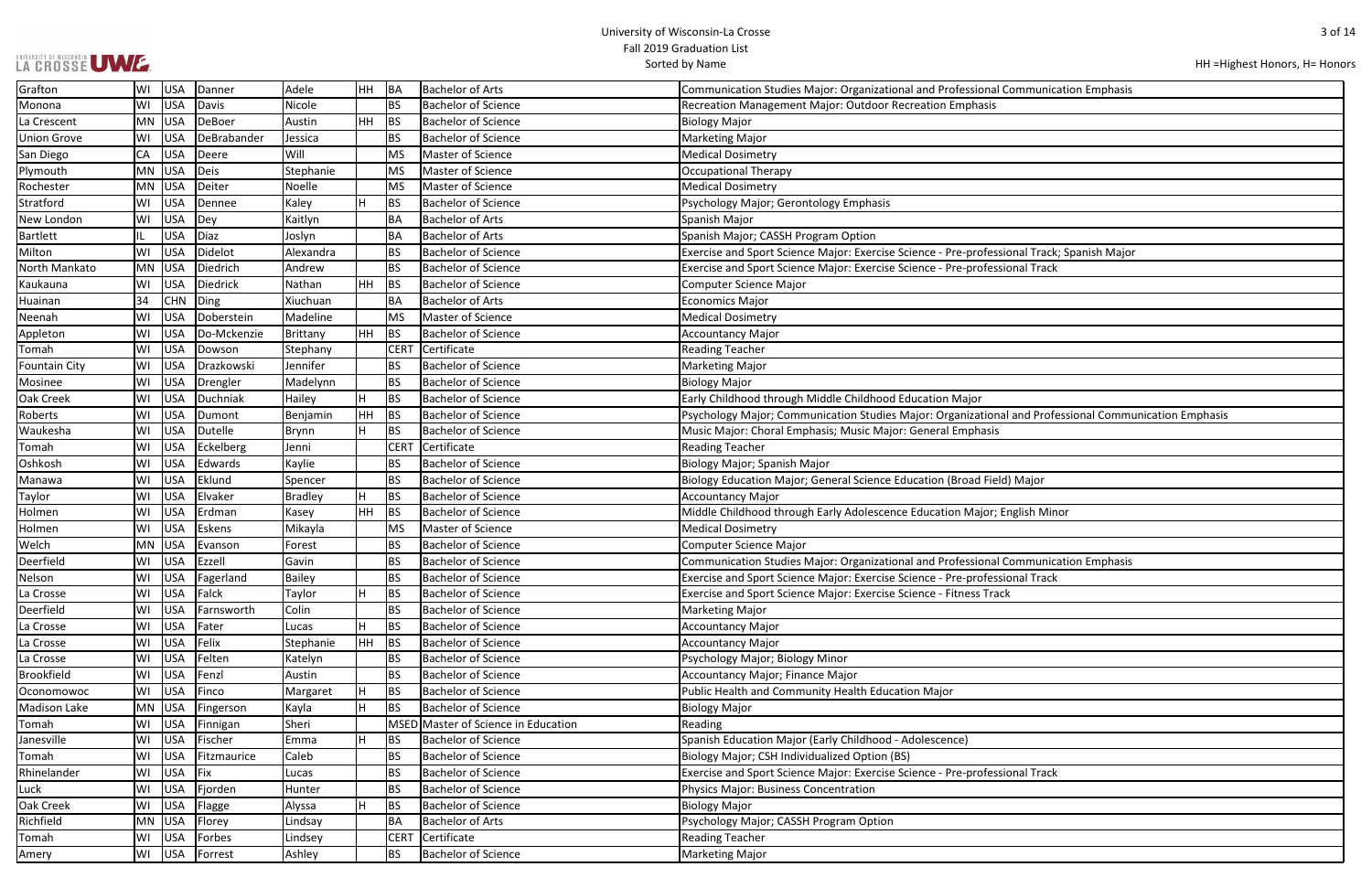| LA CROSSE UWE. |  |
|----------------|--|

| HH = Highest Honors, H = Honors |  |  |
|---------------------------------|--|--|
|---------------------------------|--|--|

| Communication Emphasis |
|------------------------|
|                        |
|                        |
|                        |
|                        |
|                        |
|                        |
|                        |
|                        |
| Communication Emphasis |
|                        |
|                        |
|                        |
|                        |
|                        |
|                        |
|                        |
|                        |
|                        |
|                        |
|                        |
|                        |
|                        |
|                        |
|                        |
| onal Track             |
|                        |
|                        |
|                        |
|                        |
|                        |
|                        |
| <i><b>iphasis</b></i>  |
|                        |
|                        |
|                        |
|                        |
|                        |
|                        |
|                        |
|                        |
|                        |
|                        |
|                        |

| Plymouth             | WI        | <b>USA</b> | Francis        | Paul                 |    | BS          | <b>Bachelor of Science</b> | Communication Studies Major: Organizational and Professional Communication Emphasis |
|----------------------|-----------|------------|----------------|----------------------|----|-------------|----------------------------|-------------------------------------------------------------------------------------|
| Port Washington      | WI        | <b>USA</b> | Frey           | Allyson              |    | BS          | <b>Bachelor of Science</b> | Middle Childhood through Early Adolescence Education Major                          |
| Waunakee             | WI        | USA        | Fricke         | Leah                 |    | <b>BS</b>   | <b>Bachelor of Science</b> | <b>Therapeutic Recreation Major</b>                                                 |
| Sauk City            | WI        | <b>USA</b> | Frosch         | <b>Bryan</b>         |    | <b>BS</b>   | <b>Bachelor of Science</b> | Finance Major                                                                       |
| Kenosha              | WI        | USA        | Fulghum        | Sara                 | H. | BS          | <b>Bachelor of Science</b> | Psychology Major; Pre-Occupational Thrpy Track                                      |
| Appleton             | WI        | USA        | Fuller         | Keenan               |    | <b>MS</b>   | Master of Science          | <b>Medical Dosimetry</b>                                                            |
| Loyal                | WI        | USA        | Fulwiler       | Logan                |    | <b>BS</b>   | <b>Bachelor of Science</b> | Biology Major; CSH Individualized Option (BS)                                       |
| Lodi                 | WI        | USA        | <b>Furniss</b> | Logan                |    | <b>BS</b>   | <b>Bachelor of Science</b> | Economics Major                                                                     |
| Germantown           | WI        | <b>USA</b> | Gadaire        | Collin               |    | <b>BS</b>   | <b>Bachelor of Science</b> | <b>Recreation Management Major: Generalist Emphasis</b>                             |
| Rothschild           | WI        | USA        | Gagas          | Jori                 |    | <b>BS</b>   | <b>Bachelor of Science</b> | <b>Biology Major</b>                                                                |
| Milwaukee            | WI        | USA        | Gagliano       | Haley                |    | <b>BS</b>   | <b>Bachelor of Science</b> | Communication Studies Major: Organizational and Professional Communication Emphasis |
| La Crosse            | WI        | USA        | Ganrude        | Kaitlyn              | HH | <b>BS</b>   | <b>Bachelor of Science</b> | Public Health and Community Health Education Major                                  |
| North Aurora         |           | <b>USA</b> | Garafolo       | Kyle                 |    | <b>MS</b>   | Master of Science          | <b>Medical Dosimetry</b>                                                            |
| Trempealeau          | WI        | <b>USA</b> | Gardner        | Emily                |    | <b>BS</b>   | <b>Bachelor of Science</b> | Sociology Major                                                                     |
| Eagan                | MN        | USA        | Gartner        | Jessica              | HH | BS          | <b>Bachelor of Science</b> | <b>Biology Major: Biomedical Science Concentration</b>                              |
| Janesville           | WI        | <b>USA</b> | Geller         | Gabrielle            |    | <b>BS</b>   | <b>Bachelor of Science</b> | Geography Major: Environmental Science Concentration                                |
| <b>Big Lake</b>      | <b>MN</b> | USA        | Gerdts         | Sonja                | HH | BS          | <b>Bachelor of Science</b> | Microbiology Major                                                                  |
| Galesville           | WI        | USA        | Geske          | Elise                | н  | <b>BS</b>   | <b>Bachelor of Science</b> | Sociology Major                                                                     |
| Hartland             | WI        | USA        | Giordano       | Madison              |    | <b>BS</b>   | <b>Bachelor of Science</b> | Management Major; Marketing Major                                                   |
| Omro                 | WI        | USA        | Gitter         | Chandler             |    | <b>BS</b>   | <b>Bachelor of Science</b> | Finance Major                                                                       |
| Madison              | WI        | <b>USA</b> | Glad           | Stephanie            |    | <b>CERT</b> | Certificate                | <b>Educational Leadership</b>                                                       |
| Solon                |           | <b>USA</b> | Gnida          |                      |    | <b>BS</b>   | <b>Bachelor of Science</b> | <b>International Business Major</b>                                                 |
|                      | ΙA        |            |                | Louis<br><b>Nick</b> |    |             | <b>Bachelor of Science</b> |                                                                                     |
| Ixonia               | WI        | <b>USA</b> | Gomez          |                      |    | <b>BS</b>   |                            | <b>Economics Major</b>                                                              |
| Janesville           | WI        | USA        | Gorman         | Margaret             | HH | <b>BS</b>   | <b>Bachelor of Science</b> | <b>Accountancy Major</b>                                                            |
| Milwaukee            | WI        | USA        | Gottlieb       | Matthew              | HH | BS          | <b>Bachelor of Science</b> | Microbiology Major: Biomedical Concentration                                        |
| Madison              | WI        | USA        | Govek          | Mary                 |    | <b>BS</b>   | <b>Bachelor of Science</b> | Psychology Major; Biology Major                                                     |
| Maplewood            | <b>MN</b> | USA        | Gowan          | Samuel               |    | <b>BS</b>   | <b>Bachelor of Science</b> | <b>Biology Major</b>                                                                |
| White Bear Lake      | <b>MN</b> | <b>USA</b> | Granec         | Samantha             |    | <b>BS</b>   | <b>Bachelor of Science</b> | Exercise and Sport Science Major: Exercise Science - Pre-professional Track         |
| Camp Douglas         | WI        | USA        | Granger        | Debra                |    | <b>CERT</b> | Certificate                | <b>Reading Teacher</b>                                                              |
| La Crosse            | WI        | USA        | Greenlund      | Alec                 |    | <b>BS</b>   | <b>Bachelor of Science</b> | <b>Mathematics Major</b>                                                            |
| <b>Sussex</b>        | WI        | <b>USA</b> | Greiten        | Abby                 |    | BA          | Bachelor of Arts           | Psychology Major; CASSH BA Degree Prog Opt-Arts                                     |
| Marshfield           | WI        | <b>USA</b> | Griepentrog    | Haley                |    | <b>BS</b>   | <b>Bachelor of Science</b> | Accountancy Major; Finance Major                                                    |
| La Crosse            | WI        | USA        | Gronquist      | Erin                 |    | BA          | <b>Bachelor of Arts</b>    | English Major: Literature Emphasis                                                  |
| East Troy            | WI        | USA        | Gross          | Andrew               |    | <b>BS</b>   | <b>Bachelor of Science</b> | Physics Major                                                                       |
| La Crosse            | WI        | <b>USA</b> | Gross          | Kelly                |    | <b>BS</b>   | <b>Bachelor of Science</b> | <b>Computer Science Major</b>                                                       |
| Galesville           | WI        | USA        | Grover         | Sarah                |    | <b>BS</b>   | <b>Bachelor of Science</b> | Communication Studies Major: Interpersonal Communication Emphasis                   |
| Onalaska             | WI        | USA        | Guepfer        | Kyle                 |    | <b>CERT</b> | Certificate                | <b>Reading Teacher</b>                                                              |
| La Crosse            | WI        | USA        | Gunderson      | Megan                |    | BA          | <b>Bachelor of Arts</b>    | Theatre Arts Major: Stage Management Emphasis                                       |
| <b>Hales Corners</b> | WI        | USA        | Guttormsson    | Emily                |    | <b>BA</b>   | <b>Bachelor of Arts</b>    | Women's Studies Major; Public Administration Minor                                  |
| Westby               | WI        | <b>USA</b> | Haakenstad     | Ashley               |    | <b>BS</b>   | <b>Bachelor of Science</b> | Sociology Major                                                                     |
| Northfield           | <b>MN</b> | USA        | Hadro          | Joel                 | н  | <b>BS</b>   | <b>Bachelor of Science</b> | <b>Accountancy Major</b>                                                            |
| La Crosse            | WI        | <b>USA</b> | Haeuser        | Samuel               |    | <b>BS</b>   | <b>Bachelor of Science</b> | Physics Major: Optics Emphasis                                                      |
| Becker               | <b>MN</b> | USA        | Hagen          | Jaimi                |    | <b>BS</b>   | <b>Bachelor of Science</b> | <b>Accountancy Major</b>                                                            |
| Shawano              | WI        | USA        | Hahn           | Bailie               |    | <b>BS</b>   | <b>Bachelor of Science</b> | Early Childhood through Middle Childhood Education Major                            |
| Rochester            | <b>MN</b> | USA        | Haile          | Marian               |    | BA          | <b>Bachelor of Arts</b>    | English Major: Literature Emphasis                                                  |
| Ann Arbor            | MI        | <b>USA</b> | Hall           | Shelby               |    | <b>MS</b>   | Master of Science          | <b>Medical Dosimetry</b>                                                            |
| Hudson               | WI        | <b>USA</b> | Hall           | Ashley               |    | <b>BS</b>   | <b>Bachelor of Science</b> | Early Childhood through Middle Childhood Education Major                            |
| Waukon               | ΙA        | USA        | Hammel         | Haden                |    | <b>BS</b>   | <b>Bachelor of Science</b> | <b>Biology Major</b>                                                                |
|                      |           |            |                |                      |    |             |                            |                                                                                     |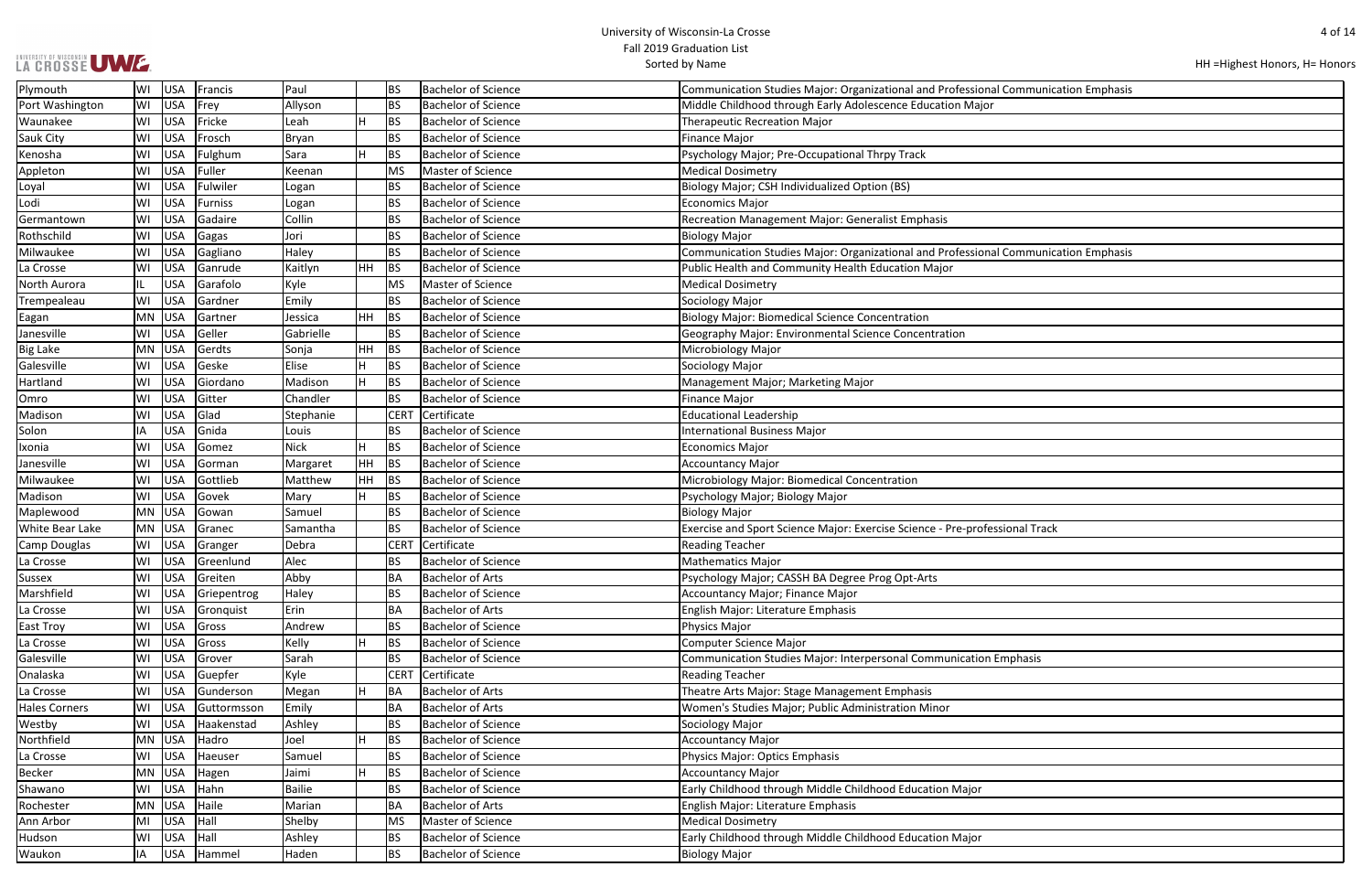| LA CROSSE UWE. |  |
|----------------|--|

HH =Highest Honors, H= Honors

| nal Track                                      |
|------------------------------------------------|
|                                                |
|                                                |
|                                                |
|                                                |
|                                                |
|                                                |
| nal Track                                      |
|                                                |
|                                                |
|                                                |
|                                                |
|                                                |
| hasis                                          |
|                                                |
|                                                |
|                                                |
|                                                |
|                                                |
|                                                |
|                                                |
|                                                |
|                                                |
|                                                |
|                                                |
|                                                |
|                                                |
| mm. Emphasis; CASSH Program Option             |
|                                                |
|                                                |
| nal Track                                      |
|                                                |
|                                                |
| tional and Professional Communication Emphasis |
|                                                |
|                                                |
|                                                |
|                                                |
|                                                |
|                                                |
|                                                |
|                                                |
|                                                |
|                                                |
|                                                |
|                                                |
|                                                |

| Hillsboro               | WI | USA        | Hammer       | Nolan           |      | <b>BS</b> | <b>Bachelor of Science</b> | Exercise and Sport Science Major: Exercise Science - Pre-professional Track                                  |
|-------------------------|----|------------|--------------|-----------------|------|-----------|----------------------------|--------------------------------------------------------------------------------------------------------------|
| La Crosse               | W١ | USA        | Handy        | Cameron         |      | <b>BS</b> | <b>Bachelor of Science</b> | <b>Public Administration Major</b>                                                                           |
| <b>Mount Pleasant</b>   | WI | USA        | Hansche      | Bryce           |      | <b>BS</b> | <b>Bachelor of Science</b> | Information Systems Major; Computer Science Major                                                            |
| Rosemount               | MN | <b>USA</b> | Hanson       | Kaylie          |      | <b>BS</b> | <b>Bachelor of Science</b> | Art Major; VPA Program Option                                                                                |
| Waterloo                | WI | USA        | Hanson       | Danaka          |      | <b>BS</b> | <b>Bachelor of Science</b> | Psychology Major                                                                                             |
| <b>Spring Grove</b>     |    | MN USA     | Happel       | Caleb           |      | <b>BS</b> | <b>Bachelor of Science</b> | <b>Accountancy Major</b>                                                                                     |
| Stoddard                | W١ | USA        | Harbst       | Ryan            |      | <b>BS</b> | <b>Bachelor of Science</b> | <b>Finance Major</b>                                                                                         |
| Janesville              | WI | USA        | Hardin       | Leevi           |      | <b>BS</b> | <b>Bachelor of Science</b> | Exercise and Sport Science Major: Exercise Science - Pre-professional Track                                  |
| <b>River Falls</b>      | WI | USA        | Harrington   | Abby            |      | BS        | <b>Bachelor of Science</b> | <b>Marketing Major</b>                                                                                       |
| <b>Cottage Grove</b>    | WI | USA        | Hauck        | Megan           |      | MS        | Master of Science          | <b>Occupational Therapy</b>                                                                                  |
| <b>Wisconsin Rapids</b> | WI | USA        | Haugh        | Brady           |      | <b>BS</b> | <b>Bachelor of Science</b> | <b>Physics Major</b>                                                                                         |
| Chatfield               |    | MN USA     | Hawkins      | Timothy         |      | <b>BS</b> | <b>Bachelor of Science</b> | Accountancy Major; Finance Major                                                                             |
| Cedarburg               | WI | USA        | Heisdorf     | Ryan            |      | <b>BS</b> | <b>Bachelor of Science</b> | <b>Biology Major: Environmental Science Concentration</b>                                                    |
| Menomonee Falls         | WI | USA        | Heitman      | Dana            |      | <b>BS</b> | <b>Bachelor of Science</b> | Communication Studies Major: Interpersonal Communication Emphasis                                            |
| Tomah                   | WI | USA        | Hemmersbach  | Mallory         | H    | BS        | <b>Bachelor of Science</b> | <b>Management Major</b>                                                                                      |
| Prior Lake              | MN | USA        | Hendrickson  | Sean            |      | <b>BS</b> | <b>Bachelor of Science</b> | <b>Accountancy Major</b>                                                                                     |
| Mazeppa                 | MN | USA        | Henning      | Carley          |      | MS        | Master of Science          | <b>Clinical Exercise Physiology</b>                                                                          |
| Viroqua                 | WI | USA        | Henry        | Tyler           |      | BS        | <b>Bachelor of Science</b> | <b>Management Major</b>                                                                                      |
| De Pere                 | WI | USA        | Herlache     | Matthew         |      | BS        | <b>Bachelor of Science</b> | <b>Finance Major</b>                                                                                         |
| Canandaigua             | NΥ | USA        | Herman       | Amy             |      | MS        | Master of Science          | <b>Medical Dosimetry</b>                                                                                     |
| Deerfield               | WI | USA        | Herms        | Maggie          | HH   | BA        | <b>Bachelor of Arts</b>    | Psychology Major                                                                                             |
| Monroe                  | W١ | USA        | Hesgard      | Mackenzie       |      | <b>BS</b> | <b>Bachelor of Science</b> | Psychology Major; Inclusive Recreation Minor                                                                 |
| Holmen                  | W١ | USA        | Hess         | Hallee          |      | <b>BS</b> | <b>Bachelor of Science</b> | Sociology Major                                                                                              |
| Madison                 | W١ | USA        | Hexum        | <b>Nickolas</b> |      | <b>BS</b> | <b>Bachelor of Science</b> | Computer Science Major; CSH Individualized Option (BS)                                                       |
| Menasha                 | WI | USA        | Hickinbotham | Megan           |      | BS        | <b>Bachelor of Science</b> | Geography Major: Environmental Science Concentration                                                         |
| Portage                 | W١ | USA        | Hicks        | Lydia           | HH   | BS        | <b>Bachelor of Science</b> | <b>Art Education Major</b>                                                                                   |
| Woodbury                |    | MN USA     | Hilde        | Anna            |      | <b>BS</b> | <b>Bachelor of Science</b> | <b>Finance Major</b>                                                                                         |
| Monroe                  | WI | USA        | Hill         | Megan           |      | <b>BS</b> | <b>Bachelor of Science</b> | Communication Studies Major: Organizational and Professional Comm. Emphasis; CASSH Program Option            |
| Shawano                 | WI | USA        | Hintz        | Dylan           | н    | BS        | <b>Bachelor of Science</b> | Early Childhood through Middle Childhood Education Major                                                     |
| Portage                 | W١ | USA        | Hintze       | Justin          |      | <b>BS</b> | <b>Bachelor of Science</b> | <b>Management Major</b>                                                                                      |
| Sparta                  | WI | <b>USA</b> | Hinz         | Melanie         | HH.  | <b>BS</b> | <b>Bachelor of Science</b> | Early Childhood through Middle Childhood Education Major                                                     |
| Franksville             | WI | USA        | Hlavacek     | Emily           | HH   | BS        | <b>Bachelor of Science</b> | Exercise and Sport Science Major: Exercise Science - Pre-professional Track                                  |
| Plymouth                |    | MN USA     | Hodges       | Zoe             | HH - | BS        | <b>Bachelor of Science</b> | Early Childhood through Middle Childhood Education Major                                                     |
| Minocqua                | WI | USA        | Hoehle       | Samantha        |      | MS        | Master of Science          | Occupational Therapy                                                                                         |
| Onalaska                | WI | USA        | Holden       | Max             |      | BS        | <b>Bachelor of Science</b> | English Education Major; Communication Studies Major: Organizational and Professional Communication Emphasis |
| Marshfield              | WI | USA        | Holubets     | Ashley          |      | BS        | <b>Bachelor of Science</b> | Accountancy Major; Finance Major                                                                             |
| Greenville              | WI | USA        | Holzem       | Dakota          | HH   | BS        | <b>Bachelor of Science</b> | <b>Biology Major</b>                                                                                         |
| Park Falls              | WI | USA        | Homann       | Michelle        | HH   | BS        | <b>Bachelor of Science</b> | <b>Biology Major: Environmental Science Concentration</b>                                                    |
| Qingdao                 | 37 | <b>CHN</b> | Hou          | Yumeng          |      | <b>BS</b> | <b>Bachelor of Science</b> | <b>International Business Major</b>                                                                          |
| <b>Prior Lake</b>       |    | MN USA     | Hovis        | Kylen           |      | <b>BS</b> | <b>Bachelor of Science</b> | <b>Biology Major</b>                                                                                         |
| Chicago                 |    | USA        | Hufnal       | Stephanie       |      | MS        | Master of Science          | <b>Medical Dosimetry</b>                                                                                     |
| Westby                  | W١ | USA        | Ingalls      | Ethan           |      | <b>BS</b> | <b>Bachelor of Science</b> | Psychology Major; CASSH Program Option                                                                       |
| Plymouth                |    | MN USA     | Isdahl       | Sarah           |      | BA        | <b>Bachelor of Arts</b>    | Psychology Major; Spanish Major                                                                              |
| La Crosse               | WI | USA        | <b>Ives</b>  | Micah           |      | BS        | <b>Bachelor of Science</b> | <b>Biology Major: Cellular and Molecular Biology Concentration</b>                                           |
| Evans                   | GА | USA        | Jackson      | Renee           |      | MS        | Master of Science          | <b>Medical Dosimetry</b>                                                                                     |
| Wausau                  | WI | <b>USA</b> | Janke        | <b>Nick</b>     |      | <b>BA</b> | <b>Bachelor of Arts</b>    | English Major: Writing and Rhetoric Studies Emphasis                                                         |
| Hudson                  | WI | USA        | Jantz        | Alex            |      | BS        | <b>Bachelor of Science</b> | Management Major                                                                                             |
| <b>Blair</b>            | WI | USA        | Janzen       | Breanna         |      | BS        | <b>Bachelor of Science</b> | Finance Major                                                                                                |
|                         |    |            |              |                 |      |           |                            |                                                                                                              |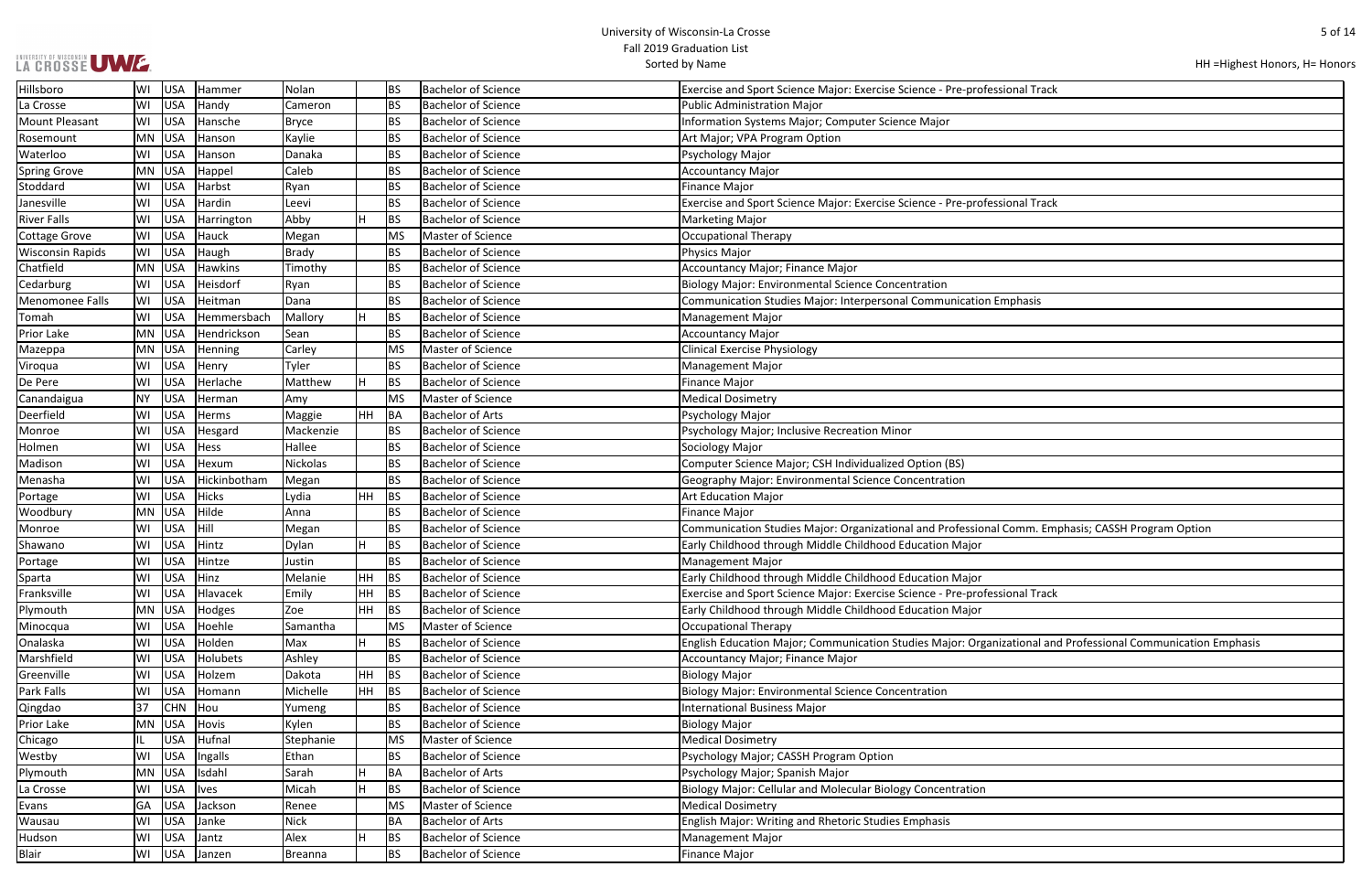## LA CROSSE UWE

```
HH =Highest Honors, H= Honors
```

| Ith Education Major |
|---------------------|
|                     |
|                     |
|                     |
|                     |
|                     |
|                     |
|                     |
|                     |
|                     |
|                     |
|                     |
|                     |
|                     |
|                     |
|                     |
|                     |
|                     |
|                     |
|                     |
|                     |
|                     |
|                     |
|                     |
|                     |
|                     |
|                     |
|                     |
| onal Track          |
|                     |
|                     |
|                     |

| Altoona                 | WI        | USA        | Jehn            | Jade        |           | MS.       | Master of Science          | Occupational Therapy                                                                |
|-------------------------|-----------|------------|-----------------|-------------|-----------|-----------|----------------------------|-------------------------------------------------------------------------------------|
| Fredericksburg          | VA        | USA        | Jend            | Jacqueleine |           | <b>MS</b> | Master of Science          | <b>Medical Dosimetry</b>                                                            |
| Lakeville               |           | MN USA     | Jenkins         | Evan        |           | BS.       | <b>Bachelor of Science</b> | Psychology Major                                                                    |
| <b>Eden Prairie</b>     | MN        | USA        | Jensen          | Julia       |           | <b>BS</b> | <b>Bachelor of Science</b> | Psychology Major; Spanish Major                                                     |
| West Allis              | WI        | <b>USA</b> | Jeschke         | Tyler       |           | <b>BS</b> | <b>Bachelor of Science</b> | Psychology Major                                                                    |
| Mindoro                 | WI        | <b>USA</b> | Jessie          | Macy        |           | <b>BS</b> | <b>Bachelor of Science</b> | Exercise and Sport Science Major: Exercise Science - Fitness Track                  |
| <b>Wisconsin Rapids</b> | WI        | <b>USA</b> | Jirschele       | Abigail     |           | BS.       | <b>Bachelor of Science</b> | Psychology Major                                                                    |
| Chaska                  | MN        | <b>USA</b> | Johnson         | Tyra        |           | <b>BS</b> | <b>Bachelor of Science</b> | Psychology Major                                                                    |
| Nelson                  | WI        | <b>USA</b> | Johnson         | Megan       |           | <b>BS</b> | <b>Bachelor of Science</b> | Psychology Major                                                                    |
| <b>Richland Center</b>  | WI        | <b>USA</b> | Johnson         | Jaide       |           | <b>BS</b> | <b>Bachelor of Science</b> | Early Childhood through Middle Childhood Education Major                            |
| Omro                    | WI        | <b>USA</b> | Jones           | Ross        | н         | <b>BS</b> | <b>Bachelor of Science</b> | Music Major: Instrumental Emphasis                                                  |
| La Crosse               | WI        | <b>USA</b> | Jorgenson       | Johanna     |           | <b>BS</b> | <b>Bachelor of Science</b> | Psychology Major; CASSH Program Option                                              |
| La Crosse               | WI        | <b>USA</b> | Jorstad         | Justin      |           | <b>BS</b> | <b>Bachelor of Science</b> | <b>Marketing Major</b>                                                              |
| Pittsford               | <b>NY</b> | <b>USA</b> | Joyce           | Neil        |           | <b>MS</b> | Master of Science          | <b>Medical Dosimetry</b>                                                            |
| Rochester               | MN        | <b>USA</b> | Juth            | Jillian     |           | <b>BS</b> | <b>Bachelor of Science</b> | Accountancy Major; Management Major                                                 |
| <b>Cottage Grove</b>    | WI        | USA        | Kachel          | Tyler       |           | <b>BS</b> | <b>Bachelor of Science</b> | <b>Accountancy Major</b>                                                            |
| Rosemount               | MN        | USA        | Kalinowski      | Ryan        |           | <b>BS</b> | <b>Bachelor of Science</b> | <b>Finance Major</b>                                                                |
| Sussex                  | WI        | <b>USA</b> | Kallis          | Dani        |           | BA        | <b>Bachelor of Arts</b>    | Psychology Major                                                                    |
| Freedom                 | WI        | <b>USA</b> | Kaminski        | Amanda      |           | BA        | <b>Bachelor of Arts</b>    | Spanish Major                                                                       |
| Ripon                   | WI        | <b>USA</b> | Kasper          | Caleb       |           | <b>BS</b> | <b>Bachelor of Science</b> | Biology Major: Plant and Fungal Biology Concentration                               |
| Oronoco                 | MN        | <b>USA</b> | Kaul            | Emily       |           | <b>BS</b> | <b>Bachelor of Science</b> | Exercise and Sport Science Major: Physical Education; School Health Education Major |
| Mahtomedi               |           | MN USA     | Keeney          | Justin      |           | <b>BS</b> | <b>Bachelor of Science</b> | <b>Management Major</b>                                                             |
| Oak Park                | Щ         | <b>USA</b> | Kelly           | Cortlyn     | н         | <b>BS</b> | <b>Bachelor of Science</b> | Psychology Major                                                                    |
| Skokie                  | IL        | <b>USA</b> | Kelly           | Gabrielle   | Н         | <b>BS</b> | <b>Bachelor of Science</b> | Therapeutic Recreation Major; Psychology Major                                      |
| Waterford               | WI        | <b>USA</b> | Kempken         | Tori        |           | <b>BS</b> | <b>Bachelor of Science</b> | <b>Marketing Major</b>                                                              |
| La Crosse               | WI        | <b>USA</b> | Kendhammer      | David       |           | BS.       | <b>Bachelor of Science</b> | <b>Physics Major</b>                                                                |
| <b>Truckee</b>          | CA        | <b>USA</b> | Kendrick        | Mark        |           | <b>MS</b> | Master of Science          | <b>Medical Dosimetry</b>                                                            |
| Twin Lakes              | WI        | <b>USA</b> | Kessel          | Shannon     |           | <b>BS</b> | <b>Bachelor of Science</b> | Psychology Major; CASSH Program Option                                              |
| Stoddard                | WI        | <b>USA</b> | Kilmer          | Travis      |           | <b>MS</b> | Master of Science          | <b>Medical Dosimetry</b>                                                            |
| Plymouth                | MN        | USA        | Kirchner        | Klaire      | <b>HH</b> | <b>BS</b> | <b>Bachelor of Science</b> | Early Childhood through Middle Childhood Education Major                            |
| Oregon                  | WI        | <b>USA</b> | <b>Kissling</b> | Peter       |           | <b>BS</b> | <b>Bachelor of Science</b> | Psychology Major; Coaching Competitive Athletics Concentration                      |
| Linden                  | WI        | USA        | Kitelinger      | Kennedy     | ΙH.       | <b>BS</b> | Bachelor of Science        | Management Major                                                                    |
| Merrill                 | WI        | USA        | Klebenow        | Marissa     |           | <b>BS</b> | <b>Bachelor of Science</b> | <b>Accountancy Major</b>                                                            |
| Plymouth                | WI        | <b>USA</b> | Klemme          | Caitlyn     | H         | <b>BS</b> | <b>Bachelor of Science</b> | Psychology Major                                                                    |
| <b>Big Lake</b>         | MN        | USA        | Kleven          | Sophi       |           | <b>BS</b> | <b>Bachelor of Science</b> | Psychology Major                                                                    |
| Hayfield                |           | MN USA     | Klocke          | Elizabeth   | <b>HH</b> | BS        | <b>Bachelor of Science</b> | Psychology Major                                                                    |
| Amery                   | WI        | <b>USA</b> | Klopotek        | Michayla    |           | <b>BS</b> | Bachelor of Science        | <b>Political Science Major</b>                                                      |
| Omro                    | WI        | <b>USA</b> | Knight          | Margaret    |           | <b>BS</b> | <b>Bachelor of Science</b> | <b>Biology Major</b>                                                                |
| <b>Buffalo</b>          | <b>MN</b> | USA        | Knott           | Carissa     |           | <b>MS</b> | Master of Science          | Occupational Therapy                                                                |
| Burlington              | WI        | <b>USA</b> | Kohlhagen       | Andrew      |           | <b>BS</b> | <b>Bachelor of Science</b> | Computer Science Major                                                              |
| Trempealeau             | WI        | USA        | Kohnle          | Samantha    |           | <b>BS</b> | <b>Bachelor of Science</b> | Physics Major; CSH Individualized Option (BS)                                       |
| Fitchburg               | WI        | <b>USA</b> | Kolar           | Kyle        |           | <b>BS</b> | <b>Bachelor of Science</b> | <b>English Education Major</b>                                                      |
| Eau Claire              | WI        | <b>USA</b> | Komro           | Lindsay     |           | <b>MS</b> | Master of Science          | Occupational Therapy                                                                |
| Denmark                 | WI        | <b>USA</b> | Konkol          | Malorie     |           | <b>BS</b> | Bachelor of Science        | <b>Biology Major</b>                                                                |
| Minnetonka              | MN        | <b>USA</b> | Kraus           | Kenzie      |           | <b>BS</b> | <b>Bachelor of Science</b> | Exercise and Sport Science Major: Exercise Science - Pre-professional Track         |
| Fremont                 | WI        | <b>USA</b> | Krause          | Adam        |           | <b>BS</b> | <b>Bachelor of Science</b> | <b>Exercise and Sport Science Major: Physical Education</b>                         |
| Marshfield              | WI        | USA        | Krokstrom       | Dana        | <b>HH</b> | BS        | <b>Bachelor of Science</b> | Early Childhood through Middle Childhood Education Major                            |
| Pewaukee                | WI        | USA        | Krueger         | Jacob       |           | <b>BS</b> | <b>Bachelor of Science</b> | <b>Marketing Major</b>                                                              |
|                         |           |            |                 |             |           |           |                            |                                                                                     |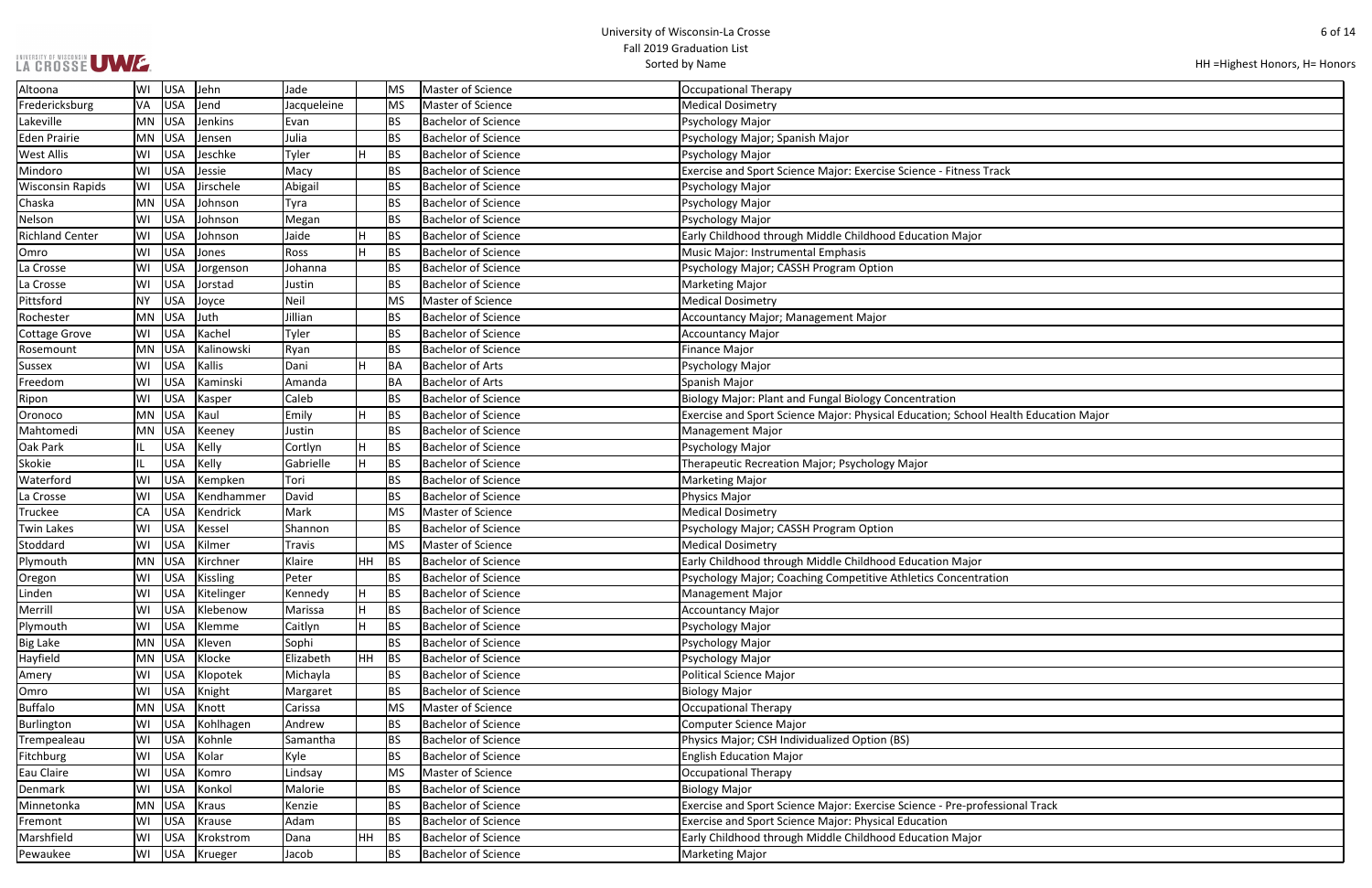|  | LA CROSSE UWE. |
|--|----------------|

| ucation Major                              |
|--------------------------------------------|
|                                            |
|                                            |
|                                            |
|                                            |
|                                            |
|                                            |
|                                            |
|                                            |
|                                            |
|                                            |
| onal Track; CSH Individualized Option (BS) |
|                                            |
|                                            |
|                                            |
|                                            |
|                                            |
|                                            |
|                                            |
|                                            |
|                                            |
|                                            |
| ized Option (BS)                           |
|                                            |
|                                            |
|                                            |
|                                            |
|                                            |
|                                            |
|                                            |
|                                            |
|                                            |
|                                            |
|                                            |
|                                            |
|                                            |
|                                            |
|                                            |
|                                            |
|                                            |
|                                            |
|                                            |
|                                            |
|                                            |
|                                            |
|                                            |
|                                            |
|                                            |
|                                            |
|                                            |
| acy Emphasis                               |
|                                            |
|                                            |
|                                            |
|                                            |
|                                            |
|                                            |
|                                            |
|                                            |
|                                            |
|                                            |
|                                            |
|                                            |
|                                            |
| $\zeta$                                    |
|                                            |
|                                            |

| <b>Mount Calvary</b>    | WI        | <b>USA</b> | Kulhanek      | Morgan         |    | <b>BS</b>  | <b>Bachelor of Science</b>     | <b>Political Science Major</b>                                                                              |
|-------------------------|-----------|------------|---------------|----------------|----|------------|--------------------------------|-------------------------------------------------------------------------------------------------------------|
| Tomah                   | WI        | USA        | Kyser         | Alexander      |    | <b>BS</b>  | <b>Bachelor of Science</b>     | Computer Science Major; CSH Individualized Option (BS)                                                      |
| La Crosse               | WI        | <b>USA</b> | Lacson        | Maxine         |    | <b>BS</b>  | <b>Bachelor of Science</b>     | <b>Marketing Major</b>                                                                                      |
| Germantown              | WI        | <b>USA</b> | Lambert       | Sarah          |    | BA         | <b>Bachelor of Arts</b>        | Theatre Arts Major: Musical Theatre Emphasis                                                                |
| <b>Sauk City</b>        | WI        | <b>USA</b> | Lamberty      | Kristin        |    | <b>BS</b>  | Bachelor of Science            | <b>Marketing Major</b>                                                                                      |
| <b>Wisconsin Rapids</b> | WI        | <b>USA</b> | Lamp          | Chase          |    | BS         | <b>Bachelor of Science</b>     | Finance Major; Accountancy Major                                                                            |
| Saint Cloud             |           | MN USA     | Larcom        | <b>Brianna</b> | HH | BS         | <b>Bachelor of Science</b>     | Social Studies Education Major (Broad Field Option A); History Education Major                              |
| Hudson                  | WI        | <b>USA</b> | Lardy         | Ashley         | H  | 'BS        | <b>Bachelor of Science</b>     | <b>Biology Major</b>                                                                                        |
| Portage                 | WI        | USA        | Larkin        | Emma           |    | MS         | Master of Science              | <b>Occupational Therapy</b>                                                                                 |
| De Pere                 | WI        | USA        | Laurino       | Alexa          |    | <b>BS</b>  | <b>Bachelor of Science</b>     | <b>Biology Major</b>                                                                                        |
| Cedarburg               | W١        | <b>USA</b> | Lauterbach    | Amanda         |    | BS         | <b>Bachelor of Science</b>     | <b>Therapeutic Recreation Major</b>                                                                         |
| <b>Stevens Point</b>    | WI        | <b>USA</b> | Lawlis        | John           | H  | <b>BA</b>  | Bachelor of Arts               | Political Science Major; Public Administration Major                                                        |
| <b>Bristol</b>          | WI        | USA        | Lawrence      | Rebecca        | H  | <b>BS</b>  | <b>Bachelor of Science</b>     | <b>Biology Major: Biomedical Science Concentration</b>                                                      |
| Inver Grove Heights     |           | MN USA     | Leafblad      | Kiera          | HH | <b>BS</b>  | <b>Bachelor of Science</b>     | Exercise and Sport Science Major: Exercise Science - Pre-professional Track; CSH Individualized Option (BS) |
| La Crosse               | WI        | <b>USA</b> | Lee           | Lucy           |    | <b>BS</b>  | <b>Bachelor of Science</b>     | <b>Therapeutic Recreation Major</b>                                                                         |
| De Pere                 | WI        | <b>USA</b> | Leis          | Zavier         |    | BS         | <b>Bachelor of Science</b>     | <b>Political Science Major</b>                                                                              |
| Phillips                | WI        | <b>USA</b> | Lemke         | Jacob          |    | <b>BS</b>  | <b>Bachelor of Science</b>     | Biology Education Major; CSH Individualized Option (BS)                                                     |
| La Crescent             | <b>MN</b> | <b>USA</b> | Lentz         | Gabrielle      |    | <b>BS</b>  | Bachelor of Science            | <b>Biology Major: Biomedical Science Concentration</b>                                                      |
| Green Bay               | WI        | <b>USA</b> | Leroy         | Madysen        |    | <b>BS</b>  | <b>Bachelor of Science</b>     | Marketing Major;                                                                                            |
| Milwaukee               | WI        | <b>USA</b> | Lesniewski    | Genevieve      |    | BS         | <b>Bachelor of Science</b>     | Sociology Major                                                                                             |
| Madison                 | WI        | <b>USA</b> | Liegel        | Kyle           |    | <b>BS</b>  | <b>Bachelor of Science</b>     | Biology Major: Biomedical Science Concentration; CSH Individualized Option (BS)                             |
| La Crosse               | WI        | USA        | Lindahl       | Mckenzie       | HH | <b>BS</b>  | <b>Bachelor of Science</b>     | Early Childhood through Middle Childhood Education Major                                                    |
| Menomonie               | WI        | <b>USA</b> | Lindberg      | Brett          |    | <b>BS</b>  | <b>Bachelor of Science</b>     | <b>Marketing Major</b>                                                                                      |
| Verona                  | WI        | <b>USA</b> | Linden        | Collin         |    | <b>BS</b>  | <b>Bachelor of Science</b>     | <b>Economics Major</b>                                                                                      |
| Medford                 | WI        | <b>USA</b> | Lindgren      | Jessica        |    | MS         | Master of Science              | <b>Occupational Therapy</b>                                                                                 |
| La Crosse               | WI        | <b>USA</b> | Lindner       | Samuel         | H  | <b>BS</b>  | <b>Bachelor of Science</b>     | <b>Economics Major</b>                                                                                      |
| Minneapolis             | MN        | <b>USA</b> | Linnabary     | Jake           |    | MS         | Master of Science              | Data Science                                                                                                |
| Lodi                    | WI        | <b>USA</b> | Lins          | Sarah          |    | <b>BS</b>  | <b>Bachelor of Science</b>     | Biology Major; CSH Individualized Option (BS)                                                               |
| Belleville              | WI        | <b>USA</b> | Locy          | Lauren         |    | <b>BS</b>  | <b>Bachelor of Science</b>     | <b>Biology Major: Biomedical Science Concentration</b>                                                      |
| Burlington              | NC        | <b>USA</b> | Long          | Sara           |    | MS         | Master of Science              | <b>Medical Dosimetry</b>                                                                                    |
| Luck                    | W١        | <b>USA</b> | Lowe          | Jordan         |    | <b>BS</b>  | <b>Bachelor of Science</b>     | <b>Economics Major</b>                                                                                      |
| New London              | WI        | <b>USA</b> | Luebeck       | Ashley         |    | <b>BS</b>  | <b>Bachelor of Science</b>     | Sociology Major                                                                                             |
| Oshkosh                 | WI        | USA        | Luebke        | Jason          |    | <b>BS</b>  | <b>Bachelor of Science</b>     | Marketing Major; Sustainable Business Minor                                                                 |
| Portage                 | W١        | <b>USA</b> | Luedeman      | Dana           | H  | <b>BS</b>  | <b>Bachelor of Science</b>     | <b>Therapeutic Recreation Major</b>                                                                         |
| Edina                   |           | MN USA     | Maher         | Coleman        |    | <b>BS</b>  | <b>Bachelor of Science</b>     | <b>Management Major</b>                                                                                     |
| Lena                    |           | <b>USA</b> | Mancosky      | Austin         |    | <b>MS</b>  | Master of Science              | Biology                                                                                                     |
| Avon                    | <b>MN</b> | <b>USA</b> | Manthe        | Callie         |    | MS         | Master of Science              | <b>Occupational Therapy</b>                                                                                 |
| Belgium                 | WI        | <b>USA</b> | Manzeck       | Simone         |    | <b>BA</b>  | <b>Bachelor of Arts</b>        | Communication Studies Major: Public Communication and Advocacy Emphasis                                     |
| Saint Louis             | MO        | <b>USA</b> | Margherio     | Robert         |    | MS         | Master of Science              | Data Science                                                                                                |
| Almond                  | WI        | <b>USA</b> | Marinack      | Lucas          | HH | BS         | <b>Bachelor of Science</b>     | Psychology Major                                                                                            |
| Sobieski                | WI        | <b>USA</b> | Maronek       | Jennifer       |    | <b>MS</b>  | Master of Science              | <b>Occupational Therapy</b>                                                                                 |
| Westfield               | W١        | <b>USA</b> | Marshall      | Cameron        |    | <b>BS</b>  | <b>Bachelor of Science</b>     | <b>Management Major</b>                                                                                     |
| <b>Sturgeon Bay</b>     | WI        | <b>USA</b> | Martens       | Sean           |    | <b>MSE</b> | Master of Software Engineering | <b>Software Engineering</b>                                                                                 |
| Boscobel                | WI        | <b>USA</b> | Martin        | Austin         |    | <b>BS</b>  | <b>Bachelor of Science</b>     | <b>Therapeutic Recreation Major</b>                                                                         |
| Oconomowoc              | WI        | <b>USA</b> | Martinez      | Noah           |    | <b>BS</b>  | <b>Bachelor of Science</b>     | <b>Biology Major: Biomedical Science Concentration</b>                                                      |
| <b>Rice Lake</b>        | WI        | <b>USA</b> | Martinson     | Christopher    |    | MS         | Master of Science              | <b>Clinical Exercise Physiology</b>                                                                         |
| Bayport                 |           | MN USA     | Marty         | Sabrina        |    | <b>BS</b>  | <b>Bachelor of Science</b>     | Exercise and Sport Science Major: Exercise Science - Fitness Track                                          |
| La Crosse               | WI        |            | USA   Marzano | Patrick        |    | <b>BS</b>  | <b>Bachelor of Science</b>     | Marketing Major                                                                                             |
|                         |           |            |               |                |    |            |                                |                                                                                                             |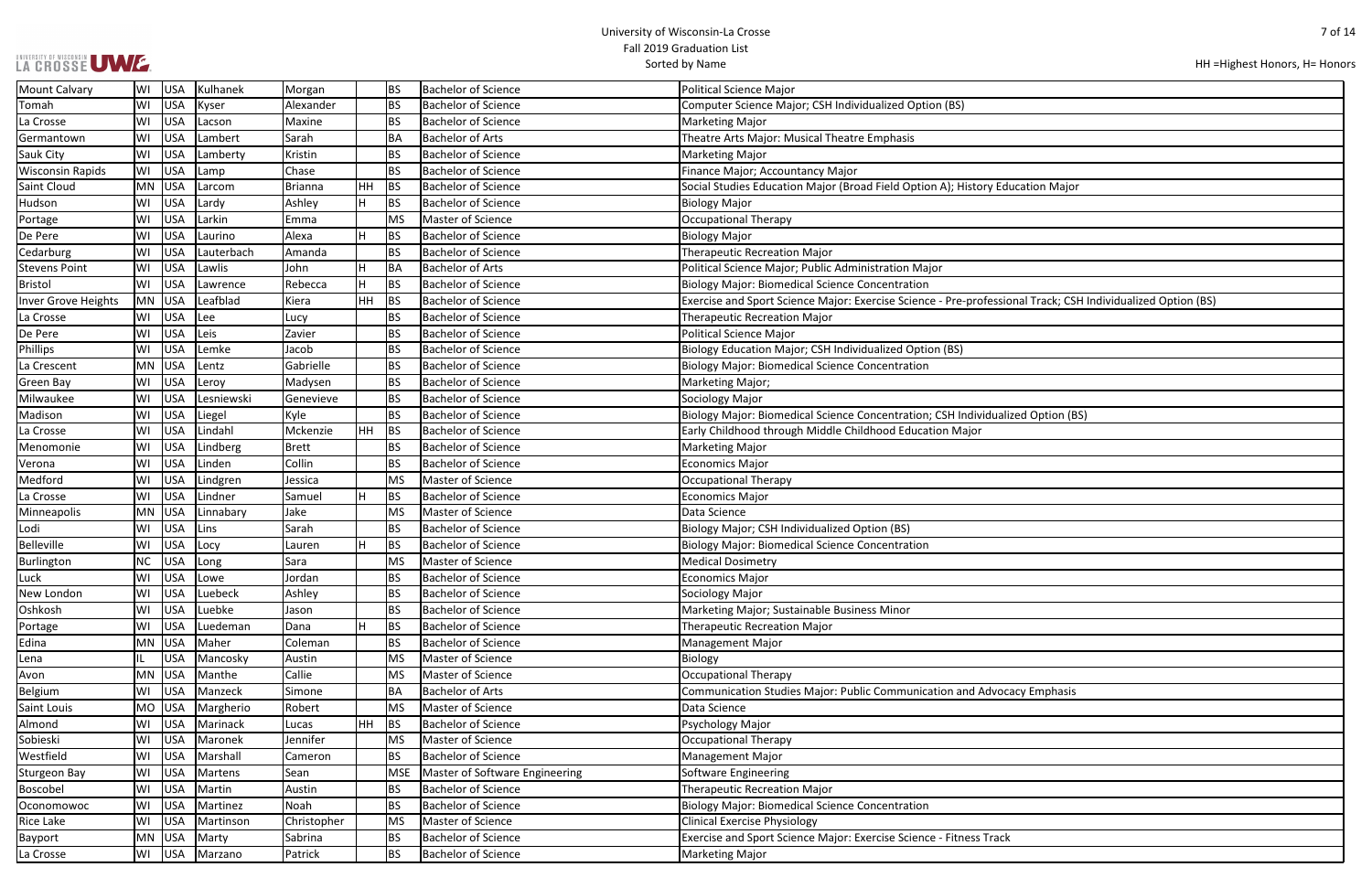### UNIVERSITY OF WISCONSIN UW E.

HH =Highest Honors, H= Honors

| <b>Education Major</b> |
|------------------------|
|                        |
|                        |
|                        |
|                        |
|                        |
|                        |
|                        |
|                        |
|                        |
|                        |
|                        |
|                        |
|                        |
|                        |
|                        |
|                        |
|                        |
|                        |
|                        |
|                        |
|                        |
|                        |
|                        |
|                        |
|                        |
|                        |
|                        |
| vidualized Option (BS) |
|                        |
|                        |
|                        |
| ized Option (BS)       |
|                        |
|                        |
|                        |
|                        |
|                        |
| ί                      |
| ministration Major     |
|                        |
|                        |
|                        |

| Eau Claire              | WI        | USA        | Masters       | Jovahn        | H   | BS        | Bachelor of Science                          | Social Studies Education Major (Broad Field Option A); Sociology Education Major  |
|-------------------------|-----------|------------|---------------|---------------|-----|-----------|----------------------------------------------|-----------------------------------------------------------------------------------|
| Germantown              | WI        | USA        | Matheus       | Melanie       | HH  | BS        | <b>Bachelor of Science</b>                   | Early Childhood through Middle Childhood Education Major                          |
| Sheboygan               | WI        | USA        | Matula        | Skye          |     | <b>BS</b> | Bachelor of Science                          | <b>Biology Major: Biomedical Science Concentration</b>                            |
| <b>Mount Pleasant</b>   | WI        | USA        | Mazurek       | Mallory       |     | <b>BS</b> | <b>Bachelor of Science</b>                   | Biology Major: Plant and Fungal Biology Concentration                             |
| Oak Creek               | WI        | <b>USA</b> | McClain       | Mariah        |     | <b>BS</b> | <b>Bachelor of Science</b>                   | <b>Biology Major</b>                                                              |
| Verona                  | WI        | <b>USA</b> | McClure       | Casey         | H   | <b>BS</b> | <b>Bachelor of Science</b>                   | Finance Major                                                                     |
| Westby                  | WI        | USA        | McClurg       | <b>Brooke</b> |     | MBA       | Master of Business Administration            | <b>Master of Business Administration</b>                                          |
| Barneveld               | WI        | USA        | McCormick     | Erick         |     |           | MEPD Master of Education - Professional Dev. | Professional Development: Educational Leadership Emphasis                         |
| Whitewater              | WI        | <b>USA</b> | McCrea        | Peter         |     | <b>BS</b> | <b>Bachelor of Science</b>                   | Psychology Major                                                                  |
| <b>Bangor</b>           | WI        | USA        | McDonald      | Wyatt         |     | <b>BS</b> | <b>Bachelor of Science</b>                   | Accountancy Major; Finance Major                                                  |
| La Crosse               | WI        | USA        | McMillion     | Andre         |     | <b>BS</b> | <b>Bachelor of Science</b>                   | Philosophy Major                                                                  |
| La Crosse               | WI        | <b>USA</b> | McNeill       | Erynn         |     | <b>BS</b> | <b>Bachelor of Science</b>                   | Biology Major; CSH Individualized Option (BS)                                     |
| <b>West Salem</b>       | WI        | <b>USA</b> | Medinger      | Clara         |     | <b>BS</b> | <b>Bachelor of Science</b>                   | Psychology Major                                                                  |
| Oak Creek               | WI        | USA        | Medrow        | Jack          |     | <b>BS</b> | <b>Bachelor of Science</b>                   | <b>Marketing Major</b>                                                            |
| Chatfield               | <b>MN</b> | USA        | Meeker        | Katie         | HH. | BS        | <b>Bachelor of Science</b>                   | Psychology Major                                                                  |
| Pepin                   | WI        | USA        | Meixner       | Kayla         |     | <b>MS</b> | Master of Science                            | <b>Occupational Therapy</b>                                                       |
| New Auburn              | WI        | USA        | Melberg       | Wade          |     | <b>BS</b> | <b>Bachelor of Science</b>                   | <b>Finance Major</b>                                                              |
| La Crosse               | WI        | USA        | Melin         | Rachel        |     | <b>BA</b> | <b>Bachelor of Arts</b>                      | Sociology Major                                                                   |
| Greendale               | WI        | USA        | Mermal        | Megan         | HH. | <b>BS</b> | <b>Bachelor of Science</b>                   | Health and Wellness Management Major                                              |
| Milwaukee               | WI        | USA        | Messer        | Ben           |     | <b>MS</b> | Master of Science                            | Data Science                                                                      |
| <b>Boulder Junction</b> | WI        | USA        | Metz          | Ethan         | H   | <b>BS</b> | <b>Bachelor of Science</b>                   | <b>Accountancy Major</b>                                                          |
| <b>Blaine</b>           |           | MN USA     | <b>Meyers</b> | Lindsey       | HH  | BS        | <b>Bachelor of Science</b>                   | <b>English Education Major</b>                                                    |
| Waupaca                 | WI        | USA        | Milanowski    | Nathan        |     | <b>MS</b> | Master of Science                            | Biology: Cellular and Molecular Biology Concentration                             |
| Verona                  | WI        | <b>USA</b> | Milbrath      | Megan         |     | <b>BS</b> | <b>Bachelor of Science</b>                   | Philosophy Major                                                                  |
| Appleton                | WI        | <b>USA</b> | Miller        | Kyle          |     | <b>BS</b> | <b>Bachelor of Science</b>                   | <b>Accountancy Major</b>                                                          |
| La Crosse               | WI        | USA        | Miller        | Kendal        | HH  | <b>BS</b> | <b>Bachelor of Science</b>                   | Marketing Major; Management Major                                                 |
| La Crosse               | WI        | <b>USA</b> | Miller        | Morgan        | HН  | <b>BS</b> | <b>Bachelor of Science</b>                   | <b>Biology Major</b>                                                              |
| La Crosse               | WI        | <b>USA</b> | Miller        | Rebecca       | HH  | <b>BS</b> | <b>Bachelor of Science</b>                   | Middle Childhood through Early Adolescence Education Major                        |
| Sheboygan Falls         | WI        | USA        | Miller        | Andrew        |     | <b>BS</b> | <b>Bachelor of Science</b>                   | History Major: Public and Policy History Emphasis                                 |
| Arkansaw                | WI        | USA        | Milliren      | Alexa         |     | <b>BS</b> | <b>Bachelor of Science</b>                   | Therapeutic Recreation Major                                                      |
| Madison                 | WI        | <b>USA</b> | Milovets      | Maximillian   |     | <b>BS</b> | <b>Bachelor of Science</b>                   | Computer Science Major: Embedded Systems Emphasis; CSH Individualized Option (BS) |
| Dousman                 | WI        |            | USA   Miner   | Tamma         | HH  | BS        | Bachelor of Science                          | Early Childhood through Middle Childhood Education Major                          |
| Woodbury                | MN        | USA        | Mischo        | Madison       |     | <b>BS</b> | <b>Bachelor of Science</b>                   | <b>Marketing Major</b>                                                            |
| Plover                  | WI        | USA        | Mitch         | Kaylee        |     | <b>MS</b> | Master of Science                            | Occupational Therapy                                                              |
| Neenah                  | WI        | USA        | Mitchell      | <b>Kris</b>   |     | <b>BS</b> | <b>Bachelor of Science</b>                   | Biology Major; CSH Individualized Option (BS)                                     |
| Sparta                  | WI        | USA        | Molland       | Mason         |     | <b>BS</b> | <b>Bachelor of Science</b>                   | Biology Major: Biomedical Science Concentration; CSH Individualized Option (BS)   |
| Chico                   | CA        | USA        | Morris        | Joseph        | HH  | BS        | <b>Bachelor of Science</b>                   | <b>Information Systems Major</b>                                                  |
| Wauwatosa               | WI        | USA        | Morzinski     | Christian     |     | <b>BS</b> | <b>Bachelor of Science</b>                   | <b>Biology Major: Biomedical Science Concentration</b>                            |
| Pardeeville             | WI        | USA        | Mrozek        | Erin          | HH  | BS        | <b>Bachelor of Science</b>                   | Health and Wellness Management Major                                              |
| <b>Brookfield</b>       | WI        | <b>USA</b> | Mueller       | Meghan        |     | <b>BS</b> | <b>Bachelor of Science</b>                   | Psychology Major                                                                  |
| Watertown               | WI        | USA        | Mueller       | Elena         | H   | BS        | <b>Bachelor of Science</b>                   | Early Childhood through Middle Childhood Education Major                          |
| Pewaukee                | WI        | USA        | Mulock        | Delaney       | HH  | BS        | <b>Bachelor of Science</b>                   | Exercise and Sport Science Major: Exercise Science - Fitness Track                |
| Boyd                    | WI        | <b>USA</b> | Munroe        | Chandra       | HH  | <b>BS</b> | <b>Bachelor of Science</b>                   | Public Health and Community Health Education Major; Public Administration Major   |
| Centreville             |           |            | Murdoch       |               |     |           | Master of Science                            |                                                                                   |
|                         | VA        | <b>USA</b> |               | Erin          |     | <b>MS</b> |                                              | <b>Medical Dosimetry</b>                                                          |
| Green Bay               | WI        | USA        | Murphy        | Aidan         | H   | <b>BS</b> | <b>Bachelor of Science</b>                   | <b>Biology Education Major; Chemistry Education Minor</b>                         |
| Cameron                 | WI        | USA        | <b>Myers</b>  | Andrew        |     | BS        | <b>Bachelor of Science</b>                   | Chemistry Major: ACS Certification                                                |
| Madison                 | WI        | USA        | Myhre         | Lillian       |     | BA        | <b>Bachelor of Arts</b>                      | Art Major; Sociology Minor                                                        |
| <b>Wisconsin Dells</b>  | WI        | <b>USA</b> | Nabar         | Samantha      |     | <b>BS</b> | <b>Bachelor of Science</b>                   | Early Childhood through Middle Childhood Education Major                          |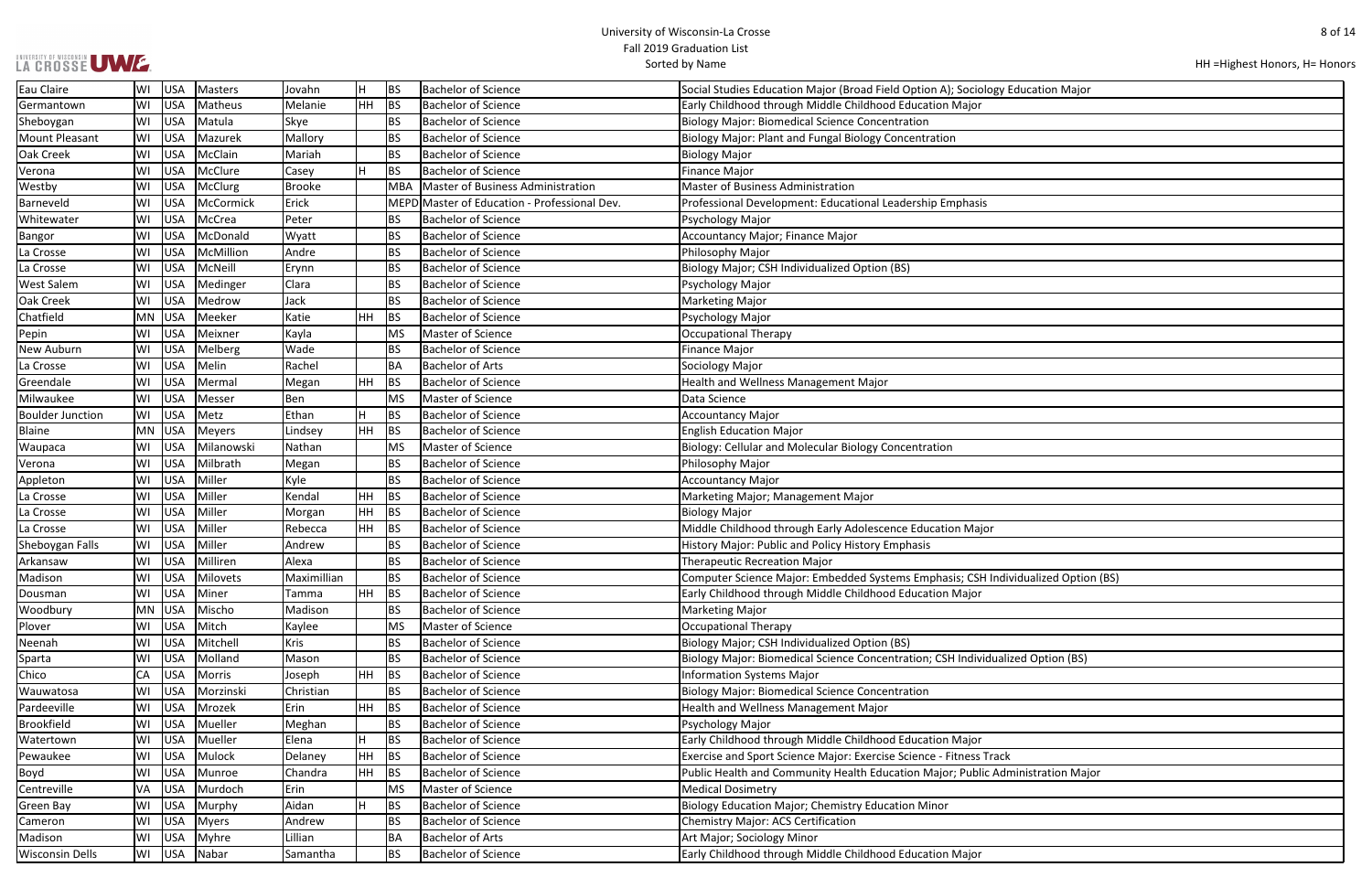### UNIVERSITY OF WISCONSIN UWWF.

| HH = Highest Honors, H = Honors |  |  |
|---------------------------------|--|--|
|---------------------------------|--|--|

| ucation Major                              |
|--------------------------------------------|
|                                            |
|                                            |
|                                            |
|                                            |
|                                            |
|                                            |
|                                            |
|                                            |
|                                            |
|                                            |
| onal Track; CSH Individualized Option (BS) |
|                                            |
|                                            |
| ommunication Emphasis                      |
|                                            |
| Ith Education Major                        |
|                                            |
|                                            |
|                                            |
|                                            |
|                                            |
|                                            |
|                                            |
|                                            |
| inor: Performance Emphasis                 |
| 1                                          |
|                                            |
|                                            |
|                                            |
|                                            |
|                                            |
|                                            |
|                                            |
|                                            |
|                                            |
|                                            |
|                                            |
|                                            |
|                                            |
|                                            |
|                                            |
|                                            |

| Maple Grove           |     | MN  USA    | Nelson        | <b>Nicholas</b> |           | <b>BS</b>  | Bachelor of Science                 | Management Major; Finance Major                                                                             |
|-----------------------|-----|------------|---------------|-----------------|-----------|------------|-------------------------------------|-------------------------------------------------------------------------------------------------------------|
| Rochester             | MN  | <b>USA</b> | Nelson        | Megan           |           | MS         | Master of Science                   | Microbiology: Clinical Microbiology Emphasis                                                                |
| Elroy                 | WI  | USA        | Nelson        | Emily           | <b>HH</b> | BS         | <b>Bachelor of Science</b>          | Early Childhood through Middle Childhood Education Major                                                    |
| Oshkosh               | WI  | USA        | Nelson        | Allison         |           | <b>BS</b>  | <b>Bachelor of Science</b>          | Psychology Major                                                                                            |
| Stoughton             | WI  | USA        | Nelson        | Mara            |           | <b>BS</b>  | <b>Bachelor of Science</b>          | <b>Biology Major: Biomedical Science Concentration</b>                                                      |
| Woodruff              | WI  | USA        | Neri          | Riley           | H         | <b>BS</b>  | <b>Bachelor of Science</b>          | <b>Accountancy Major</b>                                                                                    |
| Milwaukee             | WI  | <b>USA</b> | Nettell       | Nicole          |           | BA         | <b>Bachelor of Arts</b>             | <b>English Major: Writing and Rhetoric Studies Emphasis</b>                                                 |
| Appleton              | WI  | <b>USA</b> | Neuberger     | Emma            |           | <b>BS</b>  | <b>Bachelor of Science</b>          | <b>Biology Major</b>                                                                                        |
| Lakeville             | MN  | USA        | Newgard       | Allison         | HH        | BS         | <b>Bachelor of Science</b>          | <b>Accountancy Major</b>                                                                                    |
| Onalaska              | WI  | <b>USA</b> | Newsted       | Kerstin         |           | <b>BS</b>  | <b>Bachelor of Science</b>          | Early Childhood through Middle Childhood Education Major                                                    |
| Hanoi                 |     |            | VNM Nguyen    | Phuong          |           | <b>MSE</b> | Master of Software Engineering      | <b>Software Engineering</b>                                                                                 |
| El Monte              | CA  | <b>USA</b> | Nguyen        | <b>Nick</b>     |           | <b>MS</b>  | Master of Science                   | <b>Medical Dosimetry</b>                                                                                    |
| East Longmeadow       | MA  | USA        | Nguyen        | Helen           |           | MS         | Master of Science                   | <b>Medical Dosimetry</b>                                                                                    |
| Milwaukee             | WI  | <b>USA</b> | <b>Nienas</b> | Nicole          |           | <b>BS</b>  | <b>Bachelor of Science</b>          | Sociology Major                                                                                             |
| Auburndale            | WI  | USA        | Nikolay       | Matthew         |           | <b>BS</b>  | <b>Bachelor of Science</b>          | <b>Biology Major: Biomedical Science Concentration</b>                                                      |
| La Crosse             | WI  | USA        | Noelke        | Frederick       |           | <b>BS</b>  | <b>Bachelor of Science</b>          | Psychology Major                                                                                            |
| New Hope              | MN  | USA        | Nolan         | Evan            |           | <b>BS</b>  | <b>Bachelor of Science</b>          | <b>Management Major</b>                                                                                     |
| La Crosse             | WI  | <b>USA</b> | Nurnberger    | Joshua          |           | <b>BS</b>  | <b>Bachelor of Science</b>          | Social Studies Education Major (Broad Field Option B); English Education Major                              |
| Hampton               | MN. | USA        | Nygaard       | Kallie          |           | <b>BS</b>  | <b>Bachelor of Science</b>          | Psychology Major                                                                                            |
| Milwaukee             | WI  | <b>USA</b> | Olig          | Claire          | H         | <b>BS</b>  | <b>Bachelor of Science</b>          | <b>Biology Major</b>                                                                                        |
| Ontario               | WI  | USA        | Olsen         | Rebecca         |           | <b>BS</b>  | <b>Bachelor of Science</b>          | <b>Management Major</b>                                                                                     |
| Arcadia               | WI  | USA        | Olson         | Noelle          | H         | <b>BS</b>  | <b>Bachelor of Science</b>          | Psychology Major                                                                                            |
| Eau Claire            | WI  | USA        | Olson         | Madyson         |           | <b>BS</b>  | <b>Bachelor of Science</b>          | Biology Major                                                                                               |
| La Crosse             | WI  | USA        | Olson         | Travis          | H         | <b>BS</b>  | <b>Bachelor of Science</b>          | <b>Accountancy Major</b>                                                                                    |
| Warrens               | WI  | USA        | Olson         | Jenna           |           |            | MSED Master of Science in Education | Reading                                                                                                     |
| De Forest             | WI  | <b>USA</b> | Olver         | Alex            | H         | <b>BS</b>  | <b>Bachelor of Science</b>          | Exercise and Sport Science Major: Exercise Science - Pre-professional Track; CSH Individualized Option (BS) |
| La Crosse             | WI  | <b>USA</b> | Opsahl        | Mekaela         |           | <b>BS</b>  | <b>Bachelor of Science</b>          | Biology Major; Archaeological Studies Major                                                                 |
| Lino Lakes            | MN  | <b>USA</b> | Osmek         | Ashley          |           | BS         | <b>Bachelor of Science</b>          | Communication Studies Major: Organizational and Professional Communication Emphasis                         |
| La Crosse             | WI  | USA        | Ozcan         | Soriene         |           | <b>BS</b>  | <b>Bachelor of Science</b>          | Psychology Major; CASSH Program Option                                                                      |
| Almond                | WI  | USA        | Pagel         | Evan            |           | <b>BS</b>  | <b>Bachelor of Science</b>          | Exercise and Sport Science Major: Physical Education; School Health Education Major                         |
| La Crosse             | WI  | USA        | Pagliarulo    | Elaina          | HH.       | <b>BS</b>  | <b>Bachelor of Science</b>          | Psychology Major; Pre-Occupational Thrpy Track                                                              |
| Zumbrota              |     | MN  USA    | Paukert       | Kalli           |           | MS         | Master of Science                   | Occupational Therapy                                                                                        |
| Milwaukee             | WI  | <b>USA</b> | Paul          | Christopher     | HH BA     |            | <b>Bachelor of Arts</b>             | Political Science Major; Public Administration Major                                                        |
| Arena                 | WI  | USA        | Pawlak        | Rachel          |           | <b>BS</b>  | <b>Bachelor of Science</b>          | <b>Therapeutic Recreation Major</b>                                                                         |
| <b>Gays Mills</b>     | WI  | USA        | Peacock       | Lysianne        |           | <b>MS</b>  | Master of Science                   | <b>Recreation Management</b>                                                                                |
| La Crosse             | WI  | USA        | Pearson       | William         | H         | BA         | <b>Bachelor of Arts</b>             | Theatre Arts Major: Design / Technical Emphasis; Theatre Arts Minor: Performance Emphasis                   |
| Dane                  | WI  | USA        | Peck          | Matthew         |           | <b>BS</b>  | <b>Bachelor of Science</b>          | Geography Major: Geographic Information Science Concentration                                               |
| Madison               | WI  | USA        | Pedersen      | Autumn          |           | ВS         | <b>Bachelor of Science</b>          | <b>English Education Major</b>                                                                              |
| Coon Valley           | WI  | USA        | Pederson      | <b>Brooke</b>   |           | <b>BS</b>  | <b>Bachelor of Science</b>          | <b>Marketing Major</b>                                                                                      |
| Prairie du Chien      | WI  | USA        | Pedretti      | Morgan          |           | <b>BS</b>  | <b>Bachelor of Science</b>          | Psychology Major                                                                                            |
| Rhinelander           | WI  | <b>USA</b> | Persike       | Brevin          | H         | BA         | <b>Bachelor of Arts</b>             | <b>English Major: Rhetoric and Writing Emphasis</b>                                                         |
| <b>Mount Pleasant</b> | WI  | <b>USA</b> | Pesch         | Sarah           |           | <b>BS</b>  | <b>Bachelor of Science</b>          | Marketing Major                                                                                             |
| Maple Grove           | MN  | USA        | Peterson      | Stavros         |           | ВS         | <b>Bachelor of Science</b>          | <b>Marketing Major</b>                                                                                      |
| Merrill               | WI  | USA        | Peterson      | <b>Nick</b>     |           | <b>BS</b>  | <b>Bachelor of Science</b>          | Middle Childhood through Early Adolescence Education Major                                                  |
| Madison               | WI  | <b>USA</b> | Phillips      | Joshua          |           | <b>BS</b>  | <b>Bachelor of Science</b>          | Psychology Major                                                                                            |
| Wrightstown           | WI  | USA        | Pienta        | Brooklyn        | H         | <b>BA</b>  | <b>Bachelor of Arts</b>             | Psychology Major                                                                                            |
| Sparta                | WI  | USA        | Pieper        | Hayden          |           | BA         | <b>Bachelor of Arts</b>             | History Major: World History Emphasis                                                                       |
| La Crosse             | WI  |            | USA Pierce    | Kyle            |           | <b>BS</b>  | <b>Bachelor of Science</b>          | Management Major                                                                                            |
|                       |     |            |               |                 |           |            |                                     |                                                                                                             |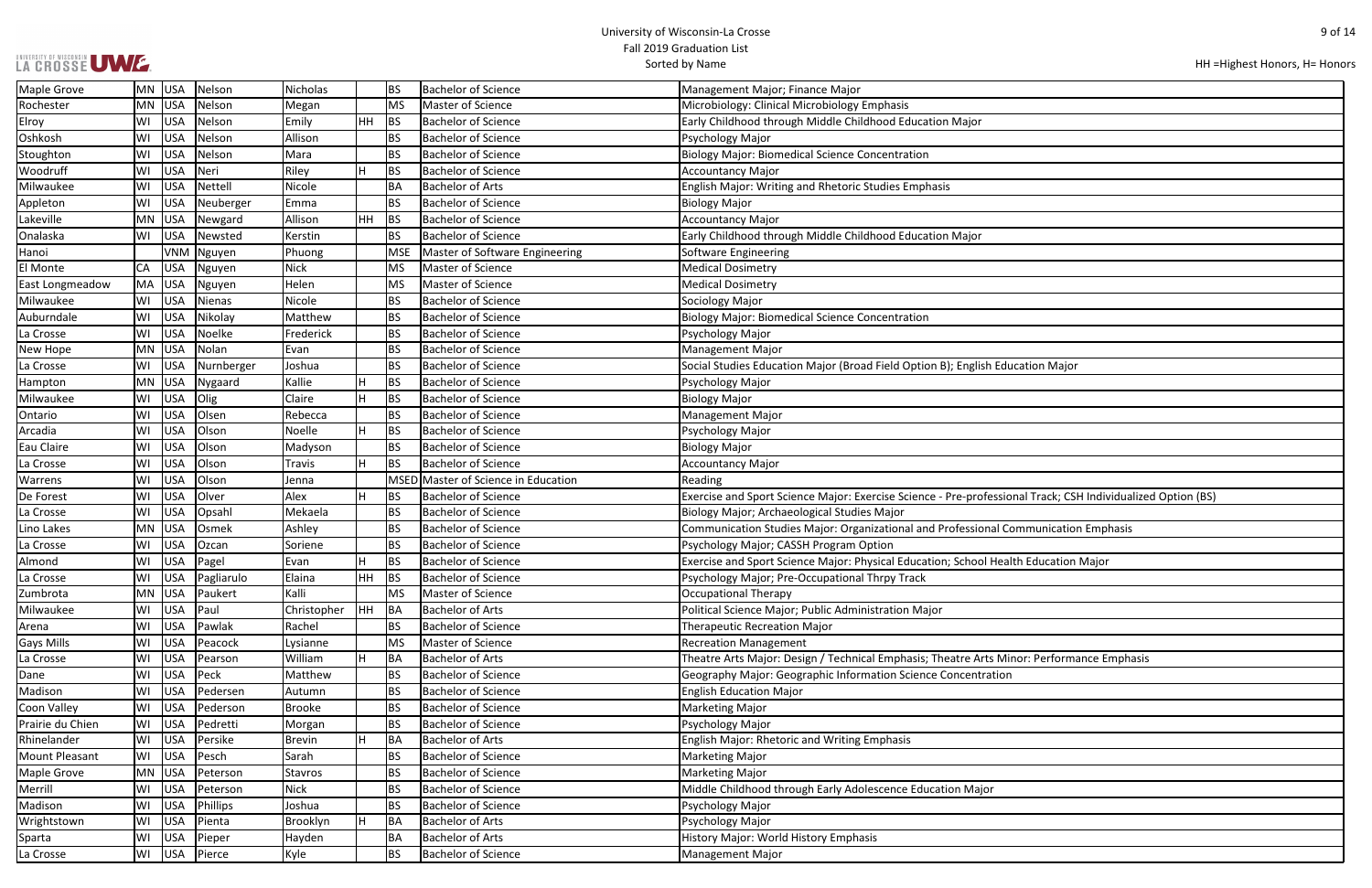| LA CROSSE UWE. |  |
|----------------|--|

```
HH =Highest Honors, H= Honors
```

| s Major                             |
|-------------------------------------|
|                                     |
|                                     |
|                                     |
|                                     |
| omm. Emphasis; CASSH Program Option |
|                                     |
|                                     |
|                                     |
|                                     |
|                                     |
|                                     |
|                                     |
|                                     |
|                                     |
|                                     |
|                                     |
|                                     |
|                                     |
|                                     |
| ommunication Emphasis               |
|                                     |
|                                     |
|                                     |
|                                     |
|                                     |
|                                     |
|                                     |
|                                     |
|                                     |
|                                     |
|                                     |
|                                     |
|                                     |
|                                     |
|                                     |
|                                     |
|                                     |
|                                     |
|                                     |
|                                     |
|                                     |
| onal Track                          |
|                                     |
|                                     |

| Pewaukee                   | WI  | <b>USA</b> | Pilecky           | Mindy     |    | <b>CERT</b> | Certificate                | <b>Educational Leadership</b>                                                                     |
|----------------------------|-----|------------|-------------------|-----------|----|-------------|----------------------------|---------------------------------------------------------------------------------------------------|
| Lancaster                  | WI  | <b>USA</b> | Placke            | Katisha   |    |             | <b>Bachelor of Science</b> | Psychology Major; CASSH Program Option                                                            |
| Port Washington            | WI  | USA        | Plier             | Blake     |    | <b>BS</b>   | <b>Bachelor of Science</b> | Accountancy Major; Finance Major                                                                  |
| La Crosse                  | lWI | <b>USA</b> | Poppe             | Jacob     |    | <b>BA</b>   | <b>Bachelor of Arts</b>    | Archaeological Studies Major                                                                      |
| Sheboygan                  | WI  | <b>USA</b> | Post              | Dana      |    | <b>BS</b>   | <b>Bachelor of Science</b> | Psychology Major                                                                                  |
| <b>Wisconsin Rapids</b>    | WI  | USA        | Potter            | Ryan      | HН | <b>BS</b>   | <b>Bachelor of Science</b> | Psychology Major                                                                                  |
| Cameron                    | WI  | <b>USA</b> | Pumala            | Chelsea   | HH | <b>BS</b>   | <b>Bachelor of Science</b> | Psychology Major                                                                                  |
| Baraboo                    | WI  | <b>USA</b> | Purdy             | Bradley   |    | <b>BS</b>   | <b>Bachelor of Science</b> | <b>Management Major</b>                                                                           |
| Omro                       | WI  | USA        | Purtell           | Nathan    |    | <b>BS</b>   | <b>Bachelor of Science</b> | <b>Biology Major: Aquatic Science Concentration</b>                                               |
| Pewaukee                   | WI  | <b>USA</b> | Quartaroli        | Allison   | HH | <b>BS</b>   | <b>Bachelor of Science</b> | Middle Childhood through Early Adolescence Education Major                                        |
| Mount Horeb                | WI  | USA        | Quinn             | Ethan     |    | <b>BS</b>   | <b>Bachelor of Science</b> | <b>Biology Major: Environmental Science Concentration</b>                                         |
| New Berlin                 | WI  | <b>USA</b> | Quirk             | Brooke    |    | <b>BS</b>   | <b>Bachelor of Science</b> | <b>Therapeutic Recreation Major</b>                                                               |
| <b>Dhaka</b>               |     | <b>BGD</b> | Rahman            | Zarif     |    | <b>BS</b>   | <b>Bachelor of Science</b> | Physics Major                                                                                     |
| Franklin                   | WI  | <b>USA</b> | Rajkovic          | Milena    |    | <b>BS</b>   | <b>Bachelor of Science</b> | Psychology Major                                                                                  |
| Hartford                   | WI  | <b>USA</b> | Rasmussen         | Zachary   |    | <b>BS</b>   | <b>Bachelor of Science</b> | Marketing Major; Management Major                                                                 |
| Ellsworth                  | WI  | <b>USA</b> | Ray               | Tyler     |    | <b>BS</b>   | <b>Bachelor of Science</b> | Management Major                                                                                  |
| Lisbon                     | WI  | USA        | Raymond           | Alix      |    | <b>BS</b>   | <b>Bachelor of Science</b> | Biology Major: Biomedical Science Concentration; German Studies Major                             |
| <b>Stevens Point</b>       | WI  | <b>USA</b> | Rechner           | Mackenzie |    | <b>BS</b>   | <b>Bachelor of Science</b> | Exercise and Sport Science Major: Physical Education                                              |
| <b>Inver Grove Heights</b> |     | MN USA     | Rechtzigel        | Bradley   |    | <b>BS</b>   | <b>Bachelor of Science</b> | <b>Statistics Major</b>                                                                           |
| Sparta                     | WI  | <b>USA</b> | Reed              | Melanie   |    | <b>BS</b>   | <b>Bachelor of Science</b> | Social Studies Education Major (Broad Field Option B)                                             |
| Rib Lake                   | WI  | USA        | Reinhardt         | Jerry     |    | <b>BS</b>   | <b>Bachelor of Science</b> | Communication Studies Major: Organizational and Professional Comm. Emphasis; CASSH Program Optior |
| Lakeville                  |     | MN USA     | Reis              | Caitlin   |    | <b>BS</b>   | <b>Bachelor of Science</b> | <b>Mathematics Education Major</b>                                                                |
| Green Bay                  | WI  | USA        | Reitan            | Hans      |    | <b>BS</b>   | <b>Bachelor of Science</b> | Economics Major; German Studies Major                                                             |
| La Crosse                  | WI  | USA        | Reiter            | Kevin     |    | <b>BS</b>   | <b>Bachelor of Science</b> | <b>Biology Major: Environmental Science Concentration</b>                                         |
| Janesville                 | WI  | USA        | Riggs             | Collin    |    | <b>BS</b>   | <b>Bachelor of Science</b> | Psychology Major                                                                                  |
| Racine                     | WI  | USA        | Rittgers          | Katherine | HН | <b>BS</b>   | <b>Bachelor of Science</b> | Middle Childhood through Early Adolescence Education Major                                        |
| Otsego                     |     | MN USA     | Robbins           | Molly     |    | <b>BA</b>   | <b>Bachelor of Arts</b>    | Communication Studies Major: Media Studies Emphasis                                               |
| Ringgold                   | GA  | <b>USA</b> | Rochester         | Ashley    |    | <b>MS</b>   | Master of Science          | <b>Medical Dosimetry</b>                                                                          |
| La Crosse                  | WI  | <b>USA</b> | Rodriguez         | Alex      |    | <b>BS</b>   | <b>Bachelor of Science</b> | Exercise and Sport Science Major: Sport Management                                                |
| Fox River Grove            | IL. | USA        | Roehri            | Olivia    |    | <b>BS</b>   | <b>Bachelor of Science</b> | Social Studies Education Major (Broad Field Option B)                                             |
| Plymouth                   | WI  | <b>USA</b> | Roelse            | Danielle  | HН | BA          | <b>Bachelor of Arts</b>    | Communication Studies Major: Organizational and Professional Communication Emphasis               |
| Caledonia                  |     | MN USA     | Rohrer            | Nolan     |    | <b>BS</b>   | <b>Bachelor of Science</b> | <b>Biology Major: Biomedical Science Concentration</b>                                            |
| West Allis                 | WI  | <b>USA</b> | Rooney            | Tristan   |    | <b>BS</b>   | <b>Bachelor of Science</b> | <b>Computer Science Major</b>                                                                     |
| <b>St Charles</b>          | IL. | USA        | Rudnicki          | Kalin     |    | <b>BS</b>   | <b>Bachelor of Science</b> | <b>Computer Science Major</b>                                                                     |
| Neillsville                | WI  | USA        | Rueth             | Krista    |    | <b>BS</b>   | <b>Bachelor of Science</b> | Early Childhood through Middle Childhood Education Major                                          |
| Janesville                 | WI  | <b>USA</b> | Runde             | Sara      |    | <b>BS</b>   | <b>Bachelor of Science</b> | Biology Major; CSH Individualized Option (BS)                                                     |
| Verona                     | WI  | <b>USA</b> | Russell           | Bethany   |    | <b>BS</b>   | <b>Bachelor of Science</b> | <b>Accountancy Major; Finance Major</b>                                                           |
| Saint Michael              |     | MN USA     | Salber            | Juliann   |    | AA          | Associate of Arts          | Liberal Arts                                                                                      |
| Pine Island                |     | $MN$ USA   | Salfer            | Victoria  |    | <b>MS</b>   | Master of Science          | <b>Occupational Therapy</b>                                                                       |
| La Crosse                  | WI  | <b>USA</b> | Sandheinrich      | Madeline  |    | MS          | Master of Science          | <b>Occupational Therapy</b>                                                                       |
| Poynette                   | WI  | <b>USA</b> | Sandstrom         | Jenna     | HH | BA          | <b>Bachelor of Arts</b>    | Sociology Major; Spanish Major                                                                    |
| Burnett                    | WI  | <b>USA</b> | Schaefer          | Taylor    |    | <b>BS</b>   | <b>Bachelor of Science</b> | <b>Biology Major</b>                                                                              |
| Pardeeville                | WI  | <b>USA</b> | Schelvan          | Ferrin    |    | <b>BS</b>   | <b>Bachelor of Science</b> | <b>Marketing Major</b>                                                                            |
| Germantown                 | WI  | <b>USA</b> | Scheunemann       | Danielle  |    | <b>BS</b>   | <b>Bachelor of Science</b> | Finance Major; Accountancy Major                                                                  |
| Prairie du Chien           | WI  | <b>USA</b> | Schickert         | Ryan      |    | <b>BS</b>   | <b>Bachelor of Science</b> | <b>Finance Major</b>                                                                              |
| Viroqua                    | WI  | <b>USA</b> | Schipper          | James     |    | <b>BS</b>   | <b>Bachelor of Science</b> | Recreation Management Major: Generalist Emphasis                                                  |
| Sullivan                   | WI  | <b>USA</b> | Schlais           | Pauline   |    | <b>BS</b>   | <b>Bachelor of Science</b> | Exercise and Sport Science Major: Exercise Science - Pre-professional Track                       |
| Adell                      |     |            | WI USA Schlenvogt | Audrey    |    | <b>BS</b>   | <b>Bachelor of Science</b> | Biology Major; CSH Individualized Option (BS)                                                     |
|                            |     |            |                   |           |    |             |                            |                                                                                                   |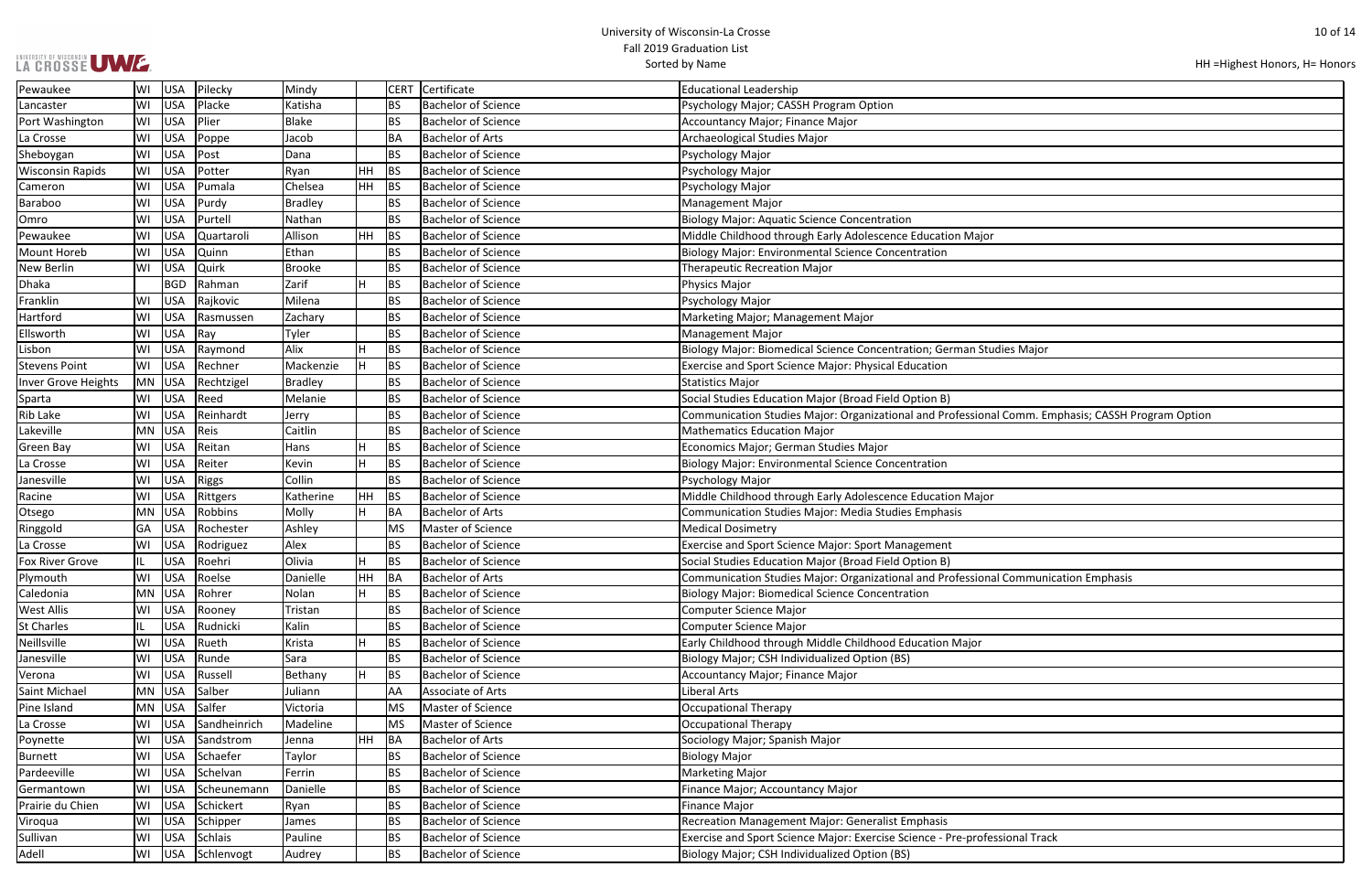# UNIVERSITY OF WISCONSIN UW E.

```
HH =Highest Honors, H= Honors
```

| onal Track                             |
|----------------------------------------|
|                                        |
|                                        |
|                                        |
|                                        |
|                                        |
|                                        |
|                                        |
| ion:                                   |
| ion:                                   |
|                                        |
|                                        |
|                                        |
|                                        |
| olecular Biology (ASBMB) Certification |
|                                        |
|                                        |
| iomedical Science Concentration        |
|                                        |
| Communication Emphasis                 |
|                                        |
|                                        |
| Communication Emphasis                 |
|                                        |
|                                        |
|                                        |
| onal Track                             |
| alth Education Major                   |
|                                        |
| medical Science Concentration          |
|                                        |
|                                        |
| ized Option (BS)                       |
| ized Option (BS)                       |

| <b>Saint Charles</b>    |     | MN USA     | Schleusner | Blake          |    | <b>BS</b> | <b>Bachelor of Science</b> | <b>Biology Major</b>                                                                                |
|-------------------------|-----|------------|------------|----------------|----|-----------|----------------------------|-----------------------------------------------------------------------------------------------------|
| Menomonie               | WI  | USA        | Schlough   | Logan          |    | <b>BS</b> | <b>Bachelor of Science</b> | <b>Management Major</b>                                                                             |
| <b>Vadnais Heights</b>  |     | MN USA     | Schmidt    | Aaron          |    | <b>BS</b> | <b>Bachelor of Science</b> | Exercise and Sport Science Major: Exercise Science - Pre-professional Track                         |
| Delafield               | WI  | USA        | Schmidt    | McKenna        |    | <b>BS</b> | <b>Bachelor of Science</b> | Public Health and Community Health Education Major                                                  |
| Greenleaf               | WI  | <b>USA</b> | Schmidt    | Jacob          |    | <b>MS</b> | Master of Science          | Microbiology: Clinical Microbiology Emphasis                                                        |
| Richfield               | WI  | <b>USA</b> | Schmidt    | Cassidy        | HH | BA        | <b>Bachelor of Arts</b>    | <b>Public Administration Major</b>                                                                  |
| Watertown               | WI  | USA        | Schmidt    | Kameron        | HH | <b>BS</b> | <b>Bachelor of Science</b> | <b>Marketing Major</b>                                                                              |
| Waukesha                | WI  | <b>USA</b> | Schmidt    | Ami Leigh      | HH | <b>BS</b> | <b>Bachelor of Science</b> | Biology Major; Spanish Major                                                                        |
| West Bend               | WI  | USA        | Schmidt    | Hannah         | HH | <b>BS</b> | <b>Bachelor of Science</b> | Middle Childhood through Early Adolescence Education Major                                          |
| Oregon                  | WI  | USA        | Schmitt    | Abby           |    | <b>BS</b> | <b>Bachelor of Science</b> | Middle Childhood through Early Adolescence Education Major                                          |
| Oconomowoc              | WI  | <b>USA</b> | Schoenbeck | Ashley         |    | <b>BS</b> | <b>Bachelor of Science</b> | <b>Therapeutic Recreation Major</b>                                                                 |
| Tomah                   | WI  | <b>USA</b> | Schoos     | Rebekah        |    | BA        | <b>Bachelor of Arts</b>    | English Major: Literature Emphasis                                                                  |
| <b>Wisconsin Rapids</b> | WI  | <b>USA</b> | Schraeder  | Jacob          |    | <b>BS</b> | <b>Bachelor of Science</b> | Finance Major: Risk, Insurance and Financial Planning Concentration                                 |
| Plover                  | WI  | USA        | Schrank    | Thomas         |    | <b>BS</b> | <b>Bachelor of Science</b> | <b>Finance Major</b>                                                                                |
| Arbor Vitae             | WI  | USA        | Schroeder  | Clara          |    | <b>BS</b> | <b>Bachelor of Science</b> | Finance Major: Risk, Insurance and Financial Planning Concentration                                 |
| Windsor                 | WI  | USA        | Schuchardt | Lydia          |    | <b>BS</b> | <b>Bachelor of Science</b> | <b>Accountancy Major</b>                                                                            |
| Shawano                 | WI  | <b>USA</b> | Schulz     | Michael        |    | <b>MS</b> | Master of Science          | Data Science                                                                                        |
| Trempealeau             | WI  | <b>USA</b> | Schuth     | Catherine      |    | <b>BS</b> | <b>Bachelor of Science</b> | <b>Mathematics Major</b>                                                                            |
| Waunakee                | WI  | <b>USA</b> | Semler     | Danielle       |    | <b>BS</b> | <b>Bachelor of Science</b> | <b>Accountancy Major</b>                                                                            |
| <b>Sussex</b>           | WI  | USA        | Send       | Ryan           |    | <b>BS</b> | <b>Bachelor of Science</b> | <b>Art Education Major</b>                                                                          |
| <b>Cannon Falls</b>     | MN. | USA        | Serres     | Ashly          |    | <b>BS</b> | <b>Bachelor of Science</b> | Exercise and Sport Science Major: Physical Education                                                |
| Brownsville             | WI  | USA        | Sharp      | <b>Brandon</b> |    | <b>BS</b> | <b>Bachelor of Science</b> | Biochemistry Major with American Society for Biochemistry & Molecular Biology (ASBMB) Certification |
| Onalaska                | WI  | <b>USA</b> | Sharp      | Katie          |    | BA        | <b>Bachelor of Arts</b>    | Sociology Major                                                                                     |
| La Crosse               | WI  | <b>USA</b> | Sheard     | Sara           |    | <b>BS</b> | <b>Bachelor of Science</b> | Early Childhood through Middle Childhood Education Major                                            |
| Rice Lake               | WI  | <b>USA</b> | Shearrow   | Andrew         |    | <b>BS</b> | <b>Bachelor of Science</b> | <b>International Business Major</b>                                                                 |
| Mazomanie               | WI  | <b>USA</b> | Sherwood   | Kaleena        |    | <b>BS</b> | <b>Bachelor of Science</b> | Microbiology Major: Biomedical Concentration; Biology Major: Biomedical Science Concentration       |
| Manitowoc               | WI  | USA        | Siebels    | Kenneth        |    | <b>MS</b> | Master of Science          | <b>Occupational Therapy</b>                                                                         |
| La Crosse               | WI  | USA        | Sierzant   | William        |    | <b>BS</b> | <b>Bachelor of Science</b> | Communication Studies Major: Organizational and Professional Communication Emphasis                 |
| New Lebanon             | OH  | <b>USA</b> | Simoni     | Aaron          |    | <b>MS</b> | Master of Science          | Microbiology: Clinical Microbiology Emphasis                                                        |
| Antigo                  | WI  | <b>USA</b> | Simpson    | Migdalia       |    | BA        | <b>Bachelor of Arts</b>    | Psychology Major; Spanish Major                                                                     |
| Sparta                  | WI  | USA        | Simpson    | Theresa        |    | <b>MS</b> | Master of Science          | <b>Biology: Environmental Science Concentration</b>                                                 |
| Holmen                  | WI  | <b>USA</b> | Singer     | Maren          |    | MS        | Master of Science          | <b>Recreation Management</b>                                                                        |
| Waukesha                | WI  | USA        | Sjogren    | Niko           |    | BA        | <b>Bachelor of Arts</b>    | Communication Studies Major: Organizational and Professional Communication Emphasis                 |
| Eastman                 | WI  | <b>USA</b> | Skemp      | Maria          |    | <b>BS</b> | <b>Bachelor of Science</b> | Psychology Major                                                                                    |
| New Berlin              | WI  | <b>USA</b> | Skoufis    | Magdalini      | H  | <b>BS</b> | <b>Bachelor of Science</b> | Middle Childhood through Early Adolescence Education Major                                          |
| <b>Hastings</b>         | MN  | USA        | Skoyen     | Samuel         |    | BS        | <b>Bachelor of Science</b> | <b>Marketing Major</b>                                                                              |
| Marathon                | WI  | USA        | Sloan      | Chelsey        | HH | BS        | <b>Bachelor of Science</b> | Psychology Major; Geography Major                                                                   |
| New Franken             | WI  | USA        | Smith      | <b>Brooke</b>  |    | <b>BS</b> | <b>Bachelor of Science</b> | Exercise and Sport Science Major: Exercise Science - Pre-professional Track                         |
| De Pere                 | WI  | <b>USA</b> | Smits      | Amanda         |    | BS        | <b>Bachelor of Science</b> | Exercise and Sport Science Major: Physical Education; School Health Education Major                 |
| <b>Richland Center</b>  | WI  | USA        | Smyth      | Janessa        | HH | BS        | <b>Bachelor of Science</b> | Sociology Major                                                                                     |
| Strum                   | WI  | <b>USA</b> | Snow       | David          |    | <b>BS</b> | <b>Bachelor of Science</b> | Physics Major                                                                                       |
| Waterford               | WI  | USA        | Soeder     | Harold         |    | <b>BS</b> | <b>Bachelor of Science</b> | Biochemistry Major with ASBMB Certification; Biology Major: Biomedical Science Concentration        |
| Franklin                | WI  | USA        | Soich      | Korey          |    | BS        | <b>Bachelor of Science</b> | <b>Computer Science Major</b>                                                                       |
| Lake Geneva             | WI  | USA        | Sontag     | <b>Bryant</b>  |    | <b>BS</b> | <b>Bachelor of Science</b> | <b>Accountancy Major</b>                                                                            |
| <b>Mount Pleasant</b>   | WI  | USA        | Sorensen   | Sara           |    | <b>BS</b> | <b>Bachelor of Science</b> | Early Childhood through Middle Childhood Education Major                                            |
| Waukesha                | WI  | <b>USA</b> | Sorensen   | Nicholas       |    | <b>BS</b> | <b>Bachelor of Science</b> | Biology Major: Biomedical Science Concentration; CSH Individualized Option (BS)                     |
| Wausau                  | WI  | USA        | Soukup     | Connor         |    | <b>BS</b> | <b>Bachelor of Science</b> | Biology Major: Biomedical Science Concentration; CSH Individualized Option (BS)                     |
| <b>Brookfield</b>       | WI  | USA        | Spahn      | Sadie          |    | <b>BS</b> | <b>Bachelor of Science</b> | Psychology Major                                                                                    |
|                         |     |            |            |                |    |           |                            |                                                                                                     |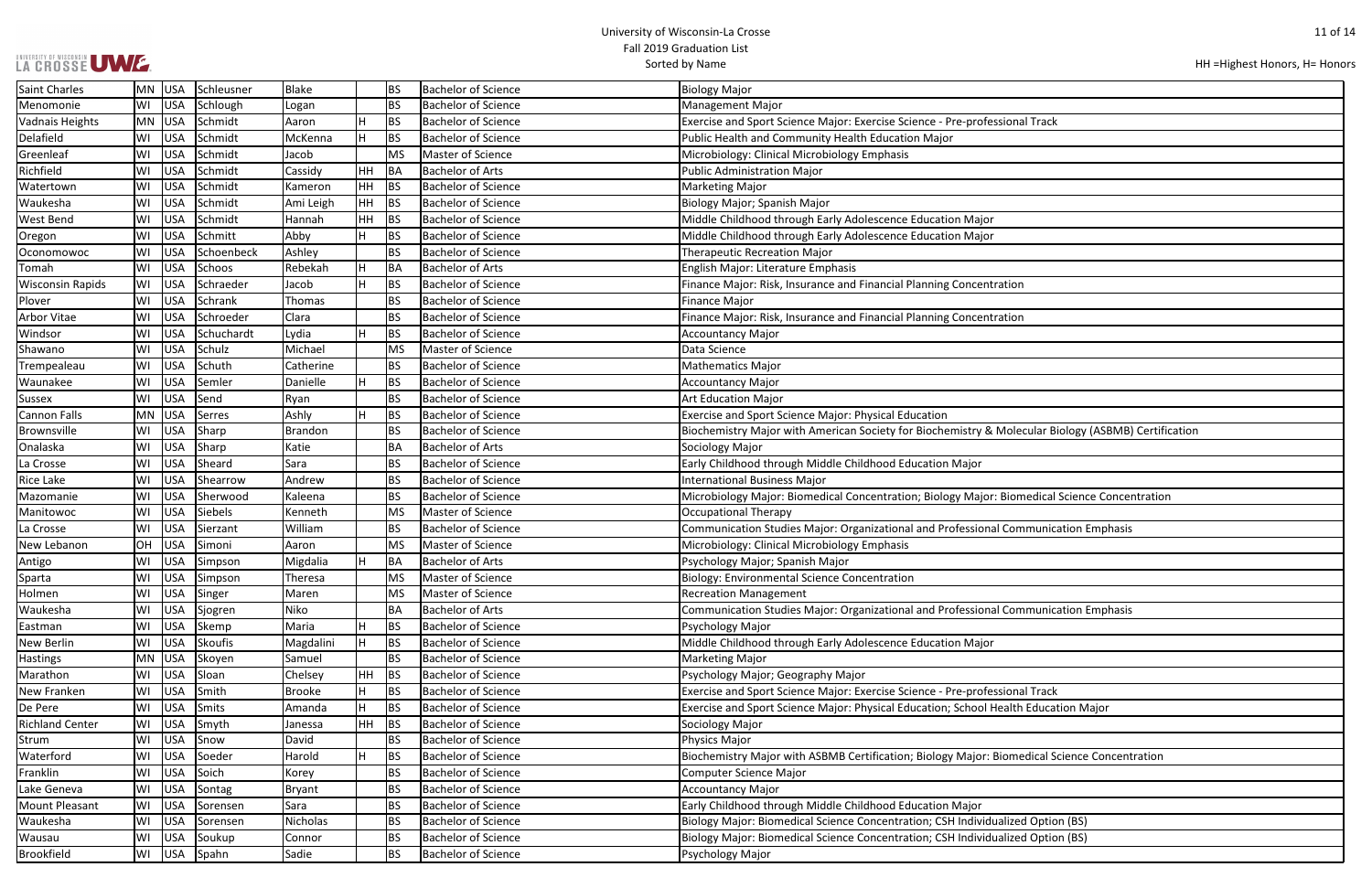### UNIVERSITY OF WISCONSIN UW E.

| HH = Highest Honors, H = Honors |  |  |
|---------------------------------|--|--|
|---------------------------------|--|--|

| panish Education Major                     |
|--------------------------------------------|
|                                            |
|                                            |
|                                            |
|                                            |
| Communication Emphasis                     |
|                                            |
|                                            |
|                                            |
|                                            |
|                                            |
|                                            |
|                                            |
|                                            |
|                                            |
|                                            |
|                                            |
|                                            |
|                                            |
|                                            |
|                                            |
|                                            |
|                                            |
|                                            |
|                                            |
| Communication Emphasis                     |
|                                            |
| onal Track                                 |
|                                            |
|                                            |
|                                            |
|                                            |
|                                            |
|                                            |
|                                            |
|                                            |
|                                            |
|                                            |
|                                            |
|                                            |
| ) Major                                    |
|                                            |
|                                            |
|                                            |
|                                            |
|                                            |
|                                            |
|                                            |
|                                            |
|                                            |
|                                            |
|                                            |
|                                            |
|                                            |
| onal Track; CSH Individualized Option (BS) |
|                                            |
|                                            |
|                                            |
|                                            |
|                                            |
|                                            |
|                                            |
|                                            |
|                                            |
|                                            |
|                                            |
|                                            |
|                                            |
|                                            |
|                                            |
|                                            |
|                                            |
|                                            |
|                                            |
|                                            |
|                                            |
|                                            |
|                                            |
|                                            |
|                                            |

| Waterloo               | ΙA        | USA        | Spaude               | Christopher     |           | <b>MS</b> | Master of Science                            | Data Science                                                                                                |
|------------------------|-----------|------------|----------------------|-----------------|-----------|-----------|----------------------------------------------|-------------------------------------------------------------------------------------------------------------|
| Dickeyville            | WI        | <b>USA</b> | Splinter             | Mitchell        | HH        | BS        | Bachelor of Science                          | <b>Biology Major: Biomedical Science Concentration</b>                                                      |
| Milwaukee              | WI        | <b>USA</b> | Stamps               | Raven           |           | <b>BS</b> | <b>Bachelor of Science</b>                   | Psychology Major                                                                                            |
| Sauk City              | WI        | <b>USA</b> | Statz                | Alexandra       |           | <b>BS</b> | <b>Bachelor of Science</b>                   | <b>Management Major</b>                                                                                     |
| Cambridge              | WI        | <b>USA</b> | Steen                | Alex            |           | <b>BS</b> | <b>Bachelor of Science</b>                   | <b>Finance Major</b>                                                                                        |
| La Crosse              | WI        | <b>USA</b> | Sterba               | McHale          |           | <b>BS</b> | <b>Bachelor of Science</b>                   | Psychology Major; Sociology Minor                                                                           |
| Fort Atkinson          | W١        | <b>USA</b> | Stoutenborough       | Rachel          | <b>HH</b> | BS        | <b>Bachelor of Science</b>                   | Middle Childhood through Early Adolescence Education Major; Spanish Education Major                         |
| Watertown              | WI        | <b>USA</b> | Strauss              | Caitlyn         | <b>HH</b> | BS        | <b>Bachelor of Science</b>                   | <b>Biology Major: Biomedical Science Concentration</b>                                                      |
| Onalaska               | WI        | <b>USA</b> | Strelow              | Kristi          |           | MS        | Master of Science                            | <b>Community Health Education</b>                                                                           |
| Merrill                | WI        | <b>USA</b> | Stubbe               | Miranda         |           | <b>BA</b> | <b>Bachelor of Arts</b>                      | Communication Studies Major: Organizational and Professional Communication Emphasis                         |
| Almond                 | WI        | <b>USA</b> | Stuebs               | Gunner          |           | <b>BS</b> | <b>Bachelor of Science</b>                   | <b>Finance Major</b>                                                                                        |
| Pittsville             | WI        | <b>USA</b> | Sturgis              | Jenna           |           | <b>MS</b> | Master of Science                            | <b>Occupational Therapy</b>                                                                                 |
| Delano                 | MN        | USA        | Sutherland           | Amelia          |           | <b>BS</b> | <b>Bachelor of Science</b>                   | Art Major; VPA Program Option                                                                               |
| Marshfield             | WI        | <b>USA</b> | Sweet                | Lili            | Н         | <b>BS</b> | <b>Bachelor of Science</b>                   | Psychology Major                                                                                            |
| New Brighton           | MN        | <b>USA</b> | Sweet Willcox        | Rachael         |           | <b>BS</b> | <b>Bachelor of Science</b>                   | Archaeological Studies Major: Cultural Anthropology Emphasis                                                |
| Jordan                 | MN.       | <b>USA</b> | Szyszka              | Joe             |           | <b>BS</b> | <b>Bachelor of Science</b>                   | Economics Major; Finance Major                                                                              |
| Stoughton              | WI        | <b>USA</b> | Talbert              | Josephine       | Η         | <b>BS</b> | <b>Bachelor of Science</b>                   | Geography Major: Environmental Science Concentration                                                        |
| La Crosse              | WI        | <b>USA</b> | Tashner              | Benjamin        |           |           | MEPD Master of Education - Professional Dev. | Professional Development: Educational Leadership Emphasis                                                   |
| Delano                 | MN        | <b>USA</b> | Taylor               | Catherine       | <b>HH</b> | BS        | <b>Bachelor of Science</b>                   | Psychology Major                                                                                            |
| Appleton               | WI        | <b>USA</b> | Thao                 | Kaosia          |           | <b>BS</b> | <b>Bachelor of Science</b>                   | Communication Studies Major: Organizational and Professional Communication Emphasis                         |
| Holmen                 | WI        | <b>USA</b> | Thelemann            | Mackenzie       |           | <b>BS</b> | <b>Bachelor of Science</b>                   | Exercise and Sport Science Major: Exercise Science - Pre-professional Track                                 |
| Readstown              | WI        | <b>USA</b> | Theodore             | <b>Bria</b>     |           | <b>BS</b> | <b>Bachelor of Science</b>                   | <b>Biology Major: Biomedical Science Concentration</b>                                                      |
| Readstown              | WI        | <b>USA</b> | Theodore             | <b>Briannae</b> |           | <b>BS</b> | <b>Bachelor of Science</b>                   | <b>Biology Major: Biomedical Science Concentration</b>                                                      |
| Paynesville            | MN        | USA        | Thielen              | <b>Blaire</b>   |           | <b>MS</b> | Master of Science                            | <b>Clinical Exercise Physiology</b>                                                                         |
| Appleton               | WI        | <b>USA</b> | Thome                | <b>Brian</b>    |           | <b>BS</b> | <b>Bachelor of Science</b>                   | <b>Biology Major: Aquatic Science Concentration</b>                                                         |
| Randolph               | MN.       | <b>USA</b> | Thomsen              | Megan           |           | <b>BS</b> | <b>Bachelor of Science</b>                   | <b>Therapeutic Recreation Major</b>                                                                         |
| Franklin               | W١        | <b>USA</b> | Thon                 | Elizabeth       |           | <b>BS</b> | <b>Bachelor of Science</b>                   | <b>Therapeutic Recreation Major</b>                                                                         |
| Excelsior              | MN        | <b>USA</b> | Thorp                | Anne            | H         | <b>BS</b> | <b>Bachelor of Science</b>                   | Biology Education Major; General Science Education (Broad Field) Major                                      |
| Plymouth               | MN        | <b>USA</b> | Tollander            | Benjamin        |           | <b>BS</b> | <b>Bachelor of Science</b>                   | <b>Finance Major</b>                                                                                        |
| Rochester              | MN        | <b>USA</b> | Tomasek              | Spencer         | H         | <b>BS</b> | <b>Bachelor of Science</b>                   | Biology Major; CSH Individualized Option (BS)                                                               |
| Appleton               | WI        | USA        | Toporski             | Erin            |           | <b>BS</b> | <b>Bachelor of Science</b>                   | <b>Management Major</b>                                                                                     |
| Onalaska               | WI        | USA        | Tordoff              | Liz             |           |           | CERT Certificate                             | <b>Reading Teacher</b>                                                                                      |
| <b>White Bear Lake</b> | <b>MN</b> | <b>USA</b> | Townley              | Elaina          |           | <b>BS</b> | <b>Bachelor of Science</b>                   | <b>Accountancy Major</b>                                                                                    |
| Tomahawk               | WI        | <b>USA</b> | <b>Tracey</b>        | Brianna         |           | <b>BS</b> | <b>Bachelor of Science</b>                   | Psychology Major; Women's Studies Major                                                                     |
| Waunakee               | WI        | <b>USA</b> | Treadwell            | Brandon         | HH        | BS        | <b>Bachelor of Science</b>                   | Exercise and Sport Science Major: Exercise Science - Pre-professional Track; CSH Individualized Option (BS) |
| La Crosse              | WI        | <b>USA</b> | Tristano             | Brandon         |           | <b>BS</b> | <b>Bachelor of Science</b>                   | Middle Childhood through Early Adolescence Education Major                                                  |
| De Pere                | WI        | <b>USA</b> | Turriff              | Jami            |           | <b>BS</b> | <b>Bachelor of Science</b>                   | <b>Biology Major</b>                                                                                        |
| Genoa                  | WI        | <b>USA</b> | Unseth               | Andrew          |           | <b>BS</b> | <b>Bachelor of Science</b>                   | Accountancy Major; Finance Major                                                                            |
| Prior Lake             | <b>MN</b> | USA        | Uphoff               | Lindsey         |           | <b>MS</b> | Master of Science                            | Occupational Therapy                                                                                        |
| La Crosse              | WI        | <b>USA</b> | Valentine            | Faith           |           | <b>BS</b> | <b>Bachelor of Science</b>                   | <b>Biology Education Major</b>                                                                              |
| Waterford              | WI        | <b>USA</b> | Van Buren            | Ashley          |           | <b>BS</b> | <b>Bachelor of Science</b>                   | Psychology Major                                                                                            |
| Madison                | WI        | <b>USA</b> | Van Ells             | Tessa           |           | <b>BA</b> | <b>Bachelor of Arts</b>                      | English Major: Writing and Rhetoric Studies Emphasis                                                        |
| De Pere                | WI        | <b>USA</b> | Van Remortel         | Sophie          | <b>HH</b> | BA        | <b>Bachelor of Arts</b>                      | Communication Studies Major: Media Studies Emphasis                                                         |
| Menomonie              | WI        | <b>USA</b> | Vanasse              | Abigail         |           | <b>BS</b> | <b>Bachelor of Science</b>                   | Management Major; Sociology Major                                                                           |
| Greenleaf              | WI        | <b>USA</b> | Vande Hei            | Anna            |           | <b>BS</b> | <b>Bachelor of Science</b>                   | <b>Finance Major</b>                                                                                        |
| New London             | WI        | USA        | Vanden Boogard Tyler |                 | <b>HH</b> | BS        | <b>Bachelor of Science</b>                   | <b>Biology Major</b>                                                                                        |
| <b>Baraboo</b>         | WI        | <b>USA</b> | Vander Schaaf        | Kathryn         |           | <b>BS</b> | <b>Bachelor of Science</b>                   | Social Studies Education Major (Broad Field Option B)                                                       |
| Onalaska               | WI        | USA        | VanderZee            | Samuel          | H         | BS        | <b>Bachelor of Science</b>                   | Mathematics Major                                                                                           |
|                        |           |            |                      |                 |           |           |                                              |                                                                                                             |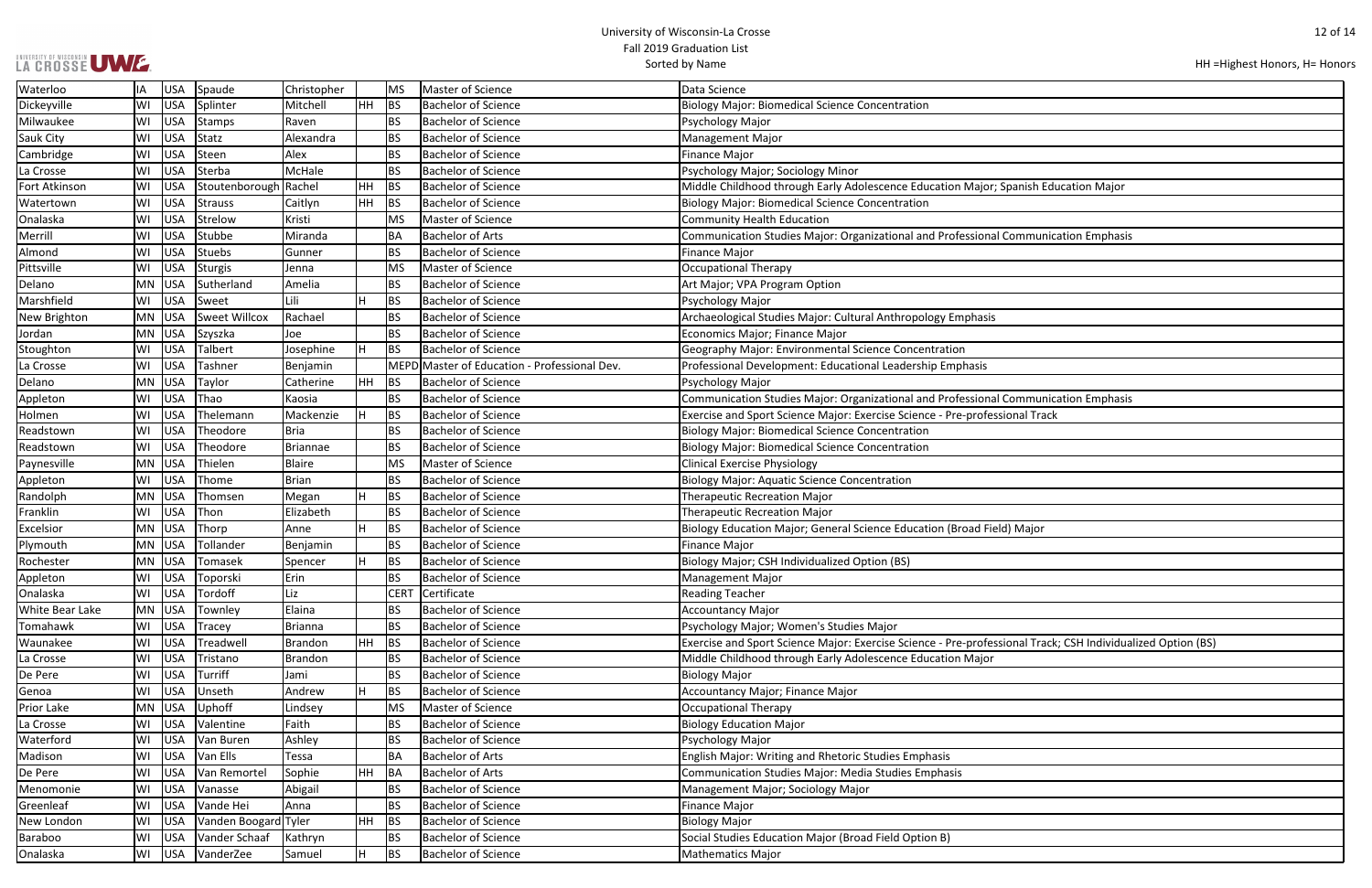|  |  | LA CROSSE UWE |
|--|--|---------------|
|  |  |               |

| HH = Highest Honors, H = Honors |  |
|---------------------------------|--|
|---------------------------------|--|

| olecular Biology (ASBMB) Certification |
|----------------------------------------|
|                                        |
|                                        |
|                                        |
|                                        |
|                                        |
|                                        |
|                                        |
|                                        |
|                                        |
| ommunication Emphasis                  |
|                                        |
|                                        |
| ommunication Emphasis                  |
|                                        |
| hasis                                  |
|                                        |
|                                        |
| Option (BS)                            |
|                                        |
|                                        |
| ucation Major                          |
|                                        |
|                                        |
|                                        |
|                                        |
|                                        |
|                                        |
|                                        |
| panish Education Major                 |
|                                        |
|                                        |
|                                        |
|                                        |
|                                        |
|                                        |
|                                        |
|                                        |
|                                        |
|                                        |
|                                        |
| onal Track                             |
|                                        |
|                                        |
|                                        |
|                                        |
|                                        |
|                                        |
|                                        |
|                                        |
|                                        |
|                                        |
|                                        |
| 5)                                     |

| Hingham                 | WI | <b>USA</b> | vanDeursen  | Kyle         |     | <b>BS</b> | <b>Bachelor of Science</b>                   | <b>Economics Major</b>                                                                              |
|-------------------------|----|------------|-------------|--------------|-----|-----------|----------------------------------------------|-----------------------------------------------------------------------------------------------------|
| <b>Green Bay</b>        | WI | <b>USA</b> | VanLanen    | Luke         |     | <b>MS</b> | Master of Science                            | <b>Medical Dosimetry</b>                                                                            |
| Waupun                  | WI | <b>USA</b> | Verheyen    | <b>Bryce</b> | HH  | <b>BS</b> | <b>Bachelor of Science</b>                   | Exercise and Sport Science Major: Physical Education                                                |
| Onalaska                | WI | <b>USA</b> | Vian        | Chance       |     | <b>BS</b> | <b>Bachelor of Science</b>                   | Exercise and Sport Science Major: Physical Education                                                |
| La Grange Highlands     |    | <b>USA</b> | Villarreal  | Alexander    |     | <b>BS</b> | <b>Bachelor of Science</b>                   | Social Studies Education Major (Broad Field Option B)                                               |
| Inver Grove Heights     | MN | USA        | Villella    | Amy          |     | <b>BS</b> | <b>Bachelor of Science</b>                   | <b>Accountancy Major</b>                                                                            |
| Fond du Lac             | WI | <b>USA</b> | Voight      | Joseph       |     | <b>BS</b> | <b>Bachelor of Science</b>                   | <b>Finance Major</b>                                                                                |
| Onalaska                | WI | <b>USA</b> | Volm        | Abby         |     | <b>BS</b> | <b>Bachelor of Science</b>                   | Sociology Major                                                                                     |
| Oronoco                 | MN | <b>USA</b> | Vouk        | Emma         |     | <b>BS</b> | <b>Bachelor of Science</b>                   | International Business Major; Management Major                                                      |
| La Crosse               | WI | <b>USA</b> | Vuich       | Ross         | HH  | <b>BS</b> | <b>Bachelor of Science</b>                   | <b>Finance Major</b>                                                                                |
| Lena                    | WI | <b>USA</b> | Waara       | Sarah        | H.  | BA        | <b>Bachelor of Arts</b>                      | Communication Studies Major: Media Studies Emphasis                                                 |
| Franklin                | WI | <b>USA</b> | Wachter     | Ben          | HH  | <b>BS</b> | <b>Bachelor of Science</b>                   | <b>Accountancy Major</b>                                                                            |
| <b>Brown Deer</b>       | WI | <b>USA</b> | Wade        | Gina         | HH  | <b>BS</b> | <b>Bachelor of Science</b>                   | Biochemistry Major with American Society for Biochemistry & Molecular Biology (ASBMB) Certificatior |
| Kenosha                 | WI | <b>USA</b> | Wade        | Kyle         |     | <b>BS</b> | <b>Bachelor of Science</b>                   | <b>Exercise and Sport Science Major: Sport Management</b>                                           |
| Poynette                | WI | <b>USA</b> | Wakefield   | Samuel       |     | <b>BS</b> | <b>Bachelor of Science</b>                   | <b>Finance Major</b>                                                                                |
| Ocean Grove             | NJ | <b>USA</b> | Walker      | Kate         |     | MS        | Master of Science                            | <b>Medical Dosimetry</b>                                                                            |
| Stewartville            | MN | <b>USA</b> | Wampach     | Mali         | н   | <b>BS</b> | <b>Bachelor of Science</b>                   | <b>School Health Education Major</b>                                                                |
| La Crosse               | WI | <b>USA</b> | Wanninger   | <b>Brady</b> |     | <b>BS</b> | <b>Bachelor of Science</b>                   | <b>Finance Major</b>                                                                                |
| North St Paul           | MN | USA        | Ward        | Sydney       |     | <b>BS</b> | <b>Bachelor of Science</b>                   | Biology Major; CSH Individualized Option (BS)                                                       |
| La Crosse               | WI | <b>USA</b> | Washa       | Tore         |     | <b>BS</b> | <b>Bachelor of Science</b>                   | Communication Studies Major: Organizational and Professional Communication Emphasis                 |
| Lodi                    | WI | <b>USA</b> | Waterstradt | Madison      |     | <b>BS</b> | <b>Bachelor of Science</b>                   | <b>Biology Major</b>                                                                                |
| Wausau                  | WI | <b>USA</b> | Watson      | Joshua       |     | BA        | <b>Bachelor of Arts</b>                      | Communication Studies Major: Organizational and Professional Communication Emphasis                 |
| Onalaska                | WI | <b>USA</b> | Watt        | Alex         |     | <b>BS</b> | <b>Bachelor of Science</b>                   | Computer Science Major: Computer Engineering Technology Emphasis                                    |
| Amery                   | WI | <b>USA</b> | Wears       | Connor       | H   | <b>BS</b> | <b>Bachelor of Science</b>                   | <b>Biology Major: Biomedical Science Concentration</b>                                              |
| Unity                   | WI | <b>USA</b> | Weiler      | Nicholas     | HH  | <b>BS</b> | <b>Bachelor of Science</b>                   | Biochemistry Major with ASBMB Certification; CSH Individualized Option (BS)                         |
| Germantown              | WI | <b>USA</b> | Wein        | Nicolle      | HH. | <b>BS</b> | <b>Bachelor of Science</b>                   | Psychology Major                                                                                    |
| <b>Bruce</b>            | WI | <b>USA</b> | Weisser     | Jared        |     | <b>BS</b> | <b>Bachelor of Science</b>                   | Social Studies Education Major (Broad Field Option A); History Education Major                      |
| Verona                  | WI | <b>USA</b> | Wendler     | Randolph     |     | <b>BS</b> | <b>Bachelor of Science</b>                   | <b>Accountancy Major</b>                                                                            |
| Jefferson               | WI | <b>USA</b> | Wenzel      | Mitchell     |     | BA        | <b>Bachelor of Arts</b>                      | <b>Public Administration Major</b>                                                                  |
| <b>Wisconsin Rapids</b> | WI | <b>USA</b> | West        | Karla        |     | <b>BS</b> | <b>Bachelor of Science</b>                   | <b>Biology Major</b>                                                                                |
| Reedsburg               | WI | <b>USA</b> | Westerwelle | Garett       |     | <b>BS</b> | <b>Bachelor of Science</b>                   | Psychology Major; CASSH Program Option                                                              |
| Minnetonka              |    | MN USA     | Westpfahl   | Leah         | HH. | BS        | <b>Bachelor of Science</b>                   | Middle Childhood through Early Adolescence Education Major; Spanish Education Major                 |
| Marshfield              | WI | <b>USA</b> | White       | Cameron      |     | <b>BS</b> | <b>Bachelor of Science</b>                   | <b>Information Systems Major</b>                                                                    |
| <b>Twin Lakes</b>       | WI | <b>USA</b> | White       | Justin       |     | <b>BS</b> | <b>Bachelor of Science</b>                   | Physics Major: Business Concentration                                                               |
| Shawano                 | WI | <b>USA</b> | Wiegand     | <b>Bryce</b> |     | <b>BS</b> | <b>Bachelor of Science</b>                   | Sociology Major                                                                                     |
| La Crescent             | MN | <b>USA</b> | Wieser      | Matthew      |     | <b>BS</b> | <b>Bachelor of Science</b>                   | <b>Marketing Major</b>                                                                              |
| <b>Sturgeon Bay</b>     | WI | <b>USA</b> | Wiesner     | Jennifer     |     |           | MEPD Master of Education - Professional Dev. | Professional Development: Educational Leadership Emphasis                                           |
| Mukwonago               | WI | <b>USA</b> | Wilber      | Natalie      | HH  | <b>BS</b> | <b>Bachelor of Science</b>                   | <b>Health and Wellness Management Major</b>                                                         |
| Wentzville              | MO | <b>USA</b> | Williams    | Rodger       |     | <b>MS</b> | Master of Science                            | <b>Medical Dosimetry</b>                                                                            |
| <b>Wisconsin Rapids</b> | WI | <b>USA</b> | Williams    | Cori         | HH  | <b>BS</b> | <b>Bachelor of Science</b>                   | Exercise and Sport Science Major: Exercise Science - Pre-professional Track                         |
| <b>Blue River</b>       | WI | <b>USA</b> | Williamson  | Tanner       |     | BS        | <b>Bachelor of Science</b>                   | Social Studies Education Major (Broad Field Option B)                                               |
| Hartland                | WI | <b>USA</b> | Wilson      | Rachel       | н   | BS        | <b>Bachelor of Science</b>                   | International Business Major; Finance Major                                                         |
| Middleton               | WI | <b>USA</b> | Winters     | Ernest       |     | <b>BS</b> | <b>Bachelor of Science</b>                   | Sociology Major; CASSH Program Option                                                               |
| Athens                  | WI | <b>USA</b> | Wirkus      | Kelly        |     | <b>MS</b> | Master of Science                            | <b>Occupational Therapy</b>                                                                         |
| Portage                 | WI | <b>USA</b> | Witt        | Hunter       |     | <b>BS</b> | <b>Bachelor of Science</b>                   | <b>Management Major</b>                                                                             |
| <b>Eden Prairie</b>     | MN | <b>USA</b> | Wittenberg  | Thomas       |     | <b>BS</b> | <b>Bachelor of Science</b>                   | <b>Finance Major</b>                                                                                |
| Mazomanie               | WI | <b>USA</b> | Wolfe       | Kourtney     |     | <b>BS</b> | <b>Bachelor of Science</b>                   | <b>Biology Major</b>                                                                                |
| Madison                 | WI | <b>USA</b> | Wolmutt     | Kyle         |     | <b>BS</b> | <b>Bachelor of Science</b>                   | Chemistry Major: ACS Certification; CSH Individualized Option (BS)                                  |
|                         |    |            |             |              |     |           |                                              |                                                                                                     |